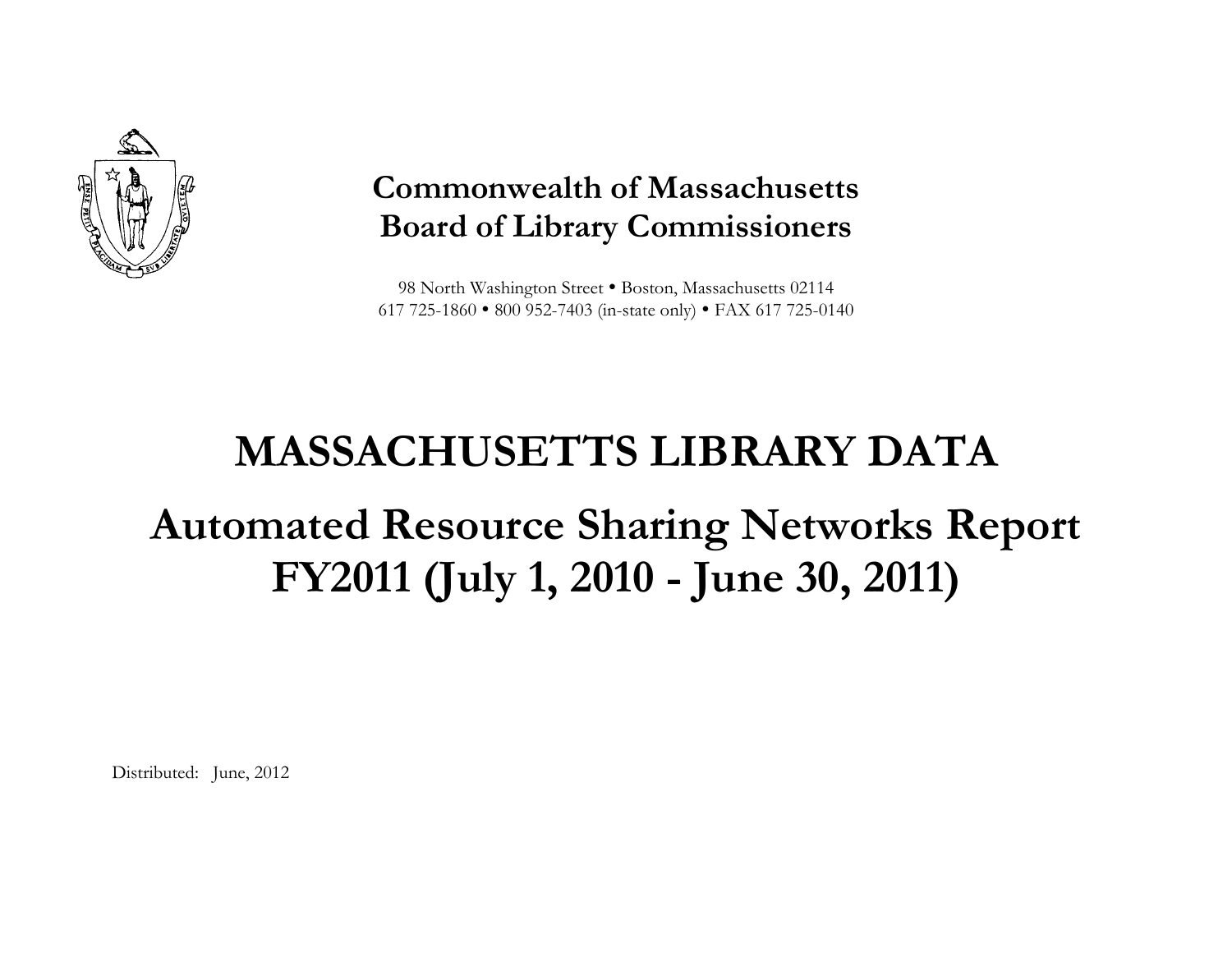#### **Massachusetts Board of Library Commissioners**

Katherine K. Dibble, Chairman Francis R. Murphy, Vice Chairman Mary Rose Quinn, Secretary

Carol Caro George T. Comeau, Esq. Vicki L. Kaufman Dr. Em Claire Knowles Gregory J. Shesko Alice M. Welch

Prepared with LSTA funds

Preparation of this report was supported in part by the U.S. Institute of Museum and Library Services. However, the opinions expressed herein do not necessarily reflect the position or policy of that agency, and no official endorsement by that agency should be inferred.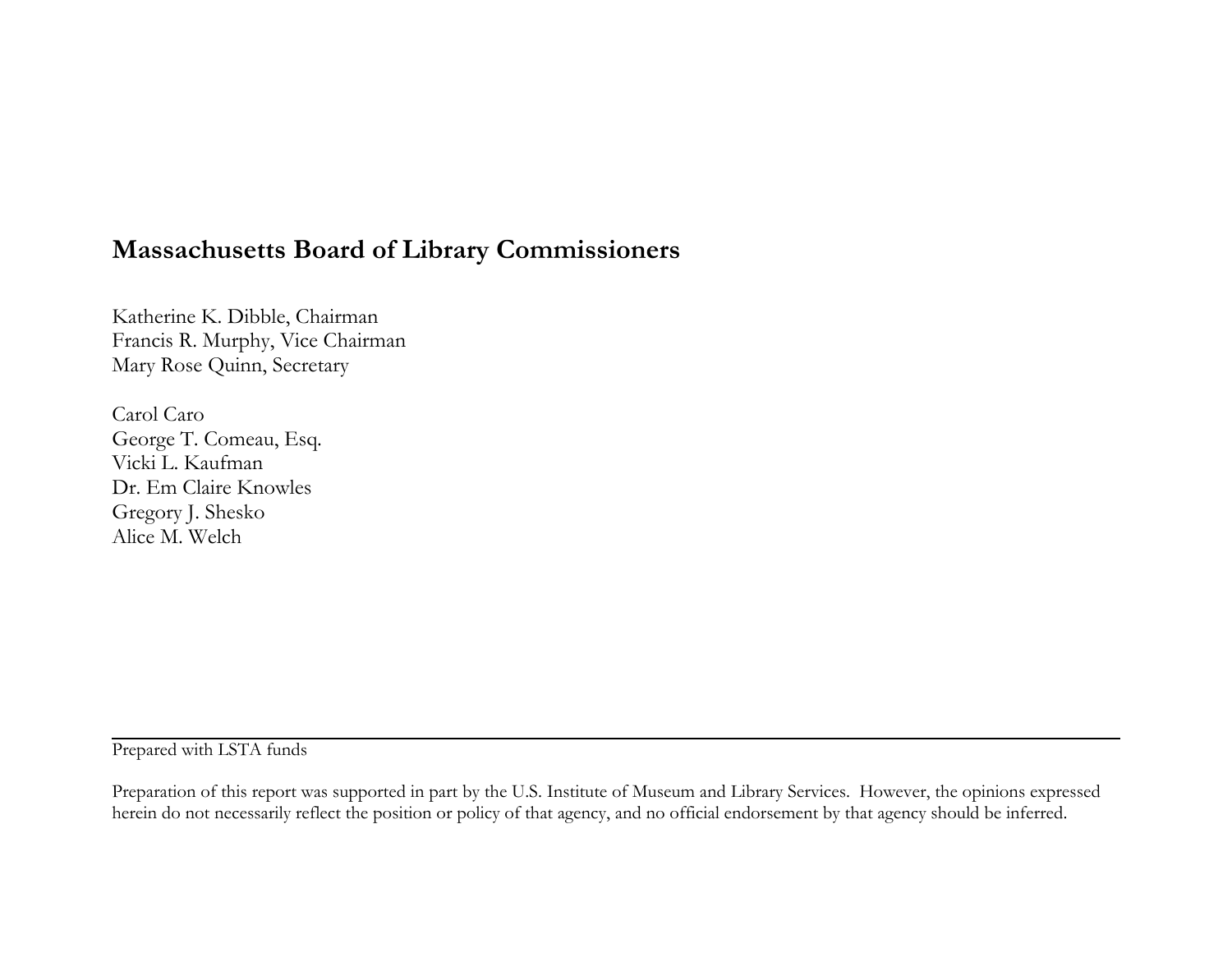#### **Massachusetts Board of Library Commissioners Public Library Participation in Automated Resource Sharing Networks**

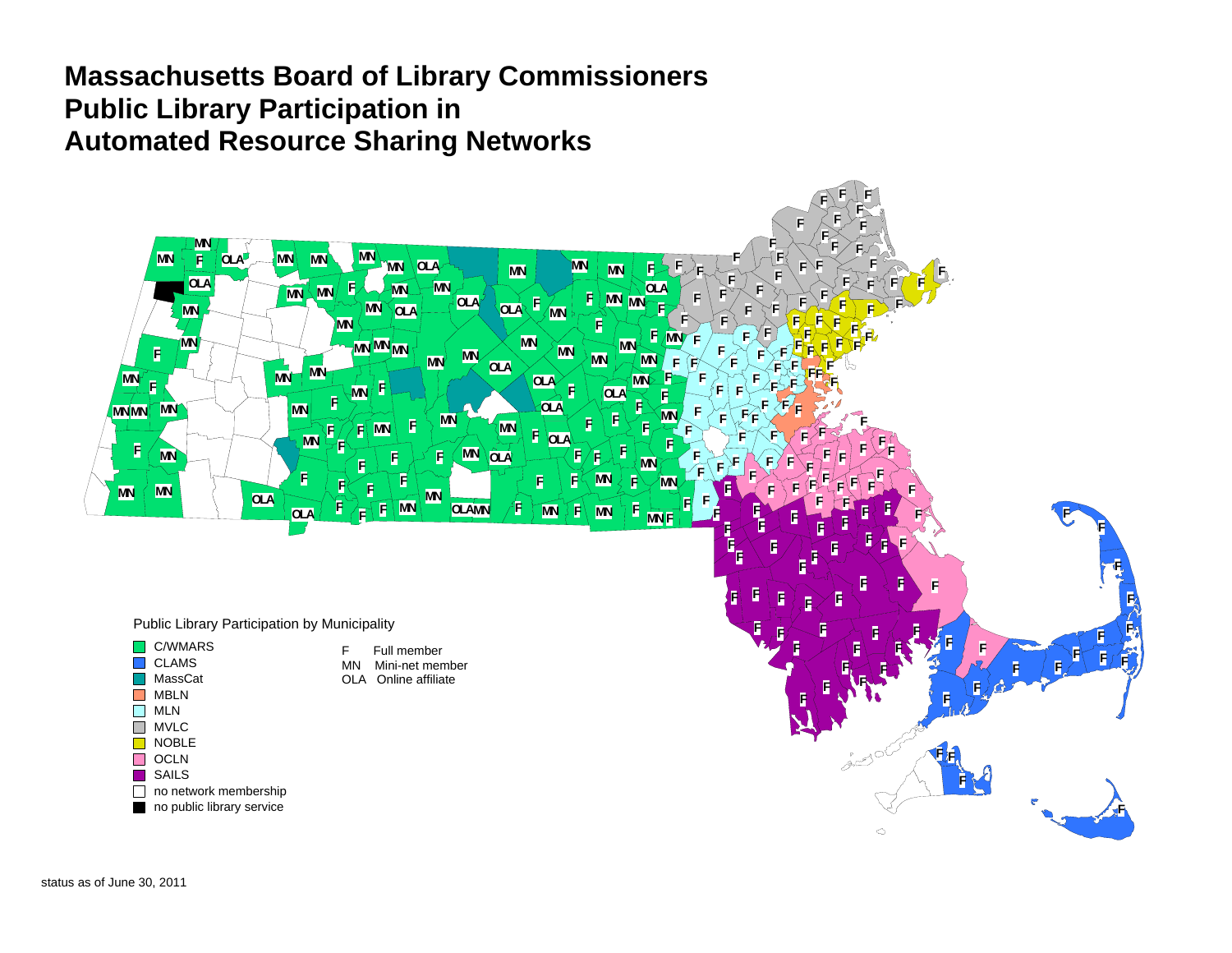#### **Introduction**

The **Automated Resource Sharing Networks Report, FY2011** displays data submitted by nine automated resource sharing networks serving libraries in Massachusetts.

With this report we present data about the automated resource sharing networks in one consistent format. Please note that some of the data reflects activity during fiscal year 2011 (July 1, 2010-June 30, 2011) while other data is reported as a snapshot as of June 30, 2011. Snapshot data may well have changed by the time you read this report.

We assess annually the usefulness of the data presented here, we will consider adding or deleting data elements based on feedback from the networks, the Board, and the library community.

We welcome your comments.

Paul Kissman, Library Information Systems Specialist Robert C. Maier, Director Rachel Masse, Administrative Coordinator Massachusetts Board of Library Commissioners

 98 North Washington Street, Suite 401, Boston, MA 02114 1-800-952-7403 or 617-725-1860; FAX 617-725-0410 www.mass.gov/mblc

*Massachusetts Library Data: Automated Resource Sharing Networks Report FY2011 (July 1, 2010 - June 30, 2011)* 

Distributed: June, 2012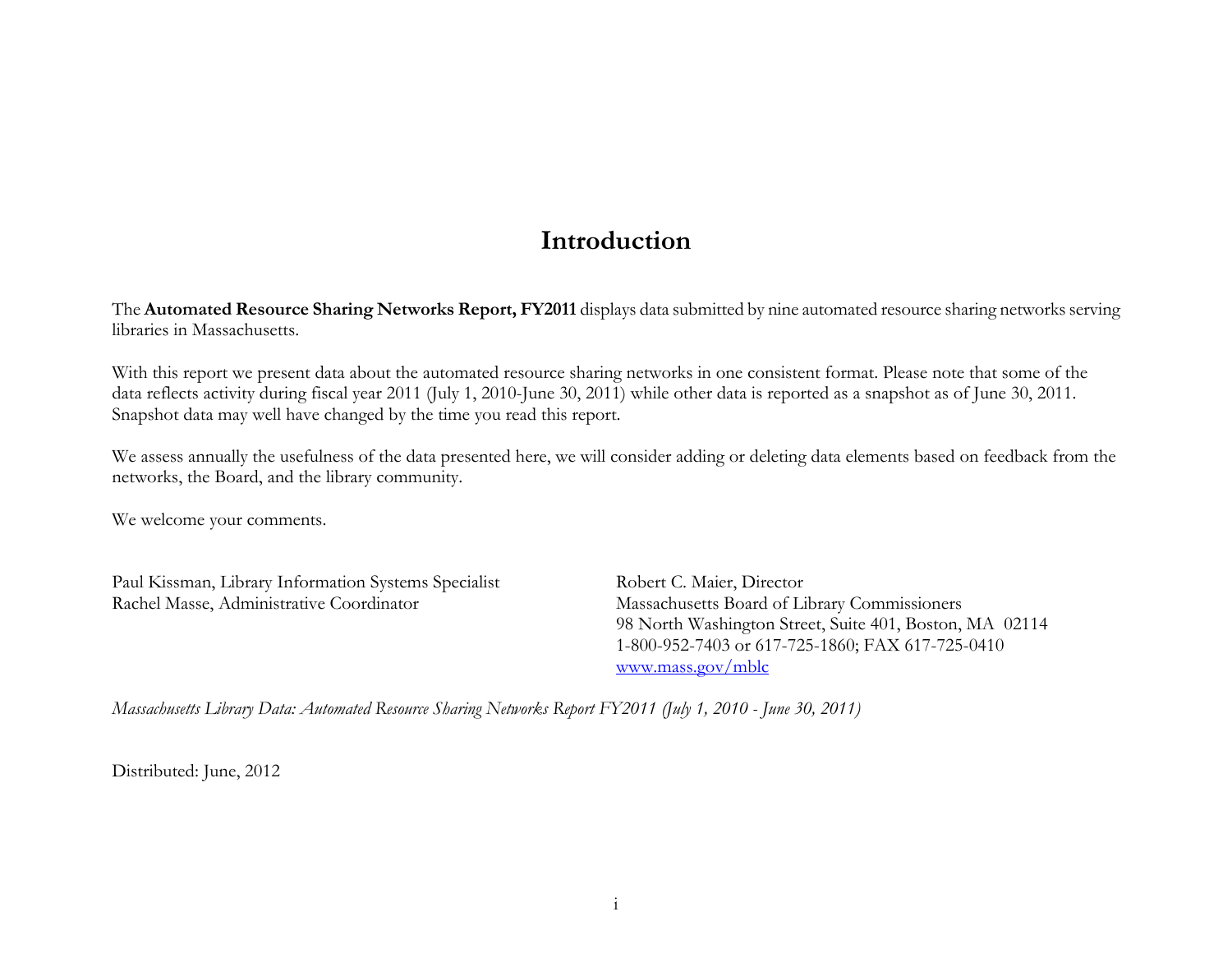#### **Automated Resource Sharing Networks Report** FY2011 (July 1, 2010 - June 30, 2011)

#### **Table of Contents**

| $Staffing. 10$                 |
|--------------------------------|
|                                |
| Appendix A - Charts and Tables |
|                                |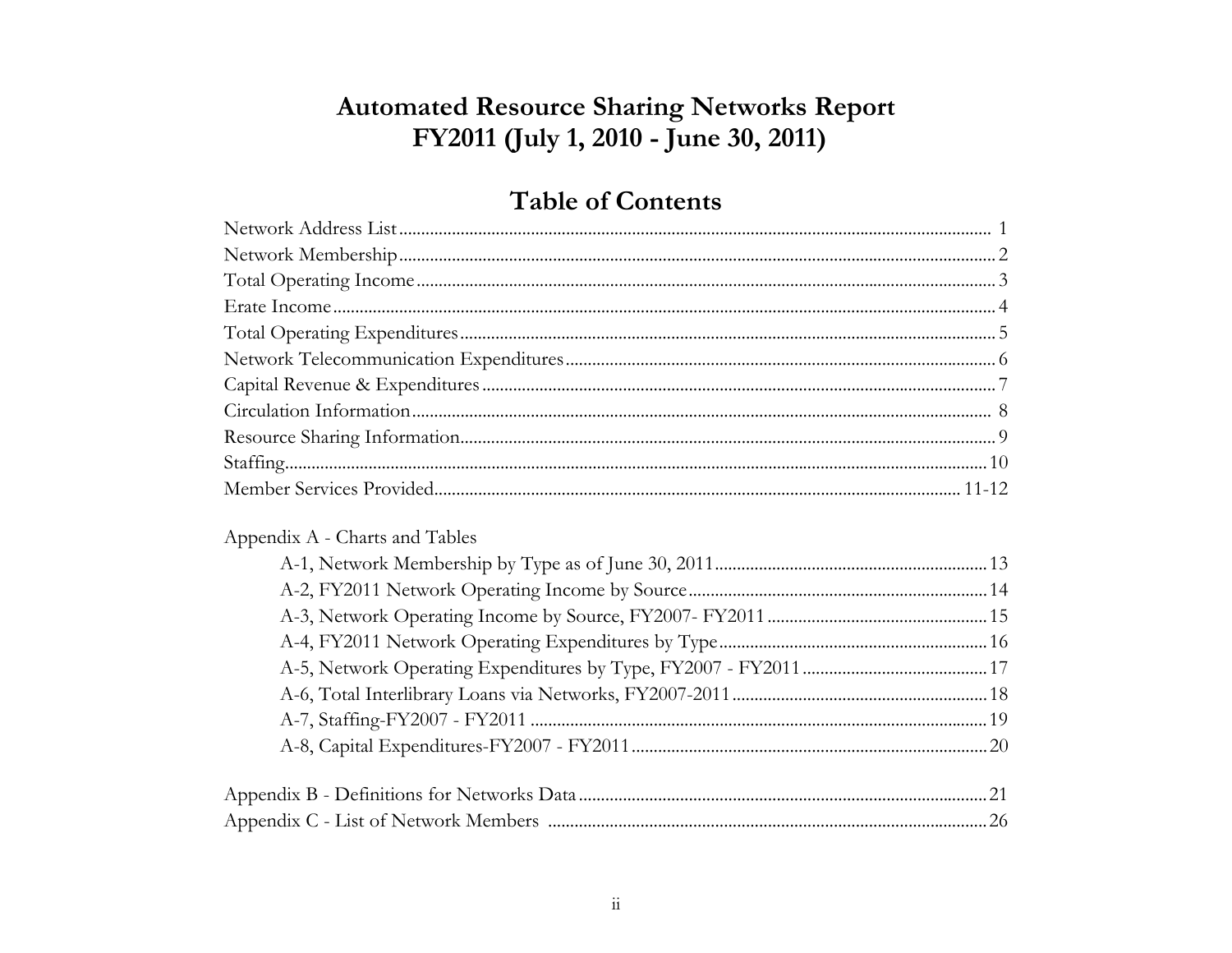#### **Network Address List FY2011**

| C/W Mars, Inc.                                                  | Minuter        |
|-----------------------------------------------------------------|----------------|
| Joan Kuklinski                                                  | Susan Mo       |
| 67 Millbrook Street, Suite 201                                  | 10 Strath      |
| Worcester, MA 01606                                             | Natick, N      |
| FY11 President: Sharon Sharry, Greenfield Public Library        | FY11 Pro       |
| Vendor Info: Innovative Interfaces, Millennium 2007             | Vendor l       |
| Phone: (508) 755-3323 Fax: (508) 755-3721                       | Phone: (       |
| Cape Libraries Automated Materials Sharing, Inc. (CLAMS)        | North of       |
| Gayle Simundza, Administrator                                   | Ron Gag        |
| 270 Communication Way, Unit 4E/4F                               | 26 Cherr       |
| Hyannis, MA 02601                                               | Danvers,       |
| FY11 President: Elaine McIlroy, Wellfleet Public Library        | FY11 Pro       |
| Vendor Info: Innovative Interfaces, Millennium 2009B            | Vendor 1       |
| Phone: (508) 790-4399  Fax: (508) 771-4533                      | Phone: (9      |
| Fenway Libraries Online (FLO)                                   | Old Col        |
| Walter Stine, Executive Director                                | David Sl       |
| c/o Wentworth Institute of Technology                           | 220 Forb       |
| 550 Huntington Avenue                                           | Suite 401      |
| Boston, MA 02115                                                | Braintree      |
| FY11 President: Jean Morrow, New England Conservatory           | FY11 Pro       |
| Vendor Info: Ex Libris, Voyager 7.2.1                           | Vendor I       |
| Phone: (617) 442-2384 Fax: (617) 442-1519                       | Phone: (       |
| Merrimack Valley Library Consortium, Inc. (MVLC)                | <b>SAILS L</b> |
| Larry Rungren, Executive Director                               | Deborah        |
| 1600 Osgood Street, Suite 20-2-94                               | 547 Wes        |
| North Andover, MA 01845                                         | Middlebo       |
| FY11 President: Angela Mollet, Gleason Public Library, Carlisle | FY11 Pro       |
| Vendor Info: Sirsi Dynix Horizon 7.4.2/Evergreen 2.2 (May)      | Vendor I       |
| Phone: (978) 557-1050 Fax: (978) 5578101                        | Phone: (       |
| <b>Metro-Boston Library Network (MBLN)</b>                      |                |
| Clayton Cheever                                                 |                |
| Boston Public Library                                           |                |
| 700 Boylston Street                                             |                |
| Boston, MA 02217                                                |                |
| President: Not Applicable                                       |                |
| Vendor Info: SirsiDynix, Horizon 7.3.4                          |                |
| Phone: (617) 859-2385  Fax: (617) 536-2853                      |                |

**Minuteman Library Network (MLN)** Susan McAlister 10 Strathmore Road Natick, MA 01760 FY11 President: Rick Barr, E. Ross Anderson Library, Dean College Vendor Info: Innovative Interfaces, Millennium 2009B 1.2 Phone: (508) 655-8008 Fax: (508) 655-1507 **North of Boston Library Exchange (NOBLE)** Ron Gagnon, Executive Director 26 Cherry Hill Drive Danvers, MA 01923-2575 FY11 President: Martha Holden, Peabody Institute Library, Peabody Vendor Info: Innovative Interfaces, Millennium 2007 1.3 Phone: (978) 777-8844 Fax: (978) 750-8472 **Old Colony Library Network (OCLN)** David Slater 220 Forbes Road Braintree, MA 02184 FY11 President: Rebecca Freer, Norwell Public Library Vendor Info: SirsiDynix, Symphony 3.3.1 Phone: (781) 794-2513 Fax: (781) 794-2517 **SAILS Library Network** Deborah Conrad 547 West Grove Street, #4 Middleboro, MA 02346 FY11 President: Robin Glasser, Norfolk Public Library Vendor Info: SirsiDynix, Symphony 3.3.1 Phone: (508) 946-8600 Fax: (508) 946-8605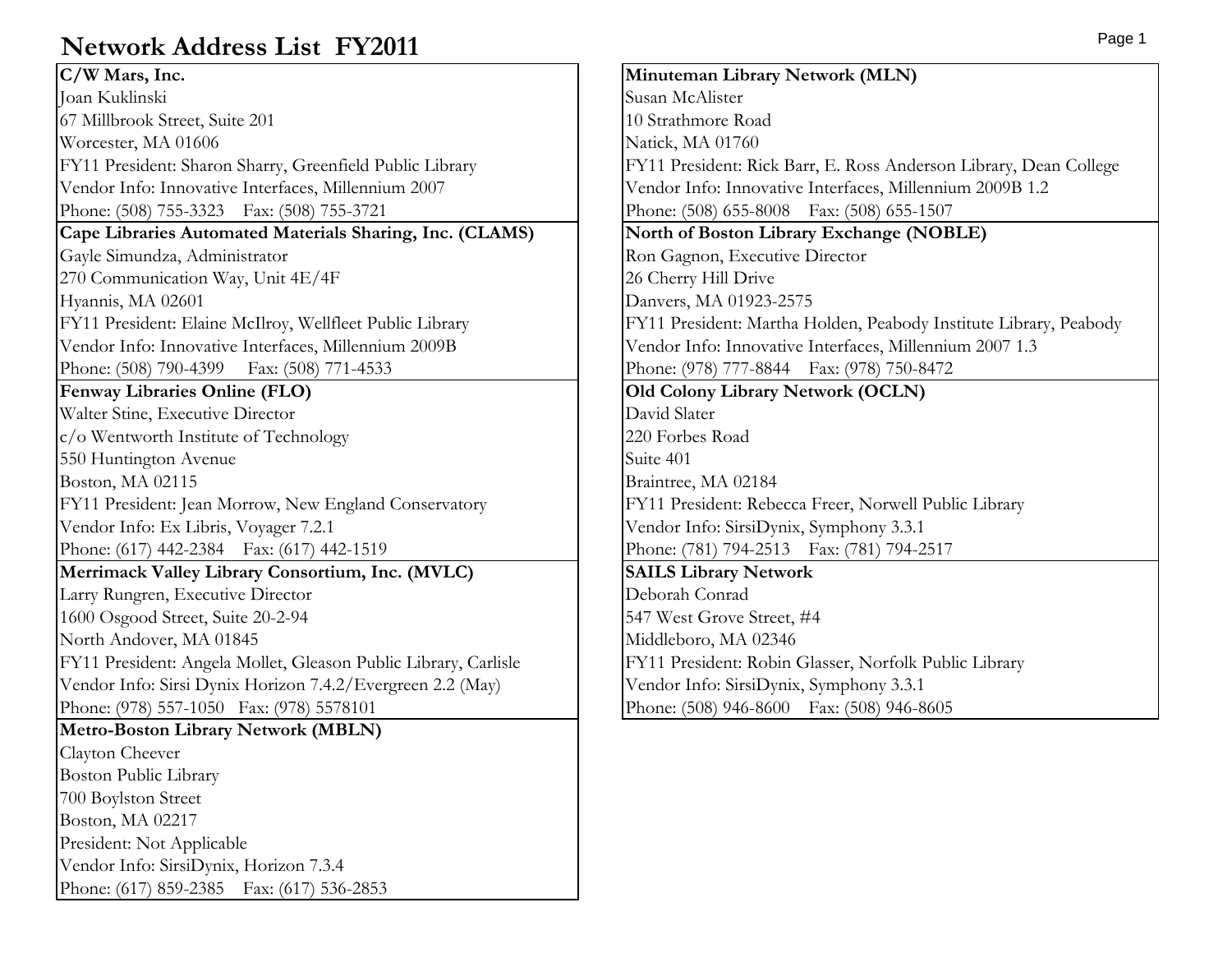#### **Network Membership as of FY2011**

|                 | <b>Members</b>       | <b>Sites</b>          |                       |                       |             | <b>Membership Type</b> |                |                              |
|-----------------|----------------------|-----------------------|-----------------------|-----------------------|-------------|------------------------|----------------|------------------------------|
| <b>Network</b>  | Public               | School                | Academic              | Special               | Total       | Full                   | Mininet        | OLA/<br>Associate*           |
| <b>C/W MARS</b> | 135 /<br>163         | 2 /<br>$\overline{2}$ | 11/<br>11             | 1 /                   | 177<br>149/ | 62                     | 62             | 25                           |
| <b>CLAMS</b>    | 34<br>31/            | 0/<br>$\overline{0}$  | 1 /                   | 0/<br>$\overline{0}$  | 35<br>32/   | 32                     | $\Omega$       | $\theta$                     |
| <b>FLO</b>      | 0/<br>$\overline{0}$ | 0/<br>$\overline{0}$  | 9/<br>12              | 1 /<br>$\overline{2}$ | 10/<br>14   | 10                     | $\Omega$       | $\theta$                     |
| <b>MBLN</b>     | 32<br>3 /            | 24<br>2 /             | 2/<br>$\overline{c}$  | 1 /                   | 8/<br>59    | 8                      | $\Omega$       | $\overline{0}$               |
| <b>MLN</b>      | 53<br>35/            | 0/<br>$\overline{0}$  | 7/<br>8               | 0/<br>$\Omega$        | 42/<br>61   | 42                     | $\Omega$       | $\overline{0}$               |
| <b>MVLC</b>     | 38<br>35/            | 0/<br>$\overline{0}$  | 0/<br>$\overline{O}$  | 0/<br>$\overline{0}$  | 35/<br>38   | 35                     | $\Omega$       | $\theta$                     |
| <b>NOBLE</b>    | 22<br>17/            | 1 /                   | 9<br>12               | 1 /                   | 28/<br>36   | 26                     | $\overline{0}$ | $\left  \frac{2}{2} \right $ |
| <b>OCLN</b>     | 34<br>26/            | 0/<br>$\overline{0}$  | 2/<br>3 <sup>1</sup>  | 0/<br>$\overline{0}$  | 28/<br>37   | 28                     | $\overline{0}$ | $\overline{0}$               |
| <b>SAILS</b>    | 47<br>38/            | 24<br>24/             | 2 /<br>$\overline{4}$ | 0/<br>$\overline{0}$  | 75<br>64/   | 64                     | $\Omega$       | $\overline{0}$               |
| <b>TOTALS</b>   | 423<br>320/          | 51<br>29/             | 43/<br>53             | 4 /<br>5              | 532<br>396/ | 307                    | 62             | $27\,$                       |

\*C/W MARS "Online Affiliate Only" (OLA) membership and NOBLE "Associate" membership are similar.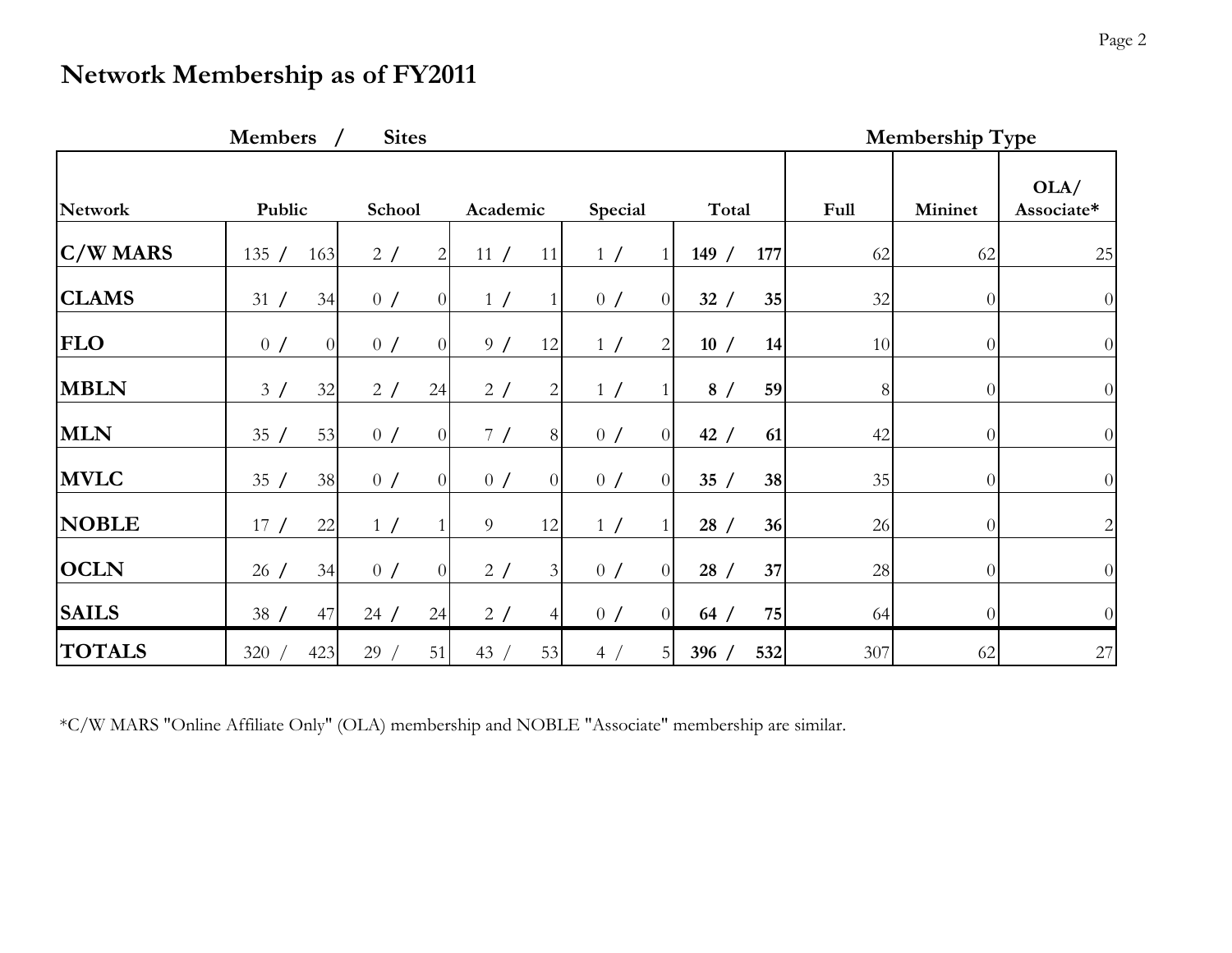#### **Total Operating Income for FY2011**

|               |                   | <b>Member Fees</b>    |           | <b>MBLC</b> Funds |                        |                   |                |              |
|---------------|-------------------|-----------------------|-----------|-------------------|------------------------|-------------------|----------------|--------------|
|               |                   |                       |           | $\ddot{}$         | $\ddot{}$              | $=$               |                |              |
|               |                   |                       |           | <b>Net</b>        |                        |                   |                | Total        |
|               |                   |                       |           | Resource          | Small                  | <b>Total MBLC</b> | Other          | Operating    |
| Network       | <b>Basic Fees</b> | <b>Elective Svcs.</b> | Telecomm* | Sharing           | Libs/Nets $\mathcal S$ | Funds             | <b>Sources</b> | Income       |
| $C/W$ MARS    | \$1,907,732       | \$54,000              | \$97,284  | \$136,762         | \$174,444              | \$408,490         | \$32,575       | \$2,402,797  |
| <b>CLAMS</b>  | \$676,217         | \$0                   | \$21,855  | \$44,308          | \$0                    | \$66,163          | \$11,032       | \$753,412    |
| <b>FLO</b>    | \$498,215         | \$42,550              | \$8,366   | \$38,255          | \$0                    | \$46,621          | \$61,184       | \$648,570    |
| <b>MBLN</b>   | \$571,312         | \$0                   | \$117,678 | \$112,212         | \$0                    | \$229,890         | \$0            | \$801,202    |
| <b>MLN</b>    | \$1,810,069       | \$11,251              | \$136,547 | \$129,210         | \$0                    | \$265,757         | \$12,590       | \$2,099,667  |
| <b>MVLC</b>   | \$1,115,553       | \$1,800               | \$97,954  | \$69,816          | \$12,500               | \$180,270         | \$2,400        | \$1,300,023  |
| <b>NOBLE</b>  | \$1,187,773       | \$418,153             | \$129,111 | \$75,781          | \$0                    | \$204,892         | \$106,644      | \$1,917,462  |
| <b>OCLN</b>   | \$906,713         | \$0                   | \$111,180 | \$67,451          | \$0                    | \$178,631         | \$1,137        | \$1,086,481  |
| <b>SAILS</b>  | \$829,372         | \$48,873              | \$20,002  | \$76,205          | \$0                    | \$96,207          | \$4,250        | \$978,702    |
| <b>TOTALS</b> | \$9,502,956       | \$576,627             | \$739,977 | \$750,000         | \$186,944              | \$1,676,921       | \$231,812      | \$11,988,316 |

\*The Massachusetts Library System received \$10,023 to support telecomm for non-network libaries, for a program total of \$750,000

 $\degree$ C/W MARS includes both LSTA and State Small Libraries in Networks funds from Account 7000-9506. The Massachusetts Library System received \$9,000 from Account 7000-9506 for a total Small Libraries in Networks amount of \$195,944.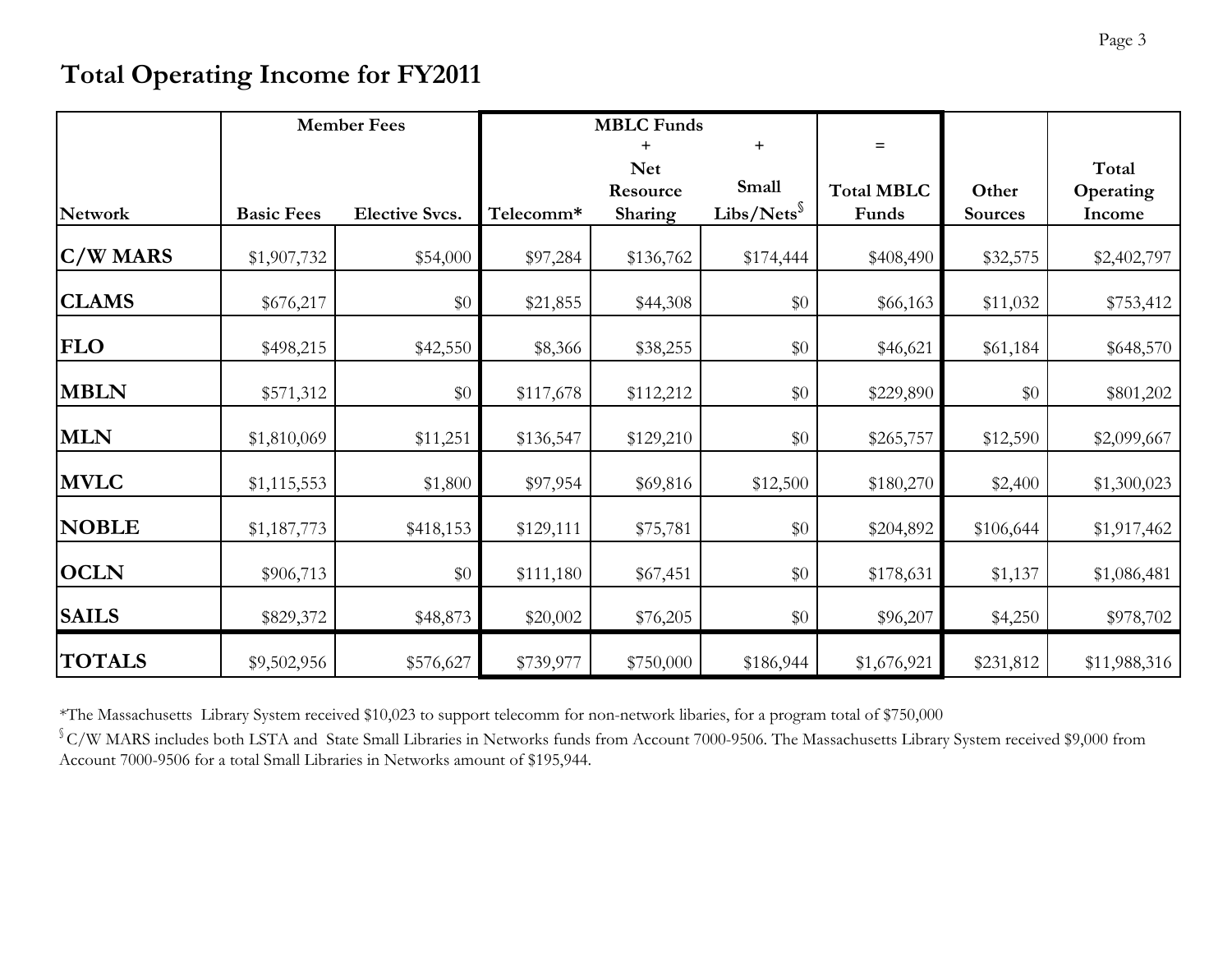#### **Erate Income for FY2011**

| <b>Network</b> | Erate Received* | Erate Discount % |  |  |
|----------------|-----------------|------------------|--|--|
| $C/W$ MARS     | \$62,809        | $40 - 53%$       |  |  |
| <b>CLAMS</b>   | \$16,514        | $50\%$           |  |  |
| <b>FLO</b>     | $\#N/A$         | $\#N/A$          |  |  |
| <b>MBLN</b>    | \$715,692       | 89-90%           |  |  |
| <b>MLN</b>     | \$98,984        | 43%              |  |  |
| <b>MVLC</b>    | \$72,072        | 44%              |  |  |
| <b>NOBLE</b>   | \$77,524        | $54\%$           |  |  |
| <b>OCLN</b>    | \$111,783       | $48\%$           |  |  |
| <b>SAILS</b>   | \$13,635        | 43%              |  |  |
| <b>TOTALS</b>  | \$1,169,013     |                  |  |  |

\*As reported on FY2011 Telecommunications Expenditure Report. Total E-Rate funds actually received during the fiscal year may not agree with the E-Rate Funding Commitment for that year.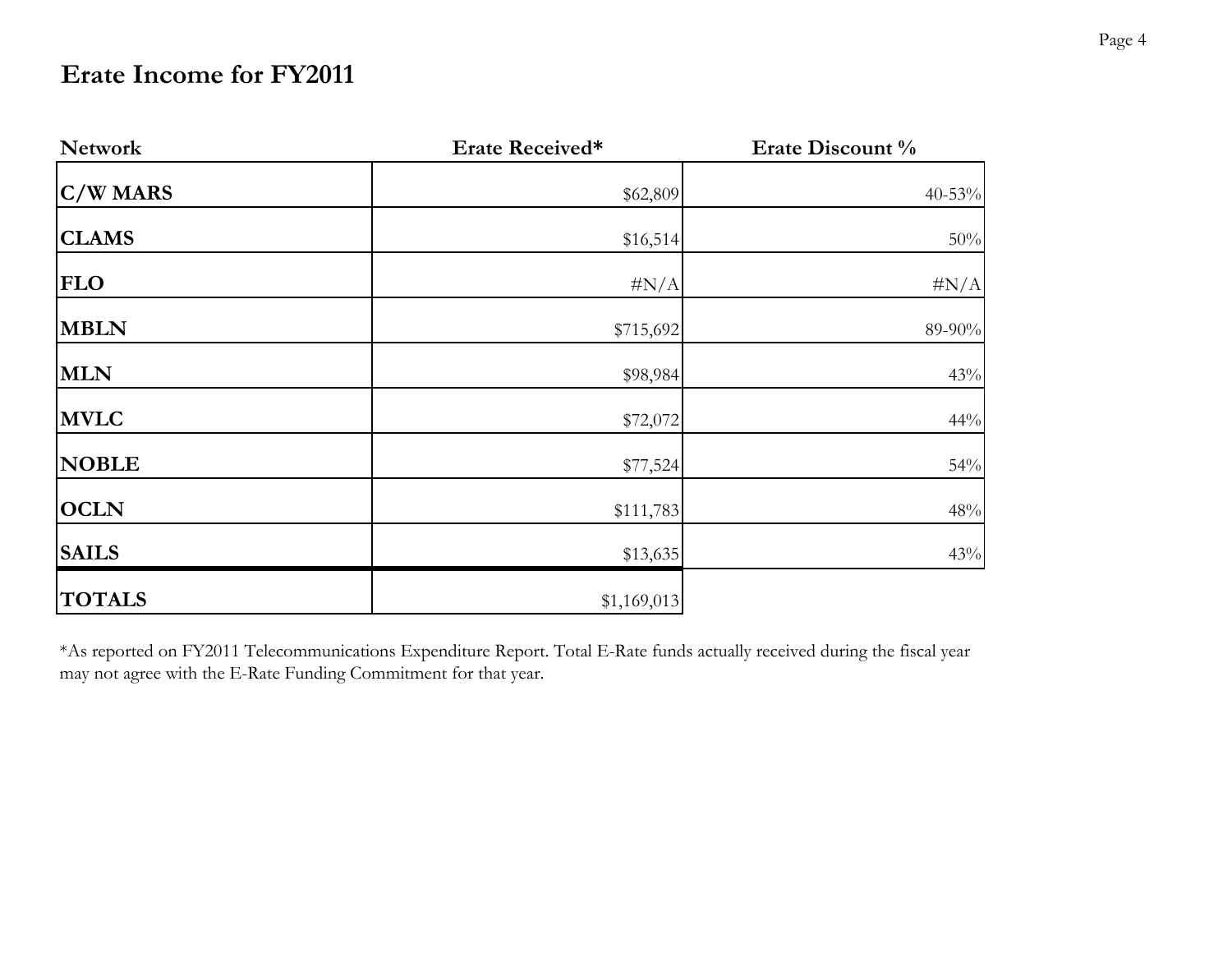#### **Total Operating Expenditures for FY2011**

|              |              |                   |             | <b>ILS</b><br>Hardware/ | Telecomm.<br>Hardware/ |                       | Shared<br>eBook/   |                                  |                    |                    |
|--------------|--------------|-------------------|-------------|-------------------------|------------------------|-----------------------|--------------------|----------------------------------|--------------------|--------------------|
| Network      | <b>Staff</b> | Admin.<br>Support | Telecomm.*  | Software<br>Maint.      | Software<br>Maint.     | Database<br>Licensing | Audiobook<br>$***$ | Bibliographic<br><b>Services</b> | Other<br>Operating | Total<br>Operating |
| $C/W$ MARS   | \$1,203,719  | \$112,633         | \$250,410   | \$397,028               | \$19,470               | \$154,451             | \$38,886           | \$120,059                        | \$118,646          | \$2,415,302        |
| <b>CLAMS</b> | \$393,173    | \$131,014         | \$29,587    | \$63,167                | \$34,220               | \$4,500               | \$46,439           | \$40,555                         | \$3,580            | \$746,235          |
| <b>FLO</b>   | \$335,298    | \$91,426          | \$10,157    | \$75,483                | \$11,311               | \$1,500               | \$21,367           | \$40,296                         | \$38,165           | \$625,003          |
| <b>MBLN</b>  | \$260,200    | \$55,033          | \$137,333   | \$91,205                | \$576,806              | $\$0$                 | \$0                | \$20,000                         | \$10,100           | \$1,150,677        |
| <b>MLN</b>   | \$1,015,309  | \$170,724         | \$200,130   | \$175,267               | \$61,647               | \$94,106              | \$100,000          | \$81,452                         | \$64,756           | \$1,963,391        |
| <b>MVLC</b>  | \$700,577    | \$124,984         | \$136,761   | \$75,595                | \$63,448               | \$56,680              | \$10,500           | \$70,981                         | \$5,201            | \$1,244,727        |
| <b>NOBLE</b> | \$722,281    | \$140,016         | \$170,321   | \$204,254               | \$58,407               | \$92,015              | \$59,774           | \$56,073                         | \$35,975           | \$1,539,116        |
| <b>OCLN</b>  | \$456,431    | \$111,447         | \$137,708   | \$78,328                | \$17,915               | \$58,231              | \$20,382           | \$53,965                         | \$5,922            | \$940,329          |
| <b>SAILS</b> | \$426,878    | \$137,375         | \$31,639    | \$119,946               | \$13,462               | \$34,164              | \$51,242           | \$45,735                         | \$3,063            | \$863,504          |
| <b>TOTAL</b> | \$5,513,866  | \$1,074,652       | \$1,104,046 | \$1,280,273             | \$856,686              | \$495,647             | \$348,590          | \$529,116                        | \$285,408          | \$11,488,284       |

\*Expenditures after E-Rate discounts applied.

\*\*FLO is eBook only.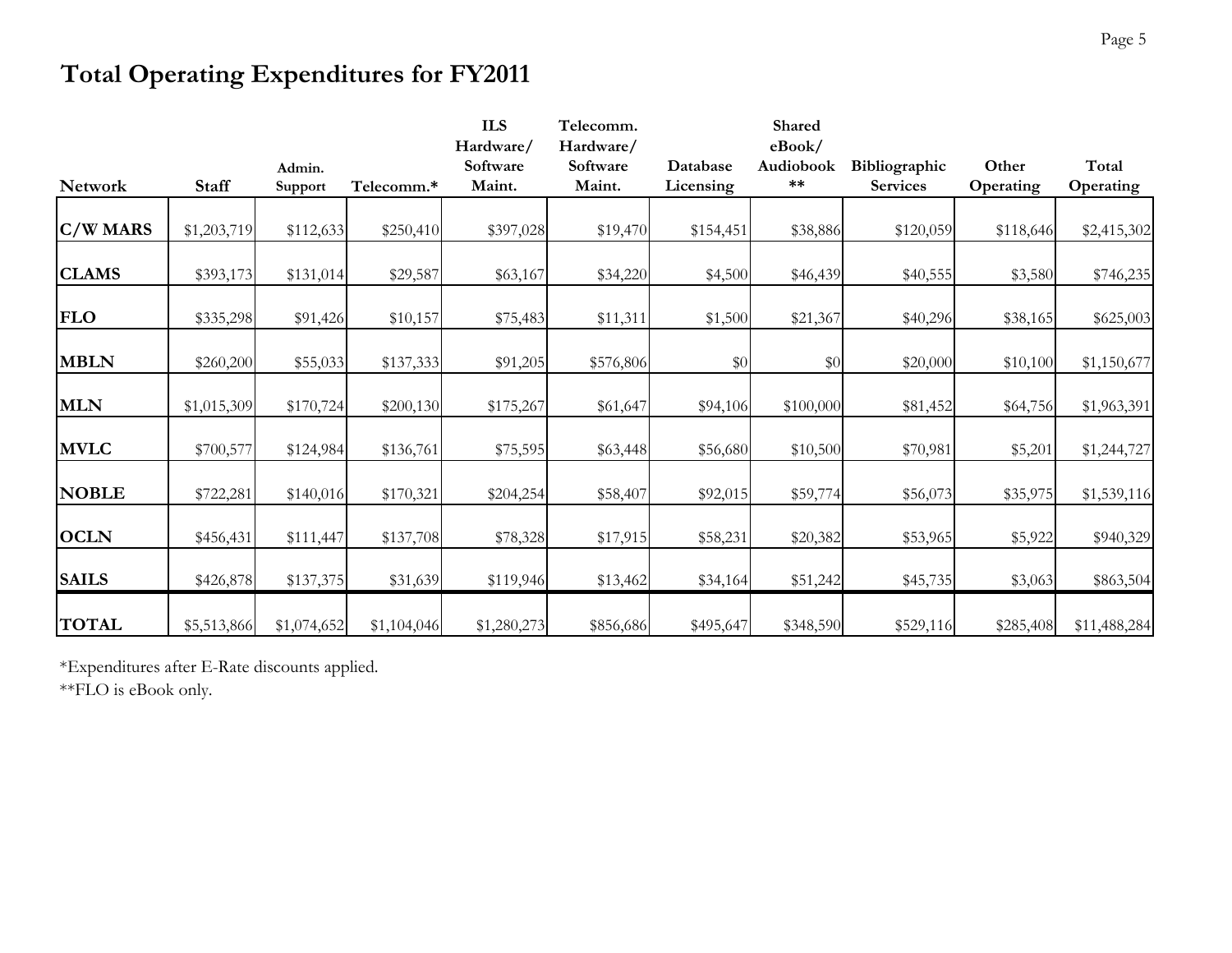#### **Network Telecommunication Expenditures for FY2011\***

|                 |              | <b>Shared Internet</b> |                | Total<br>Telecommunication |
|-----------------|--------------|------------------------|----------------|----------------------------|
| <b>Network</b>  | <b>MLINI</b> | Access                 | Remote-to-Host | Expenditures               |
| <b>C/W MARS</b> | \$1,088      | \$10,800               | \$238,522      | \$250,410                  |
| <b>CLAMS</b>    | $\$0$        | \$13,442               | \$16,145       | \$29,587                   |
| <b>FLO</b>      | \$0          | \$10,157               | \$0            | \$10,157                   |
| <b>MBLN</b>     | \$0          | \$8,580                | \$128,753      | \$137,333                  |
| <b>MLN</b>      | $\$0$        | \$32,701               | \$167,429      | \$200,130                  |
| <b>MVLC</b>     | \$0          | \$39,600               | \$97,161       | \$136,761                  |
| <b>NOBLE</b>    | \$0          | \$47,442               | \$122,879      | \$170,321                  |
| <b>OCLN</b>     | \$0          | \$2,503                | \$135,205      | \$137,708                  |
| <b>SAILS</b>    | $\$0$        | \$4,650                | \$26,989       | \$31,639                   |
| <b>TOTALS</b>   | \$1,088      | \$169,875              | \$933,083      | \$1,104,046                |

\*Expenditures after E-Rate discounts applied.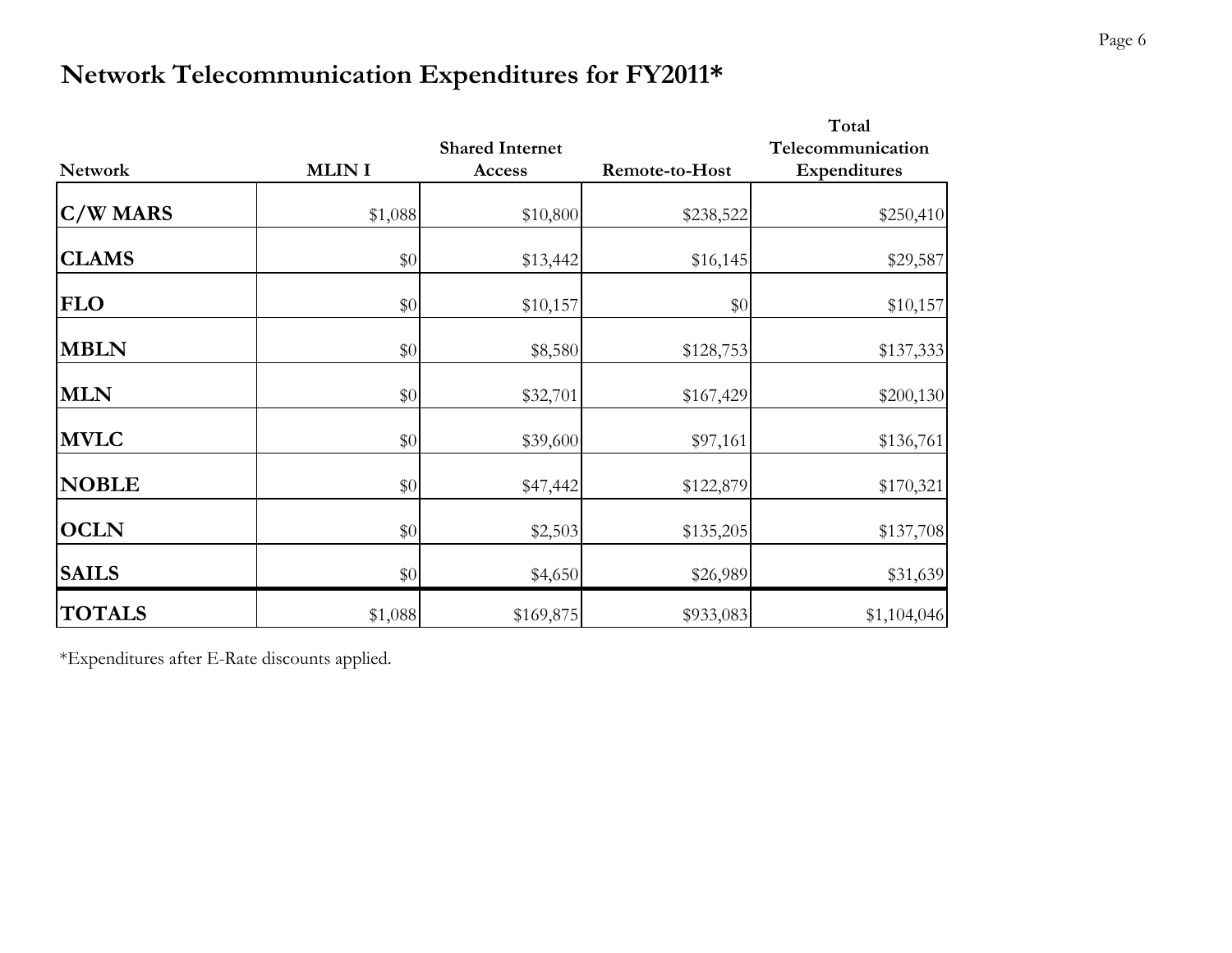### **Capital Revenue & Expenditures for FY2011**

| <b>Network</b> | <b>Capital Revenue</b> | <b>Capital Expenditures</b> | <b>Capital Improvement</b><br>Fund |
|----------------|------------------------|-----------------------------|------------------------------------|
| $C/W$ MARS     | \$249,148              | \$46,246                    | \$963,853                          |
| <b>CLAMS</b>   | \$0                    | \$4,029                     | \$399,507                          |
| <b>FLO</b>     | \$9,284                | \$8,926                     | \$490,623                          |
| <b>MBLN</b>    | \$0                    | \$0                         | \$0                                |
| <b>MLN</b>     | \$53,197               | \$34,445                    | \$247,939                          |
| <b>MVLC</b>    | \$19,570               | \$68,870                    | \$256,290                          |
| <b>NOBLE</b>   | \$0                    | \$71,346                    | \$1,150,730                        |
| <b>OCLN</b>    | \$21,194               | \$29,533                    | \$900,000                          |
| <b>SAILS</b>   | \$39,191               | \$32,804                    | \$33,177                           |
| <b>TOTAL</b>   | \$391,584              | \$296,199                   | \$4,442,119                        |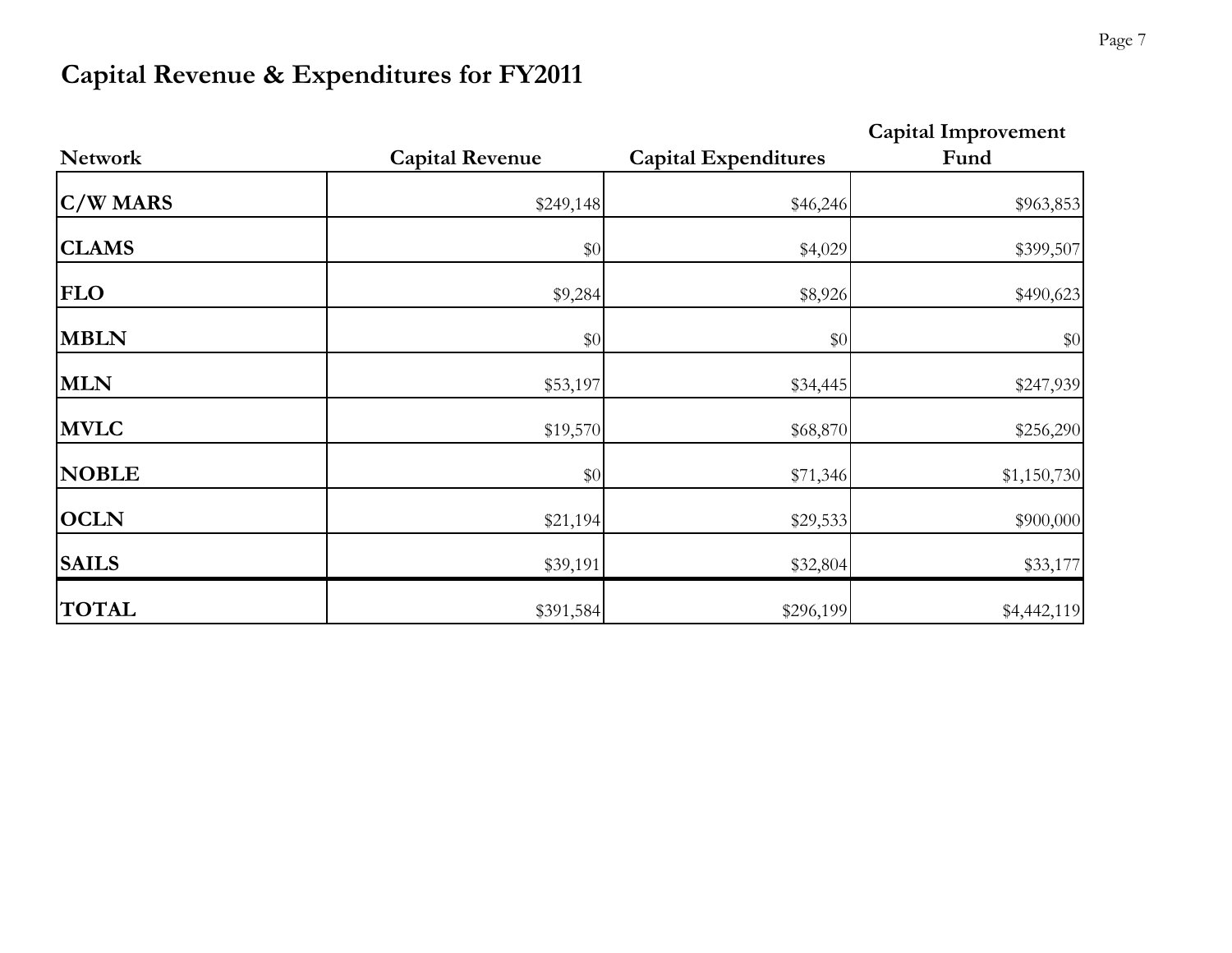#### **Circulation Information for FY2011**

|                |                          | <b>Total eBook</b> | <b>Total Downloadable Audio</b> | <b>Total Downloadable</b> |
|----------------|--------------------------|--------------------|---------------------------------|---------------------------|
| <b>Network</b> | <b>Total Circulation</b> | Circulation        | Circulation                     | <b>Video Circulation</b>  |
| C/W MARS       | 12,975,356               | 28,046             | 34,954                          | 959                       |
| <b>CLAMS</b>   | 3,534,448                | 19,492             | 25,950                          | $\overline{0}$            |
| <b>FLO</b>     | 251,711                  | 185,747            | 703                             | 4,949                     |
| <b>MBLN</b>    | 3,534,413                | 78,228             | 101,932                         | 1,651                     |
| <b>MLN</b>     | 16,791,084               | 17,714             | 29,907                          | $\overline{0}$            |
| <b>MVLC</b>    | 6,472,964                | 11,776             | 32,650                          | $\overline{0}$            |
| <b>NOBLE</b>   | 3,901,674                | 9,554              | 15,488                          | $\overline{0}$            |
| <b>OCLN</b>    | 5,800,000                | 12,245             | 21,766                          | $\overline{0}$            |
| <b>SAILS</b>   | 4,532,938                | 170,620            | 24,175                          | $\overline{0}$            |
| <b>TOTAL</b>   | 57,794,588               | 533,422            | 287,525                         | 7,559                     |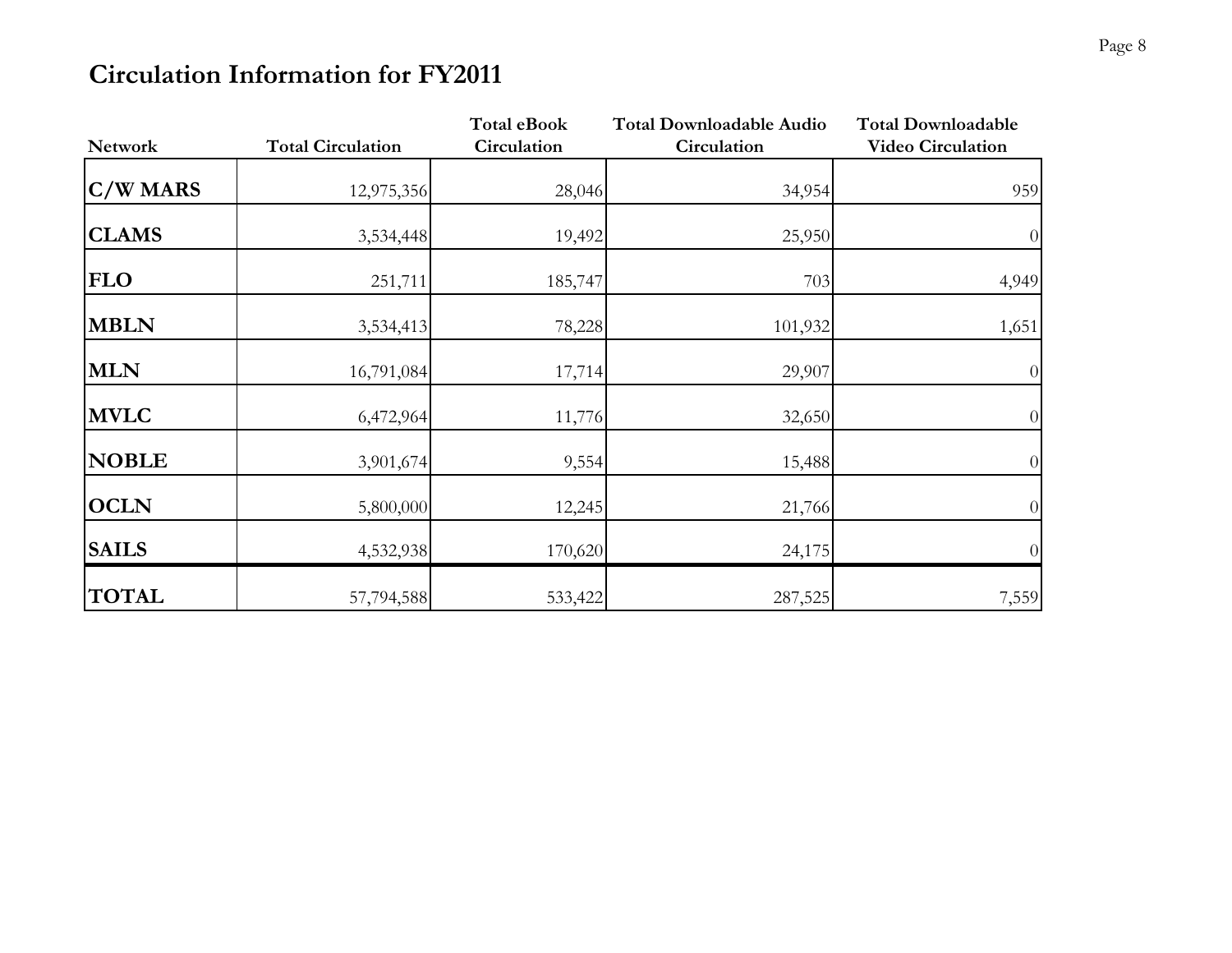#### **Resource Sharing Information as of June 30, 2011**

|                | <b>Bibliographic Database</b> |                    | <b>Electronically Facilitated ILLs</b> |                                |                  |                   |  |  |
|----------------|-------------------------------|--------------------|----------------------------------------|--------------------------------|------------------|-------------------|--|--|
| <b>Network</b> | Number of<br><b>Titles</b>    | Number of<br>Items | <b>Network</b><br><b>Transfers</b>     | <b>From Virtual</b><br>Catalog | Point-to-Point   | <b>Total ILLs</b> |  |  |
| $C/W$ MARS     | 1,946,466                     | 8,879,459          | 1,387,366                              | 10,607                         | $\left( \right)$ | 1,397,973         |  |  |
| <b>CLAMS</b>   | 507,162                       | 1,581,677          | 522,566                                | 5,412                          | 732              | 528,710           |  |  |
| <b>FLO</b>     | 877,331                       | 1,086,473          | 5,553                                  | 2,329                          | $\Omega$         | 7,882             |  |  |
| <b>MBLN</b>    | 3,084,059                     | 5,586,991          | 51,470                                 | 7,429                          | $\Omega$         | 58,899            |  |  |
| <b>MLN</b>     | 1,493,839                     | 6,620,271          | 1,935,915                              | 21,932                         | 2,829            | 1,960,676         |  |  |
| <b>MVLC</b>    | 897,952                       | 3,261,961          | 811,606                                | 4,807                          | 3,541            | 819,954           |  |  |
| <b>NOBLE</b>   | 1,604,182                     | 3,877,832          | 396,282                                | 9,645                          | 1,740            | 407,667           |  |  |
| <b>OCLN</b>    | 865,191                       | 3,061,772          | 526,084                                | 8,443                          | 176              | 534,703           |  |  |
| <b>SAILS</b>   | 1,117,089                     | 3,732,673          | 642,763                                | 6,948                          | 152              | 649,863           |  |  |
| <b>TOTALS</b>  | 12,393,271                    | 37,689,109         | 6,279,605                              | 77,552                         | 9,170            | 6,366,327         |  |  |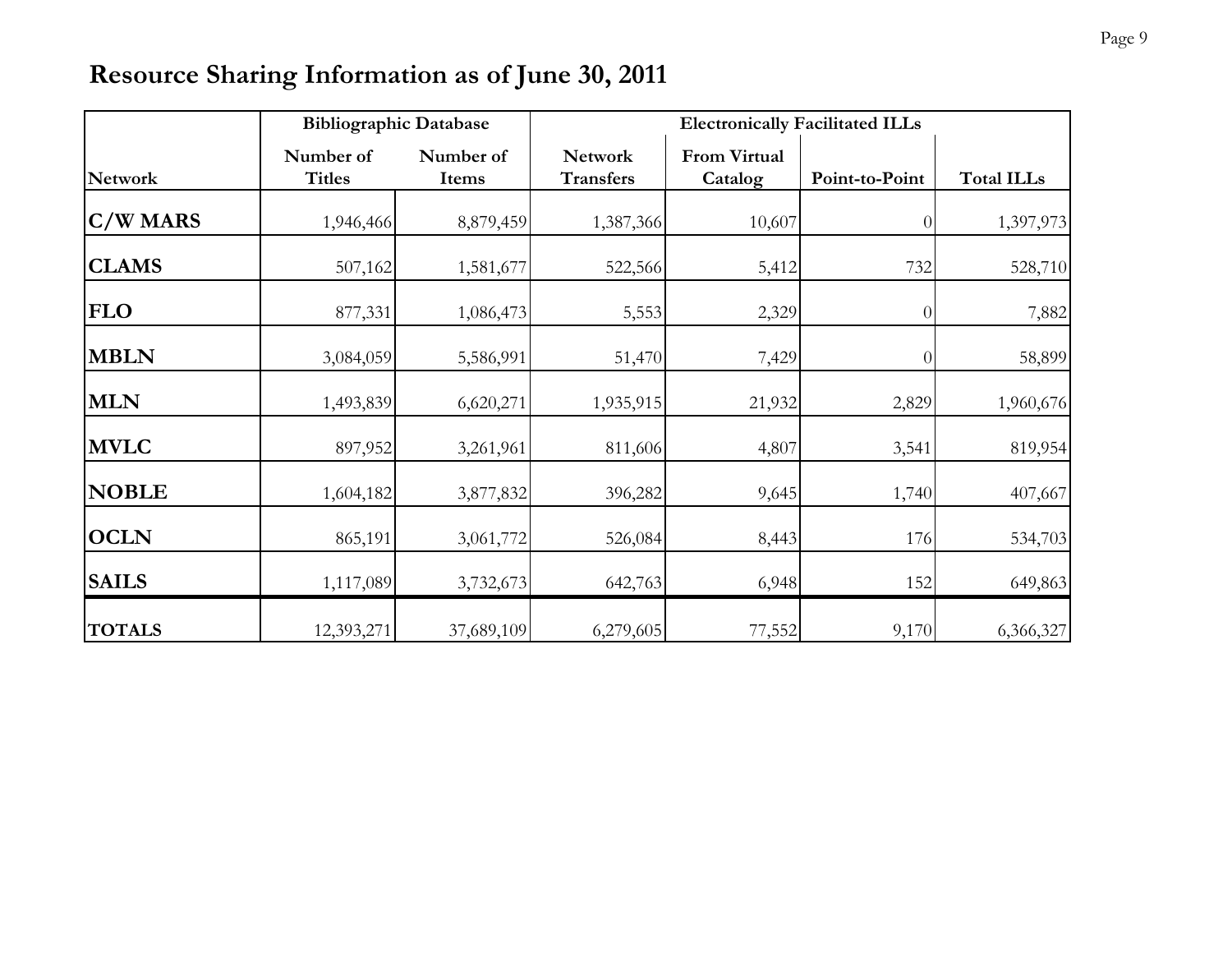### **Staffing as of June 30, 2011**

|                | <b>Hours Worked Per</b> |                   |                   |  |  |  |  |  |
|----------------|-------------------------|-------------------|-------------------|--|--|--|--|--|
| <b>Network</b> | Number of Staff         | Week by all Staff | $FTE$ (35 hrs/wk) |  |  |  |  |  |
| C/W MARS       | 21                      | 732               | 20.9              |  |  |  |  |  |
| <b>CLAMS</b>   | 8                       | 245               | 7 <sub>l</sub>    |  |  |  |  |  |
| <b>FLO</b>     | 4                       | 125               | 3.5               |  |  |  |  |  |
| <b>MBLN</b>    | 5                       | 87.5              | 2.5               |  |  |  |  |  |
| <b>MLN</b>     | 15                      | 517.5             | 14.7              |  |  |  |  |  |
| <b>MVLC</b>    | 9                       | 337.5             | 9.6               |  |  |  |  |  |
| <b>NOBLE</b>   | 14                      | 356.5             | 10.1              |  |  |  |  |  |
| <b>OCLN</b>    | 6                       | 225               | 6.4               |  |  |  |  |  |
| <b>SAILS</b>   |                         | 230               | 6.5               |  |  |  |  |  |
| <b>TOTALS</b>  | 89                      | 2,856             | 81.2              |  |  |  |  |  |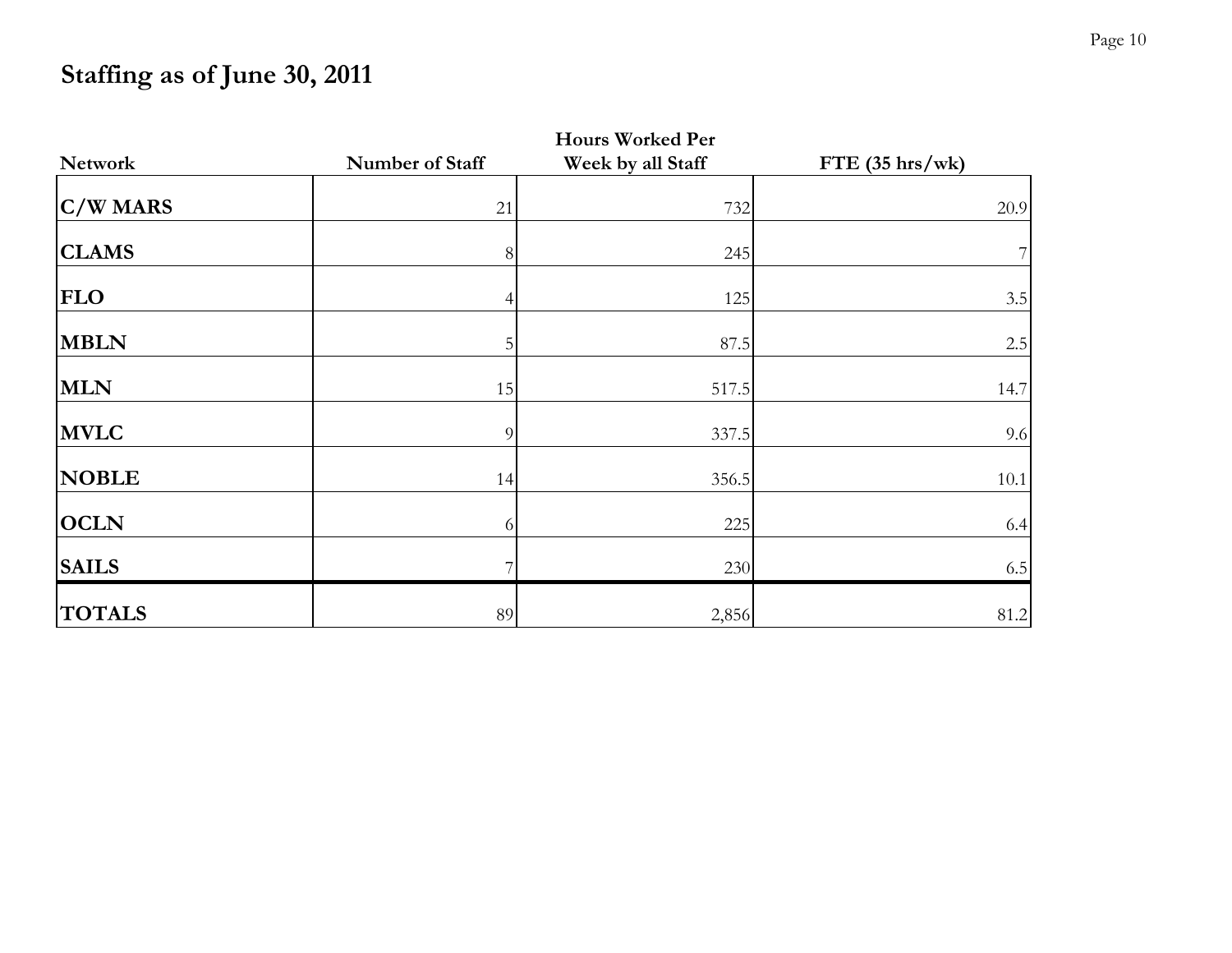#### **Member Services Provided as of June 30, 2011 Number of Participating Libraries**

**Continuing Education**

|                                                      | <b>Wireless Access</b><br>Support |                | Information &<br>Referral<br><b>Databases</b> | Digital<br>Archiving<br><b>Services</b> | Library<br>Home<br>Page<br>Hosting | Centralized<br>PC Mgmt. | On-site PC<br>support | On-site<br>Advising/<br>Consulting | $#$ of<br><b>Sessions</b> | $\#$ of<br>Attendees | Time &<br>Print<br>Mgmt. |
|------------------------------------------------------|-----------------------------------|----------------|-----------------------------------------------|-----------------------------------------|------------------------------------|-------------------------|-----------------------|------------------------------------|---------------------------|----------------------|--------------------------|
| Network                                              | Library PC's                      | Patron<br>PC's |                                               |                                         |                                    |                         |                       |                                    |                           |                      |                          |
| C/W MARS                                             | 20                                | 20             | <b>NO</b>                                     | 37                                      | NO                                 | NO                      | ALI.                  | <b>YES</b>                         | 65                        | 997                  | <b>YES</b>               |
| <b>CLAMS</b>                                         | NO                                | NO             | NO                                            | NO                                      | NO                                 | NO                      | NO                    | <b>YES</b>                         | 35                        | 233                  | NO                       |
| <b>FLO</b>                                           | NO                                | $\rm NO$       | NO                                            | $\left 4\right $                        | NO                                 | $\rm NO$                | NO                    | NO                                 | 14                        | 112                  | $\rm NO$                 |
| <b>MBLN</b>                                          | 3                                 | $\mathfrak{Z}$ | NO                                            | <b>YES</b>                              | NO                                 | $\rm NO$                | NO                    | <b>YES</b>                         | $\overline{0}$            | $\theta$             | $NO$                     |
| <b>MLN</b>                                           | NO                                | NO             | $\overline{9}$                                | NO                                      | NO                                 | NO                      | ALI.                  | <b>YES</b>                         | 16                        | 360                  | NO                       |
| <b>MVLC</b>                                          | 3                                 | NO             | NO                                            | NO                                      | 18                                 | 35                      | 20                    | <b>YES</b>                         | 149                       | 840                  | $\rm NO$                 |
| <b>NOBLE</b>                                         | NO                                | NO             | NO                                            | 10                                      | 18                                 | $\rm NO$                | 15                    | <b>YES</b>                         | 31                        | 713                  | <b>YES</b>               |
| <b>OCLN</b>                                          | <b>NO</b>                         | <b>NO</b>      | <b>NO</b>                                     | NO                                      | <b>NO</b>                          | NO                      | NO                    | <b>YES</b>                         | 10                        | 49                   | $NO$                     |
| <b>SAILS</b>                                         | $\rm NO$                          | $\rm NO$       | NO                                            | 8                                       | 30                                 | NO                      | 33                    | <b>YES</b>                         | 19                        | 170                  | <b>YES</b>               |
| <b>Total Number of</b><br>Libraries<br>Participating | 26                                | 23             | 9                                             | $59+$                                   | 66                                 |                         | $68+$                 |                                    | 339                       | 3,474                |                          |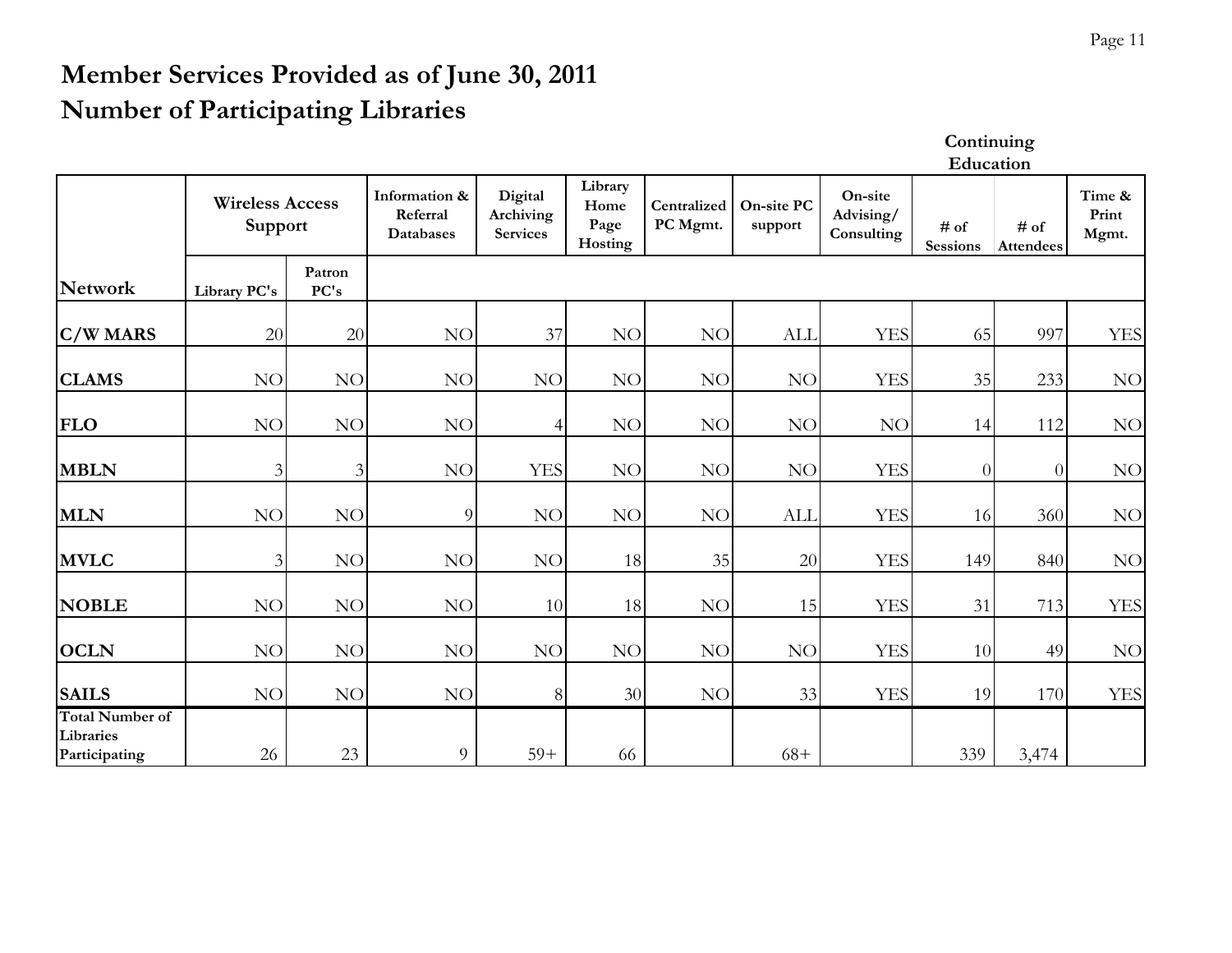#### **Member Services Provided as of June 30, 2011**

|                | <b>Database Licenses</b><br>Total<br>"In-library<br>Only"<br>Number of<br><b>Databases</b><br>databases |                |             | eBooks<br>Member exclusive<br><b>Shared eBook collections</b><br>Added in FY2011<br>purchases |                |            |                        |                 | Linking                |                 |            |                           |                                      |                          |            |                       |
|----------------|---------------------------------------------------------------------------------------------------------|----------------|-------------|-----------------------------------------------------------------------------------------------|----------------|------------|------------------------|-----------------|------------------------|-----------------|------------|---------------------------|--------------------------------------|--------------------------|------------|-----------------------|
| <b>Network</b> | Networkwide                                                                                             | Individual     | Networkwide |                                                                                               | Individual     | Y/N        | Total<br><b>Titles</b> | Total<br>Copies | <b>Titles</b><br>Added | Copies<br>Added | Y/N        | Number<br>of<br>Libraries | <b>OPAC</b> to<br>Online<br>Journals | Online to<br><b>OPAC</b> | Cataloging | Customized<br>Reports |
| C/W MARS       | 8/                                                                                                      | $\overline{0}$ |             | $\theta$                                                                                      | $\overline{0}$ | <b>YES</b> | 4,809                  | 6,028           | 2,169                  | 2,989           | <b>YES</b> | $\mathfrak{2}$            | <b>YES</b>                           | <b>YES</b>               | <b>YES</b> | <b>YES</b>            |
| <b>CLAMS</b>   | 1/                                                                                                      | $\overline{0}$ |             | $\theta$                                                                                      | $\Omega$       | <b>YES</b> | 16,896                 | 17,028          | 16,896                 | 17,028          | NO         | $\overline{0}$            | <b>YES</b>                           | NO                       | <b>YES</b> | <b>YES</b>            |
| <b>FLO</b>     | $\mathbf{1}$                                                                                            | 134            |             | $\overline{0}$                                                                                | $\overline{0}$ | <b>YES</b> | 65,974                 | N/A             | 22,245                 | N/A             | NO         | $8\,$                     | <b>YES</b>                           | <b>YES</b>               | NO         | <b>YES</b>            |
| MBLN*          | $\overline{0}$                                                                                          | $\Omega$       |             | $\overline{0}$                                                                                | $\theta$       | NO         | $\overline{0}$         | $\overline{0}$  | $\Omega$               | $\overline{0}$  | NO         | $\overline{0}$            | <b>YES</b>                           | <b>YES</b>               | <b>YES</b> | <b>YES</b>            |
| <b>MLN</b>     | 3/                                                                                                      | 7              |             | $\overline{0}$                                                                                | 1              | <b>YES</b> | 2,506                  | 3,489           | 2,280                  | 3,228           | <b>YES</b> | $\overline{4}$            | <b>YES</b>                           | <b>YES</b>               | <b>YES</b> | <b>YES</b>            |
| <b>MVLC</b>    | 6/                                                                                                      |                |             | $\overline{0}$                                                                                | $\overline{0}$ | <b>YES</b> | 3,586                  | 4,479           | 1,416                  | 1,959           | <b>YES</b> | $\overline{4}$            | NO                                   | <b>YES</b>               | <b>YES</b> | <b>YES</b>            |
| <b>NOBLE</b>   | 12                                                                                                      | 36             |             | $\overline{0}$                                                                                | $\overline{0}$ | <b>YES</b> | 3,771                  | 4,310           | 840                    | 1,030           | NO         | $\overline{0}$            | NO                                   | <b>YES</b>               | <b>YES</b> | <b>YES</b>            |
| <b>OCLN</b>    | 0/                                                                                                      | $\Omega$       |             | $\overline{0}$                                                                                | $\overline{0}$ | <b>YES</b> | 1,147                  | 1,620           | 269                    | 372             | <b>YES</b> | 6                         | <b>YES</b>                           | <b>YES</b>               | <b>YES</b> | <b>YES</b>            |
| <b>SAILS</b>   | 1/                                                                                                      | $\overline{0}$ |             | $\overline{0}$                                                                                | $\overline{0}$ | <b>YES</b> | 1,765                  | 2,753           | 724                    | 1,092           | NO         | $\overline{0}$            | <b>NO</b>                            | <b>YES</b>               | <b>YES</b> | <b>YES</b>            |
| <b>TOTALS:</b> |                                                                                                         | 32 / 178       |             | $\overline{0}$                                                                                | 1              |            | 100,454                | 39,707          | 46,839                 | 27,698          |            | 24                        |                                      |                          |            |                       |

\*BPL licensed databases and econtent were reported here in previous years. MBLN is not involved in licensing content.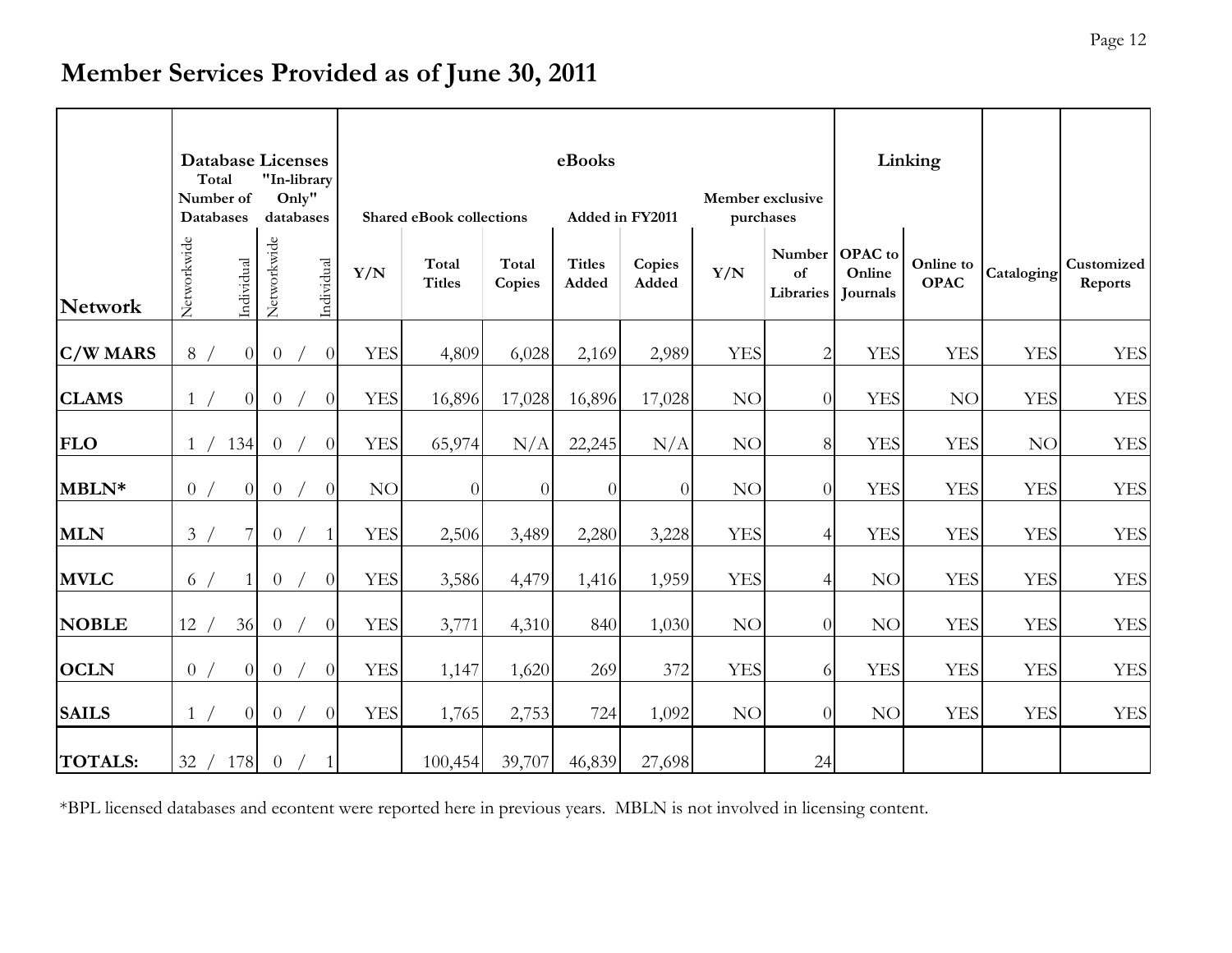## **Appendix A-1 Network Membership by Type as of June 30, 2011**

Public ■ School ■ Academic ■ Special

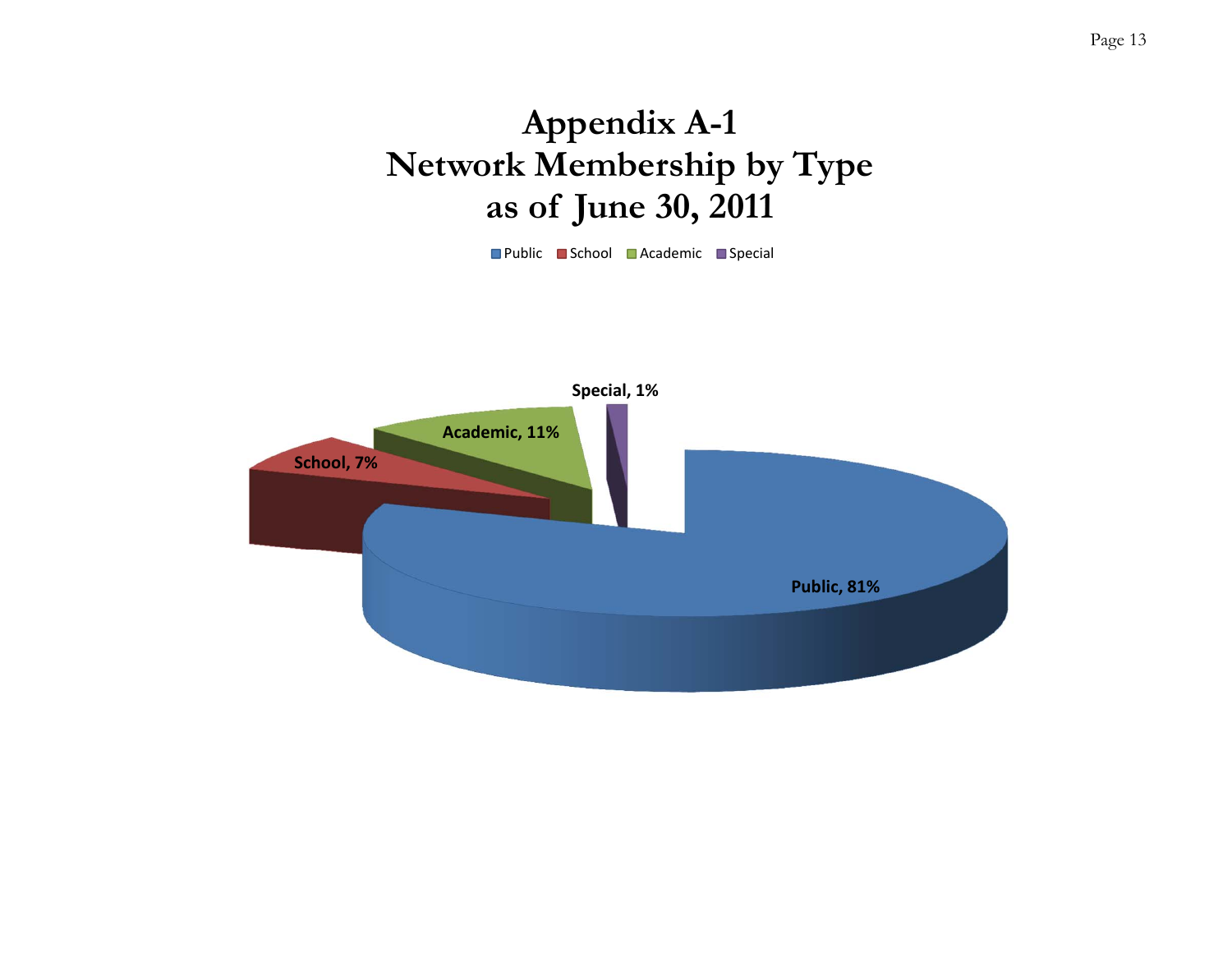# **Appendix A-2 FY2011 Network Operating Income by Source**

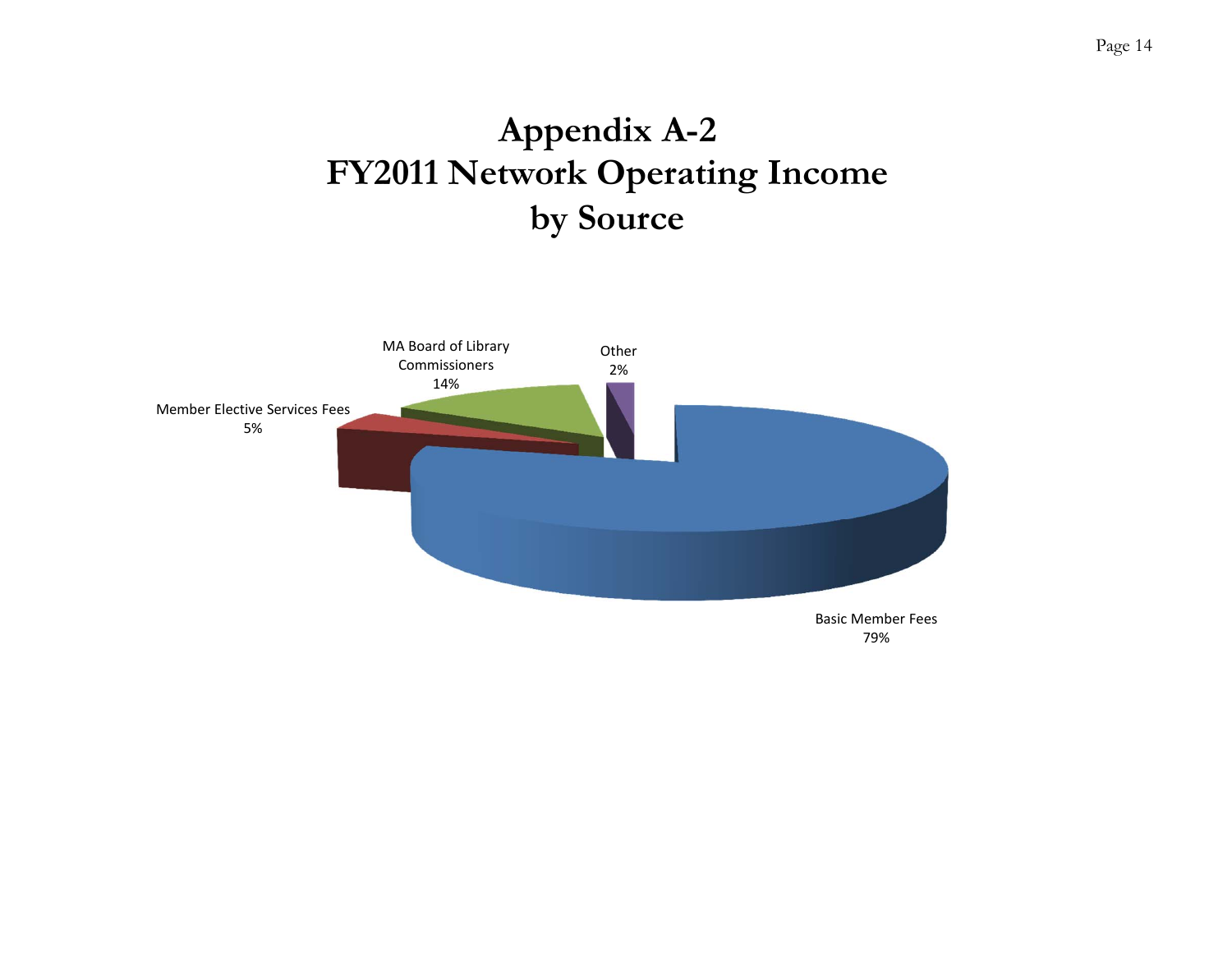

# **Appendix A-3**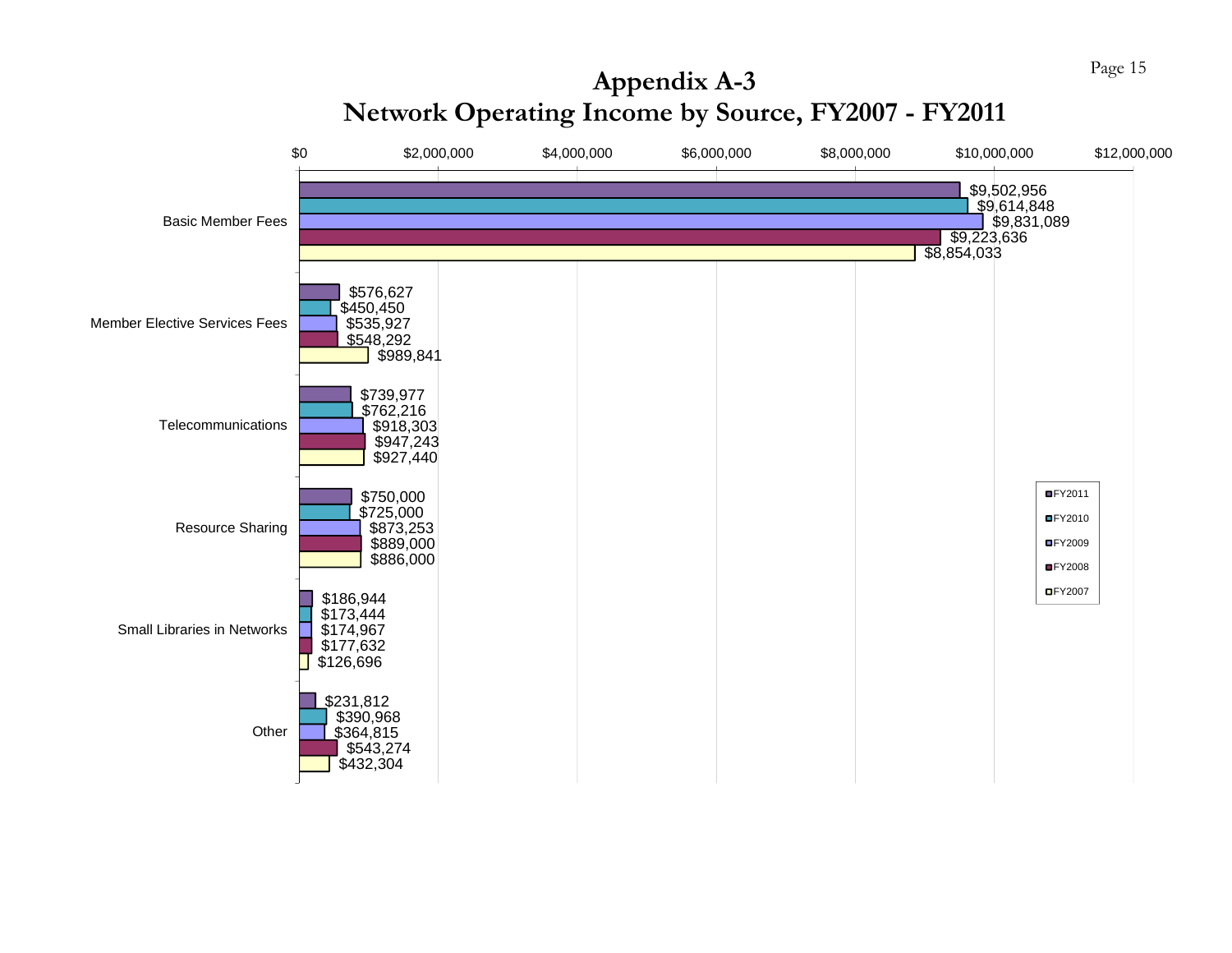## **Appendix A-4 Network Operating Expenditures by Type as of June 30, 2011**

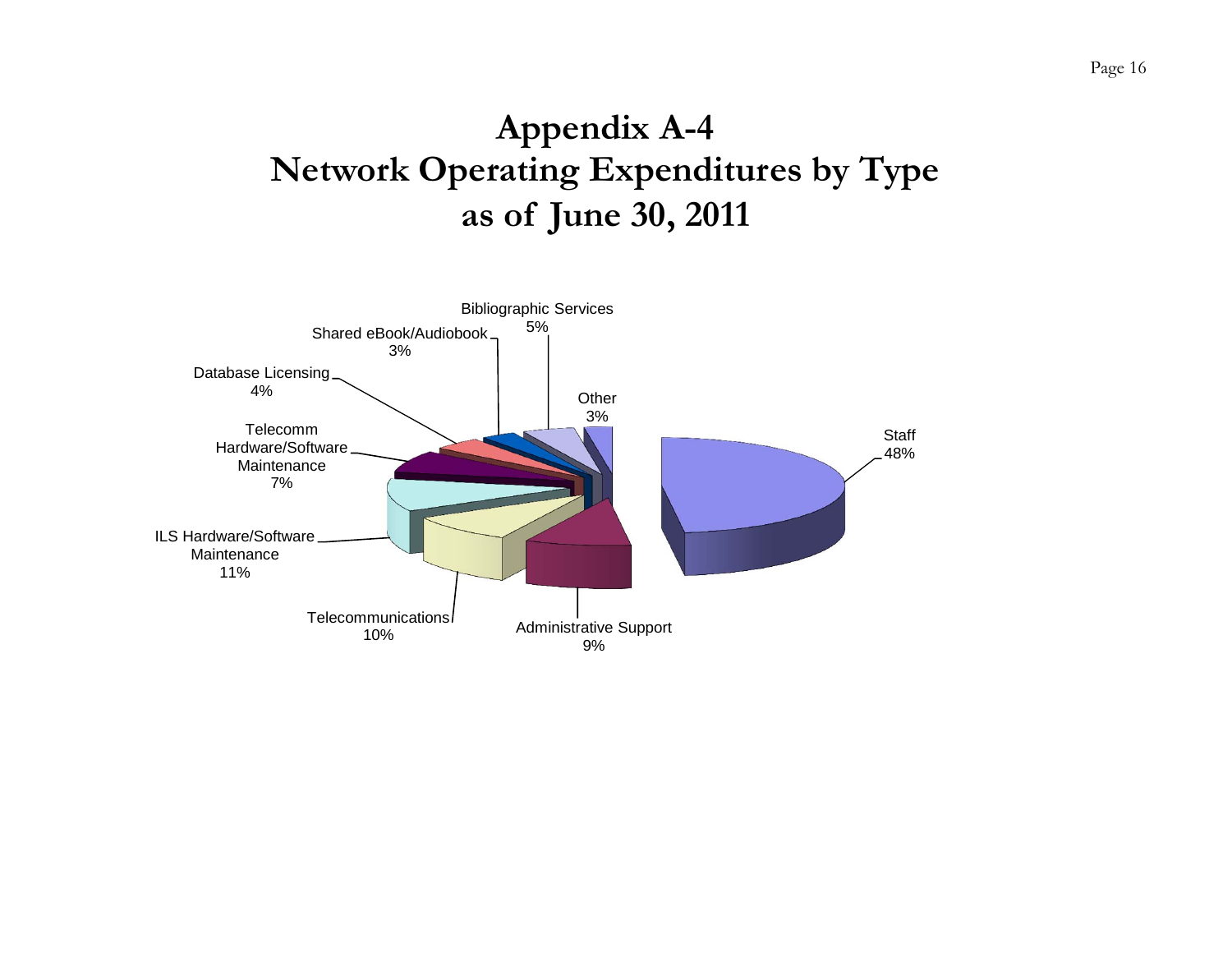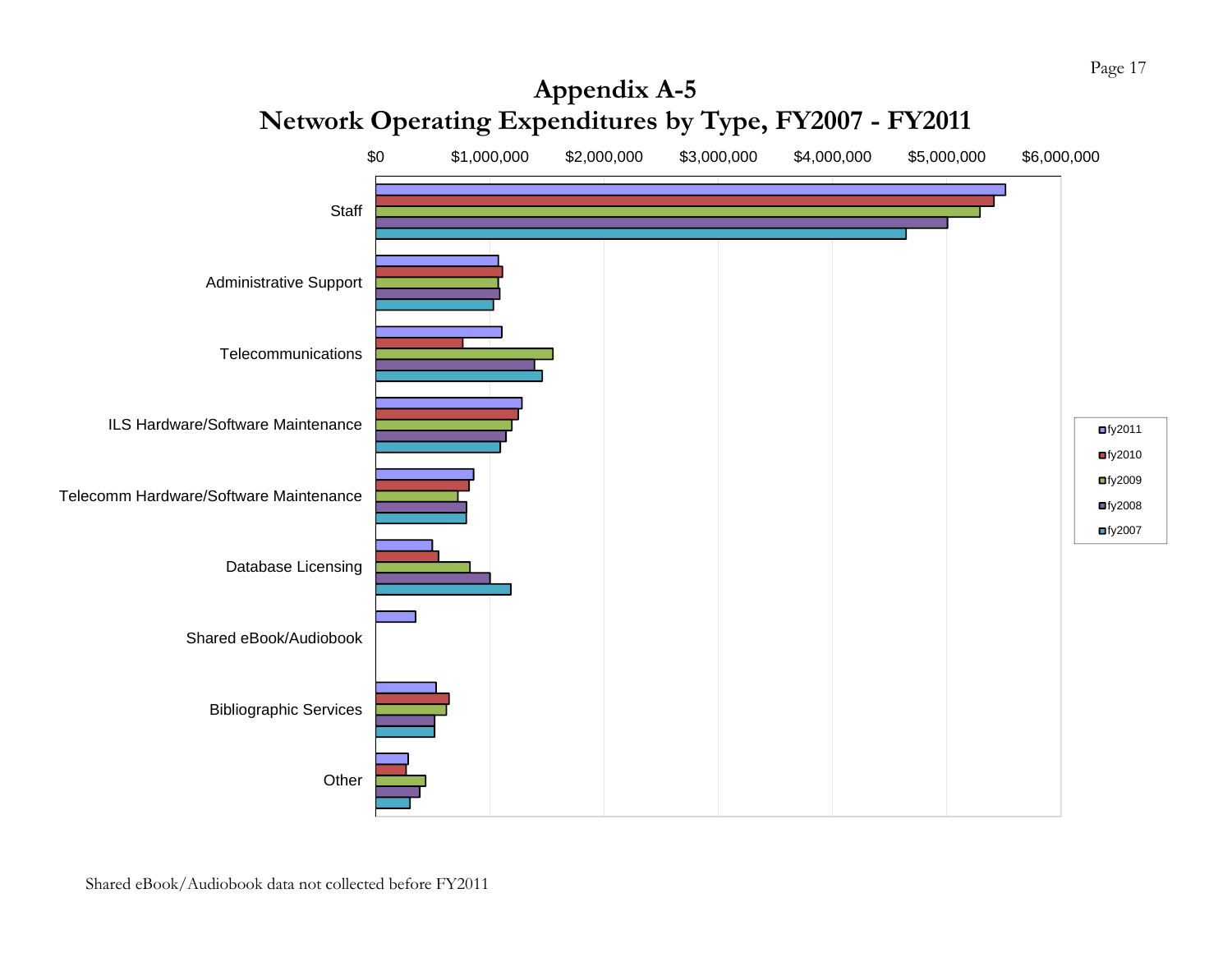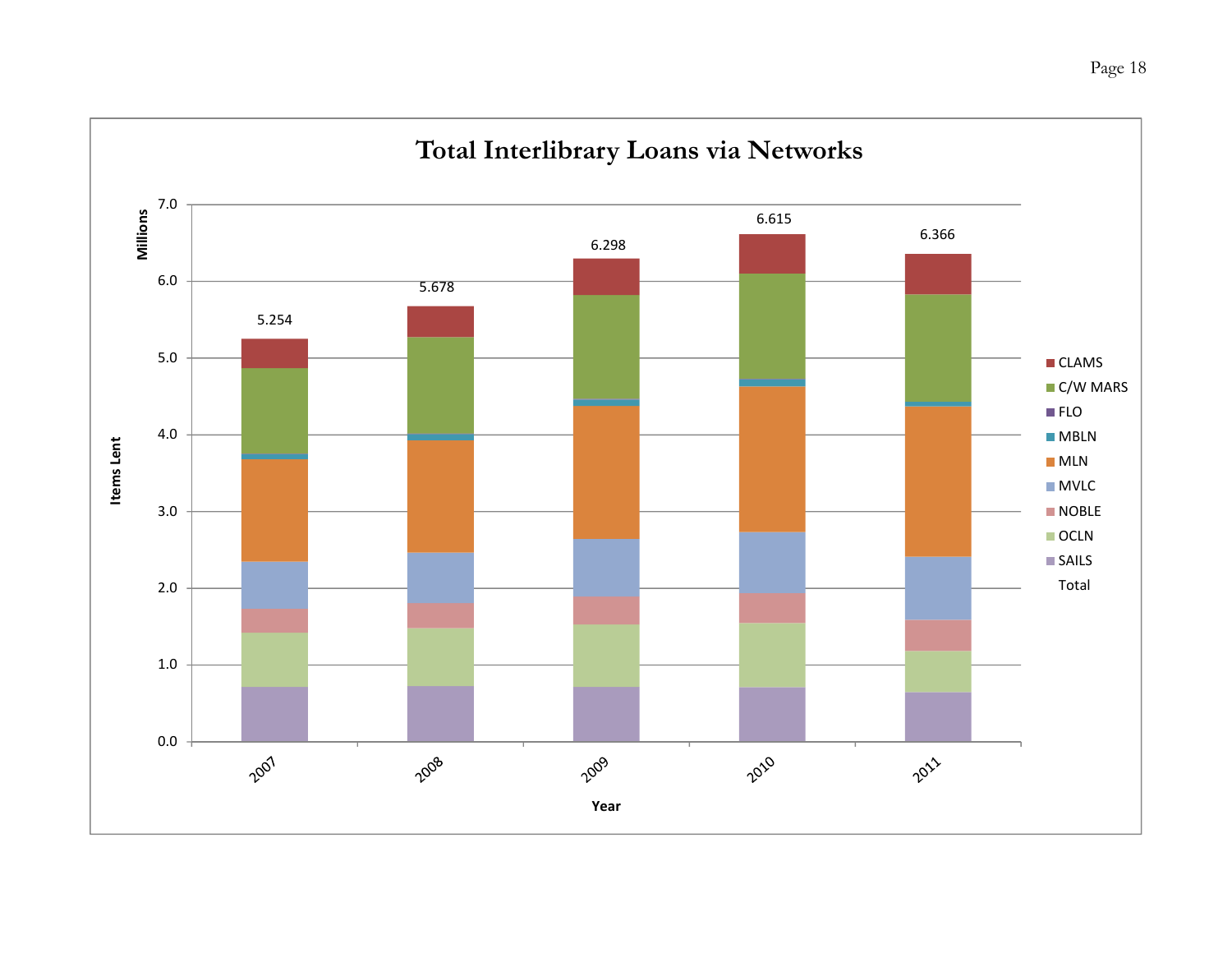### **Appendix A-7 Staffing FY2007-FY2011**

| Number of Staff<br>(head count) |                |                |             | Hours Worked Per Week by all Staff |             |             |             | FTE (35 hrs/week) |                         |             |             |             |             |             |             |
|---------------------------------|----------------|----------------|-------------|------------------------------------|-------------|-------------|-------------|-------------------|-------------------------|-------------|-------------|-------------|-------------|-------------|-------------|
| <b>Network</b>                  | <b>FY07</b>    | <b>FY08</b>    | <b>FY09</b> | <b>FY10</b>                        | <b>FY11</b> | <b>FY07</b> | <b>FY08</b> | <b>FY09</b>       | <b>FY10</b>             | <b>FY11</b> | <b>FY07</b> | <b>FY08</b> | <b>FY09</b> | <b>FY10</b> | <b>FY11</b> |
| $C/W$ MARS                      | 21             | 21             | 20          | 20                                 | 21          | 729         | 716         | 689.5             | 694.5                   | 732         | 20.8        | 20.8        | 19.7        | 19.8        | 20.9        |
| <b>CLAMS</b>                    |                | 8              | 81          | 8                                  | 8           | 205         | 230         | 244               | 244                     | 245         | 5.85        | 6.5         | 6.9         | 6.9         | $7\vert$    |
| <b>FLO</b>                      |                | $\overline{4}$ |             | 5                                  |             | 122         | 125         | 117               | 145                     | 125         | 3.48        | 3.5         | 3.3         | 4.1         | $3.5\,$     |
| <b>MBLN</b>                     | 5 <sub>l</sub> | 5              | 5           | 5                                  | 5           | 87.5        | 140         | 87.5              | 87.5                    | 87.5        | 2.5         |             | 2.5         | 2.5         | $2.5\,$     |
| <b>MLN</b>                      | 15             | 15             | 15          | 15                                 | 15          | 517.5       | 517.5       | 517.5             | 517.5                   | 517.5       | 14.78       | 14.78       | 14.78       | 14.78       | 14.7        |
| <b>MVLC</b>                     | $\overline{9}$ | 9              | 9           | 9                                  | 9           | 312.5       | 320         | 329               | 330                     | 337.5       | 8.9         | 9.2         | 9.4         | 9.4         | 9.6         |
| <b>NOBLE</b>                    | 12             | 13             | 12          | 11                                 | 14          | 348.5       | 388         | 365               | 320.1                   | 356.5       | 9.95        | 11          | 10          | 9.1         | 10.1        |
| <b>OCLN</b>                     | 5 <sub>l</sub> | 6              | $\Omega$    | 6                                  |             | 187.5       | 225         | 225               | 225                     | 225         | 5.35        | 6.4         | 6.4         | 6.4         | 6.4         |
| <b>SAILS</b>                    | 7              | 7              |             | 7                                  |             | 245         | 245         | 245               | 245                     | 230         |             |             |             |             | 6.5         |
| <b>TOTALS</b>                   | 85             | $88\,$         | 86          | 86                                 | 89          | 2,754.5     | 2,906.5     |                   | 2,819.5 2,808.6 2,856.0 |             | 78.61       | 83.18       | 79.98       | 79.98       | 81.2        |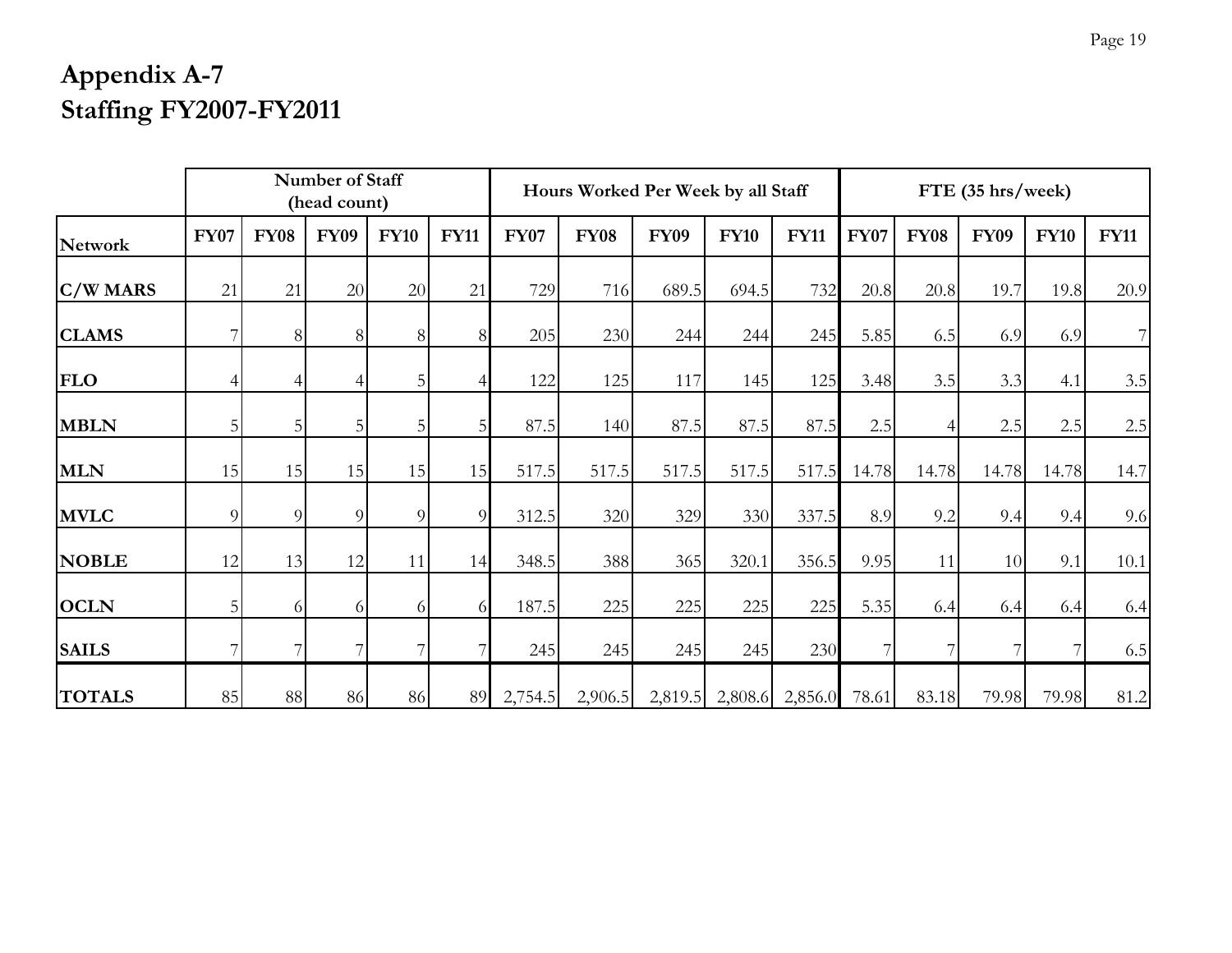### **Appendix A-8 Capital Expenditures FY2007-FY2011**

|               | <b>Capital Expenditures</b> |               |               |               |               |  |  |  |  |  |
|---------------|-----------------------------|---------------|---------------|---------------|---------------|--|--|--|--|--|
| Network       | <b>FY2007</b>               | <b>FY2008</b> | <b>FY2009</b> | <b>FY2010</b> | <b>FY2011</b> |  |  |  |  |  |
| $C/W$ MARS    | \$14,911                    | \$5,000       | \$29,559      | \$97,472      | \$46,246      |  |  |  |  |  |
| <b>CLAMS</b>  | \$170,440                   | \$54,050      | \$0           | \$19,496      | \$4,029       |  |  |  |  |  |
| <b>FLO</b>    | \$7,806                     | \$25,025      | \$7,845       | \$28,483      | \$8,926       |  |  |  |  |  |
| <b>MBLN</b>   | $\$0$                       | $\$0$         | \$0           | \$0           | $\$0$         |  |  |  |  |  |
| <b>MLN</b>    | \$21,131                    | \$207,887     | \$72,861      | \$10,241      | \$34,445      |  |  |  |  |  |
| <b>MVLC</b>   | \$64,803                    | \$7,876       | \$4,856       | \$16,733      | \$68,870      |  |  |  |  |  |
| <b>NOBLE</b>  | \$53,364                    | \$0           | \$0           | \$0           | \$71,346      |  |  |  |  |  |
| <b>OCLN</b>   | \$160,422                   | \$0           | \$12,855      | \$0           | \$29,533      |  |  |  |  |  |
| <b>SAILS</b>  | \$191,073                   | \$14,134      | \$5,499       | \$35,973      | \$32,804      |  |  |  |  |  |
| <b>TOTALS</b> | \$683,950                   | \$313,972     | \$133,475     | \$208,398     | \$296,199     |  |  |  |  |  |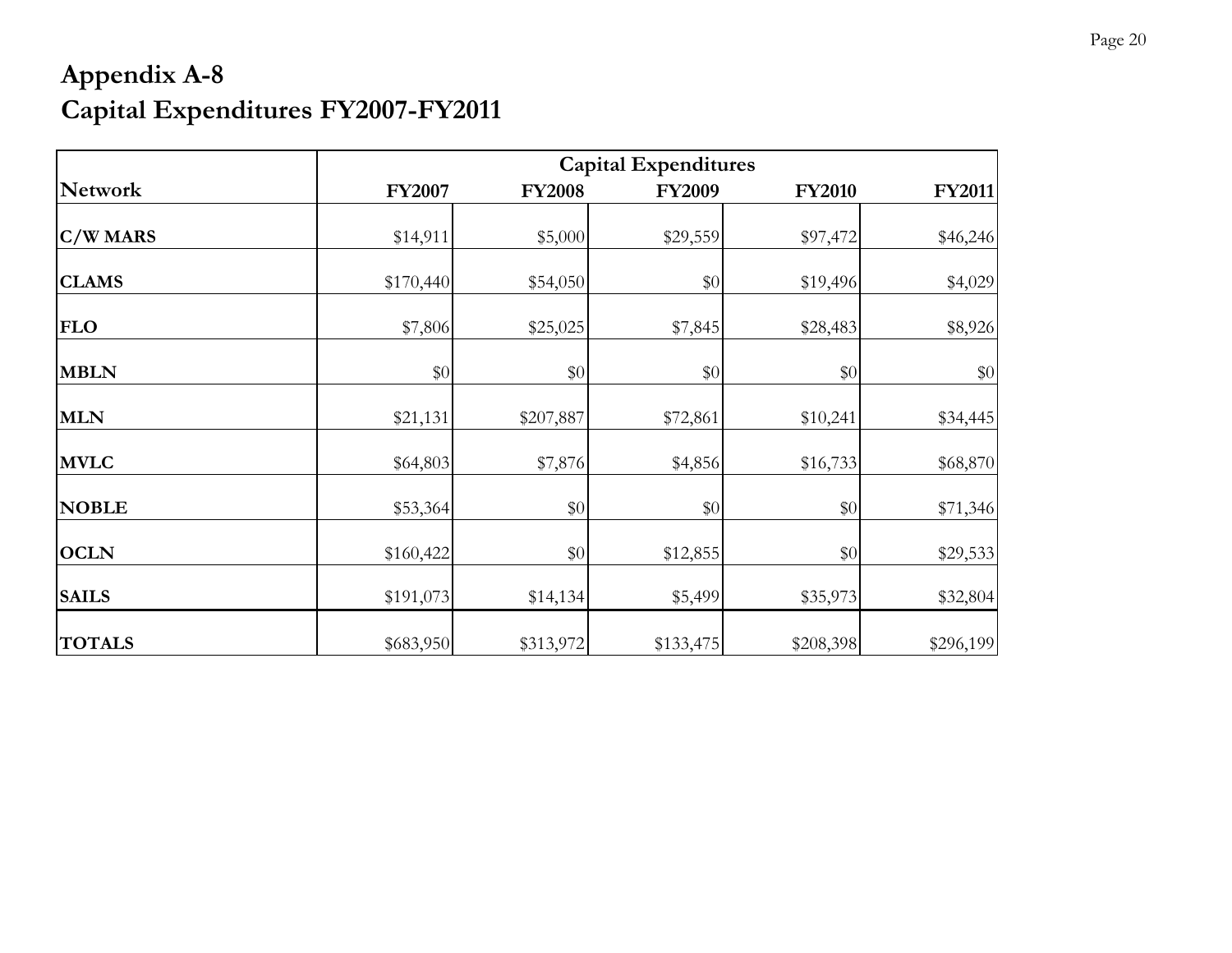#### **Appendix B—Definitions for Data in the Networks Statistics Report, FY2011**

| Membership-Page 2               |                                                                                                                         |
|---------------------------------|-------------------------------------------------------------------------------------------------------------------------|
| Members                         | Total number of network members.                                                                                        |
| <b>Sites</b>                    | Number of discrete physical buildings served by the network. Includes branch libraries, multiple campuses, and          |
|                                 | bookmobiles.                                                                                                            |
| Public                          | One of the 371 Massachusetts public libraries.                                                                          |
| Schools                         | Public or private, K-12 school library or school library media center.                                                  |
| Academic                        | Library in a public or private college or university, technical school, and medical or law schools.                     |
| Special                         | Library in a business firm (law, sci-tech, consulting group, etc.), professional association, government agency, museum |
|                                 | or other organized group; includes profit, not-for-profit, and non-profits.                                             |
| Full Members                    | Full participant in the network according to existing rules and procedures of the network.                              |
| Mininets                        | In the C/W MARS network only, a public library serving a population under 10,000 or a school or academic library        |
|                                 | with a student FTE of under 1,000 that receives basic network services at a discounted cost with limited participation  |
|                                 | in network decision-making.                                                                                             |
| OLA/Associate                   | A library with a dedicated online connection to the network central site, that offers Internet access to the public and |
|                                 | enters current acquisitions into the network database, but which does not circulate on the network and does not have    |
|                                 | its own vote.                                                                                                           |
| MLIN-I                          | A library with dial-up access to the Internet supported with state funds.                                               |
| <b>Operating Income-Page 3</b>  |                                                                                                                         |
| <b>Basic Fees</b>               | Fees paid by all members to belong to a network and for services common to all.                                         |
| <b>Elective Services (Fees)</b> | Fees paid by members over and above basic membership fees to cover services only individual libraries choose to         |
|                                 | receive, such as databases or PC support.                                                                               |
| <b>MBLC</b> Funds               | State funds provided by the Massachusetts Board of Library Commissioners (MBLC) to offset telecommunications            |
| Telecommunications              | costs.                                                                                                                  |
| <b>MBLC</b> Funds               | State funds provided by the MBLC to offset network resource sharing costs.                                              |
| Net Resource Sharing            |                                                                                                                         |
| <b>MBLC</b> Funds               | State (or Federal) funds provided by the MBLC to offset the cost of network membership for certain public libraries     |
| Small Libs/Nets                 | serving populations of under 10,000.                                                                                    |
| Other Sources                   | Any additional sources of income including, but not limited to non-MBLC grants, endowments, gifts, investments, etc.    |
| <b>Total Operating Income</b>   | Sum of the network's operating revenues from all its sources.                                                           |
|                                 |                                                                                                                         |
| E-Rate-Page 4                   |                                                                                                                         |
| <b>E-Rate Received</b>          | Actual dollar figure of E-Rate discounts received during the fiscal year. This figure might not correspond to the total |
|                                 | funding commitments that will have been awarded by the Schools and Libraries Division (SLD) of the Universal            |
|                                 | Service Administrative Company (USAC) for the corresponding program year.                                               |
|                                 |                                                                                                                         |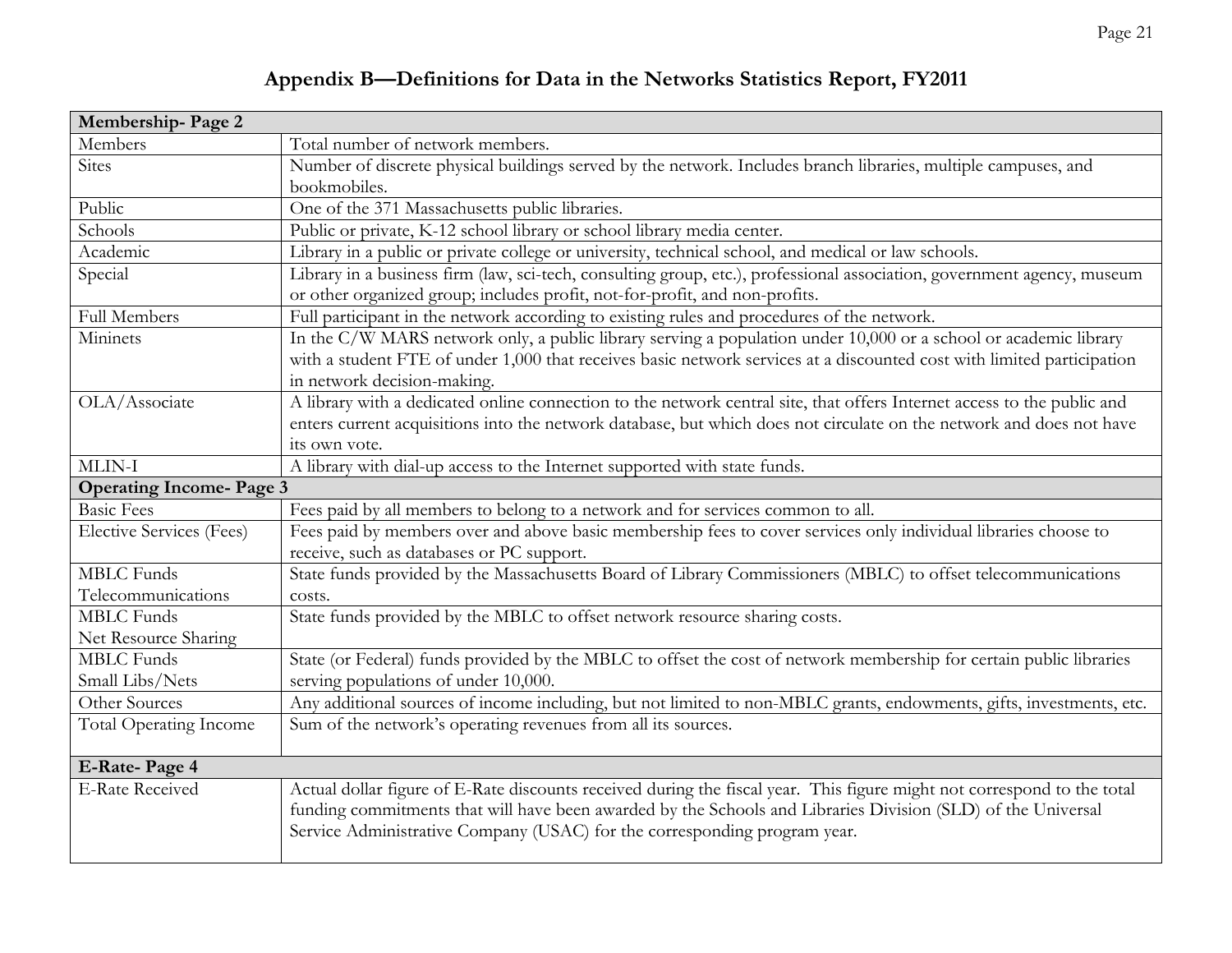| E-Rate Discount %                       | The average discount percentage, or range of percentages, for network telecommunications and/or Internet services             |
|-----------------------------------------|-------------------------------------------------------------------------------------------------------------------------------|
|                                         | that have received E-Rate funding commitments for the corresponding program year.                                             |
| <b>Operating Expenditures- Page 5</b>   |                                                                                                                               |
| Staff                                   | Includes salaries and wages before deductions, and benefits for all employees including social security, retirement,          |
|                                         | medical insurance, life insurance, unemployment insurance and compensation, guaranteed disability income protection,          |
|                                         | workmen's compensation, tuition, and housing benefits.                                                                        |
| Administrative Support                  | Rent and phone, etc.                                                                                                          |
| Telecommunication                       | Total amount expended for telecommunications services for central site and connected library outlets.                         |
| ILS Hardware/Software                   | Integrated Library Systems hardware/software maintenance.                                                                     |
| Maintenance                             | The cost of ongoing annual maintenance contracts for system server(s) (e.g., database, applications, mail, OPAC) and          |
|                                         | integrated library system vendor support contracts). Does not include original purchase/lease price.                          |
| Telecommunication                       | Includes the cost of maintenance contracts (e.g., routers, switches, DSU's, network monitoring services) but not the          |
| Hardware/Software                       | original purchase/lease price.                                                                                                |
| Maintenance                             |                                                                                                                               |
| Database License                        | Money paid to vendors for purchase/lease/access for online database licenses for members. For example, Syndetics,             |
|                                         | OPAC content enhancement services.                                                                                            |
| Shared eBook                            | Money paid to vendors to lease/purchase electronic books for all network members (e.g., Overdrive/Recorded Books).            |
| <b>Bibliographic Services</b>           | Annual fees paid to LYRASIS/OCLC/SkyRiver for bibliographic utility/cataloging and authority work.                            |
| <b>Total Operating</b>                  | Sum of the operating expenditures from the network's budget for personnel, telecommunications, maintenance,                   |
|                                         | licensing, annual fees and other operating expenditures.                                                                      |
| Network                                 | The total reported on the 'Telecommunications Report' for each of the telecommunications service types: MLIN-I,               |
| Telecommunication                       | Internet Access for the Central Site, Remote-to-Host (after E-Rate discounts).                                                |
| Expenditures                            |                                                                                                                               |
| Capital Expenditures & Revenues- Page 7 |                                                                                                                               |
| Capital Revenues                        | Capital revenues include funding received for the purposes of capital projects. Includes LSTA equipment grants and            |
|                                         | other grant funds actually received (not necessarily the same as the amount awarded) during FY2011.                           |
|                                         |                                                                                                                               |
| Capital Expenditures                    | Capital expenditures include nonrecurring expenditures for the acquisition of and/or addition to fixed assets. Local          |
|                                         | accounting practices determine whether a specific item is a capital expense or an operating expense.                          |
|                                         |                                                                                                                               |
| Capital Improvement                     | From either a dedicated capital improvement line or funds from a "reserve" account that may be used for capital               |
| Fund                                    | improvements.                                                                                                                 |
|                                         |                                                                                                                               |
| <b>Circulation-Page 8</b>               |                                                                                                                               |
| Total Circulation                       | The total annual circulation of all library materials of all types, including renewals. All materials in all formats that are |
|                                         | charged out for use outside the library are counted. Interlibrary loan transactions included are only items borrowed for      |
|                                         | users. Items checked out to another library are not included.                                                                 |
|                                         |                                                                                                                               |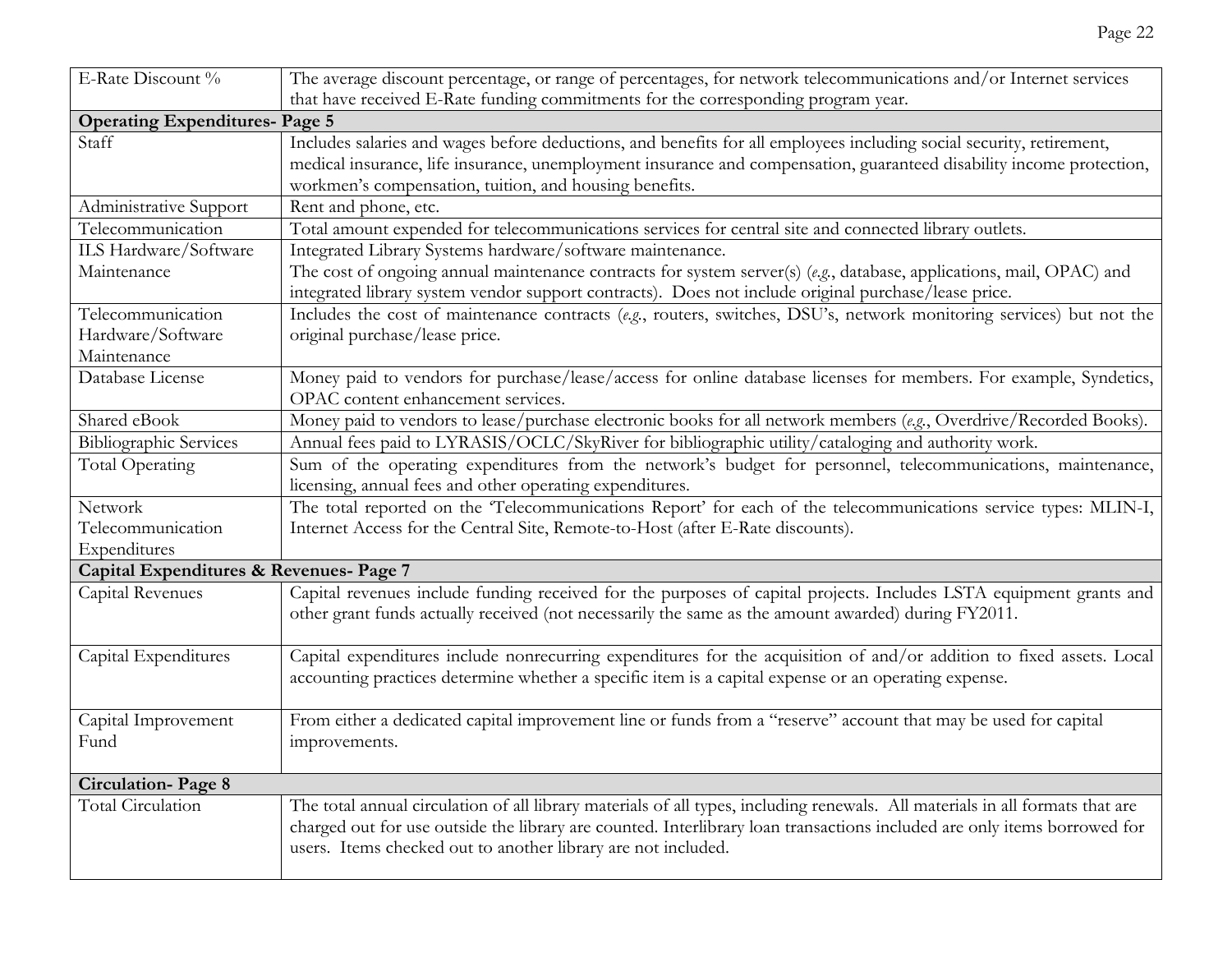| Total Circulation of               | The total circulation of eBook content for the network as a whole.                                                                                                                                                                                                                                                                                                                                                                                                           |
|------------------------------------|------------------------------------------------------------------------------------------------------------------------------------------------------------------------------------------------------------------------------------------------------------------------------------------------------------------------------------------------------------------------------------------------------------------------------------------------------------------------------|
| eBook                              |                                                                                                                                                                                                                                                                                                                                                                                                                                                                              |
| Total Circulation of               | The total circulation of downloadable audio for the network as a whole.                                                                                                                                                                                                                                                                                                                                                                                                      |
| Downloadable Audio                 |                                                                                                                                                                                                                                                                                                                                                                                                                                                                              |
| Total Circulation of               | The total circulation of downloadable video for the network as a whole.                                                                                                                                                                                                                                                                                                                                                                                                      |
| Downloadable Video                 |                                                                                                                                                                                                                                                                                                                                                                                                                                                                              |
| <b>Resource Sharing-Page 9</b>     |                                                                                                                                                                                                                                                                                                                                                                                                                                                                              |
| Number of Titles                   | Individual bibliographic records in the network's database regardless of the format of the item. Includes MARC<br>records describing electronic content (e.g., eBooks, licensed periodical titles, downloadable audio and video). Excludes<br>authority control records and community I&R records.                                                                                                                                                                           |
| Number of Items                    | The number of item or holdings records, regardless of format. Records that reflect periodical holdings are included.                                                                                                                                                                                                                                                                                                                                                         |
| <b>Electronically Facilitated</b>  | Loan of materials on request between member libraries in a single network. Includes materials loaned to dial access or                                                                                                                                                                                                                                                                                                                                                       |
| ILL's Network Transfers            | online affiliate libraries if the request is made through a hold, E-mail, or equivalent method on the network's system, as<br>well as material loaned by member libraries of the network to libraries in other Massachusetts networks if the request is<br>made through a hold, E-mail or equivalent method on the network's system. Transfers within a municipal public<br>library system (i.e., from branch to branch, branch to main or main to branch) are not included. |
| <b>Electronically Facilitated</b>  | Loan of materials requested through the statewide virtual catalog.                                                                                                                                                                                                                                                                                                                                                                                                           |
| ILL's From Virtual                 |                                                                                                                                                                                                                                                                                                                                                                                                                                                                              |
| Catalog                            |                                                                                                                                                                                                                                                                                                                                                                                                                                                                              |
| Electronically Facilitated         | Loan of materials with the transaction taking place directly between the borrowing and lending libraries with no                                                                                                                                                                                                                                                                                                                                                             |
| ILL's Point-to-Point               | intermediary and not facilitated by the virtual catalog.                                                                                                                                                                                                                                                                                                                                                                                                                     |
| <b>Staffing-Page 10</b>            |                                                                                                                                                                                                                                                                                                                                                                                                                                                                              |
| Number of Staff                    | Number of paid staff in all positions (headcount).                                                                                                                                                                                                                                                                                                                                                                                                                           |
| Staff hours worked per             | Total number of hours worked in a typical week by all paid staff.                                                                                                                                                                                                                                                                                                                                                                                                            |
| week by all staff                  |                                                                                                                                                                                                                                                                                                                                                                                                                                                                              |
| FTE $(35 \text{ hrs.}/\text{wk.})$ | Full-Time equivalency. This is computed by totaling the hours worked in a typical week by all paid staff and dividing                                                                                                                                                                                                                                                                                                                                                        |
|                                    | by 35.                                                                                                                                                                                                                                                                                                                                                                                                                                                                       |
| <b>Member Services- Page 11</b>    |                                                                                                                                                                                                                                                                                                                                                                                                                                                                              |
| Wireless Access Support            | Indicates whether the network supported wireless access in member libraries for PC's provided by the library.                                                                                                                                                                                                                                                                                                                                                                |
| Library PC's                       |                                                                                                                                                                                                                                                                                                                                                                                                                                                                              |
| Wireless Access Support            | Indicates whether the network supported wireless access in member libraries for PC's provided by library patrons.                                                                                                                                                                                                                                                                                                                                                            |
| Patron's PC's                      |                                                                                                                                                                                                                                                                                                                                                                                                                                                                              |
| Information & Referral             | Indicates whether the network hostsed a community information and referral database for its members.                                                                                                                                                                                                                                                                                                                                                                         |
| Databases                          |                                                                                                                                                                                                                                                                                                                                                                                                                                                                              |
| Digital Archiving Services         | Indicates whether the network provided and supported a software application dedicated to digital materials, (image<br>collections, audio files, binary files) such as SIRSI Hyperion or dynix "Digital Library."                                                                                                                                                                                                                                                             |

Page 23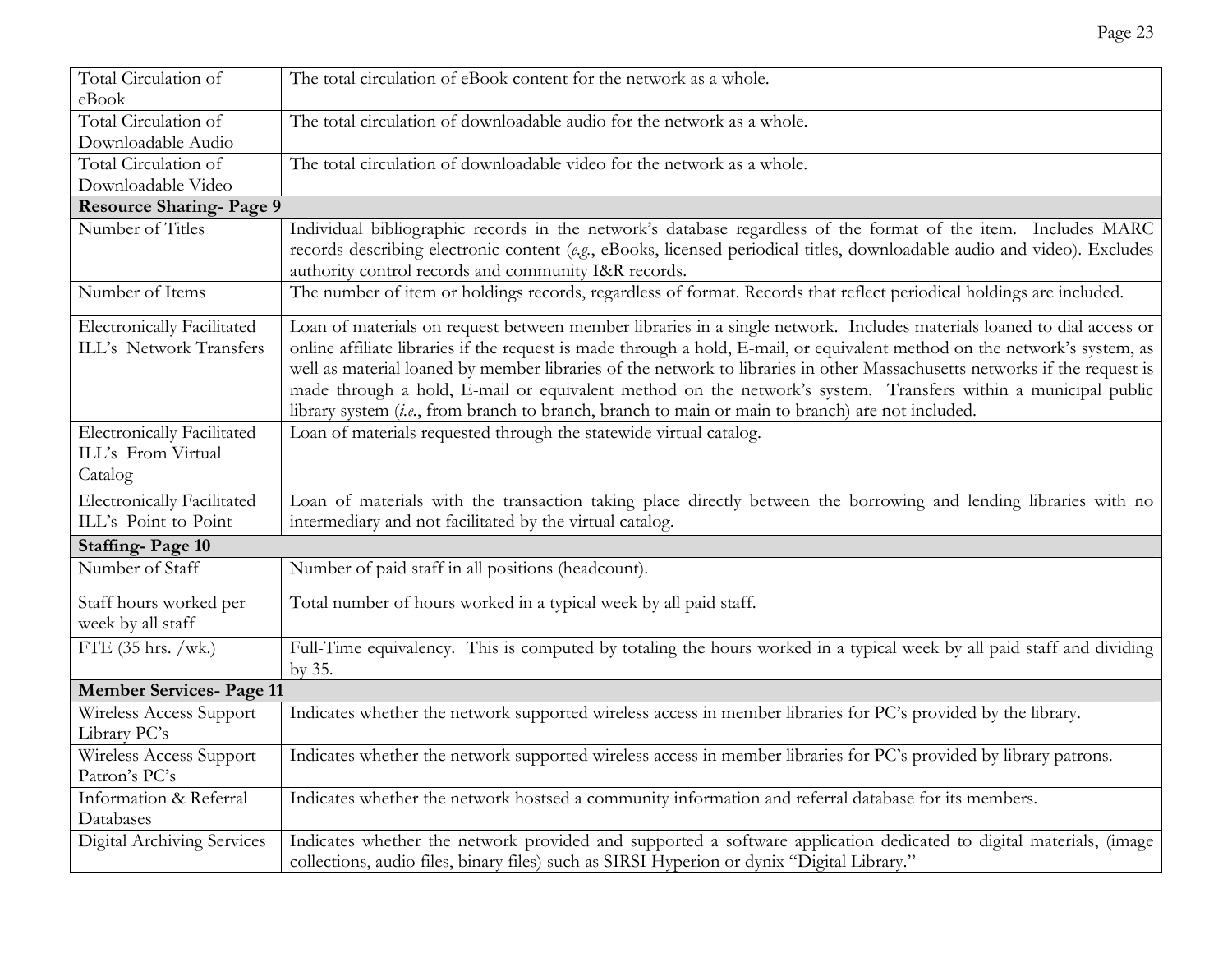| Library Home Page               | Indicates whether the network provided hosted web sites for member libraries. Does not include template pages with      |
|---------------------------------|-------------------------------------------------------------------------------------------------------------------------|
| Hosting                         | information on each library (such as hours, phone number). Includes home pages the network allowed the library to       |
|                                 | maintain content and/or customize the information on a regular basis.                                                   |
| Centralized PC Mgmt.            | Indicates whether the network used systems management server software or similar applications to monitor or             |
|                                 | inventory connected workstations in member libraries and/or distribute new versions of client software applications to  |
|                                 | member libraries.                                                                                                       |
| On-site PC support              | Indicates whether the network sent out staff or contractual personnel to support connected PC's in member libraries.    |
| On-site                         | Indicates whether the network sent out staff or contractual personnel to provide advisory or consulting services in the |
| Advising/Consulting             | member library.                                                                                                         |
| Continuing Education            | Number of sessions held.                                                                                                |
| # Sessions                      |                                                                                                                         |
| Continuing Education            | Number of people attending the continuing education sessions.                                                           |
| # Attendees                     |                                                                                                                         |
| Time & Print                    | Indicates whether the network provides time or print management for member libraries. (Y/N)                             |
| Management                      |                                                                                                                         |
|                                 |                                                                                                                         |
| <b>Member Services- Page 12</b> |                                                                                                                         |
| Database Licenses:              | Indicates the number of databases licensed as part of the basic membership fee. Databases were available both           |
| Total # of Databases            | remotely and in-library                                                                                                 |
| Network-wide                    |                                                                                                                         |
| Database Licenses:              | Indicates the number of databases that the network licensed only for a subgroup of members or individual libraries for  |
| Total # Databases -             | an added fee. Databases were available both remotely and in-library                                                     |
| <b>Individual Libraries</b>     |                                                                                                                         |
| Database Licenses:              | The number of databases licensed with in-library only access as part of the basic membership.                           |
| In-library Only                 |                                                                                                                         |
| Database Licenses:              | The number of databases licensed with in library-only access for groups of members or individual libraries for an added |
| In-Library Only -               | fee                                                                                                                     |
| Individual Libraries            |                                                                                                                         |
| eBooks: Shared eBook            | Indicates whether the network supported shared eBook collections for members (Y/N)                                      |
| Collections                     |                                                                                                                         |
| eBooks: Shared eBook -          | The number of shared eBook titles in the network as of June 30.                                                         |
| <b>Total Titles</b>             |                                                                                                                         |
| eBooks: Shared eBook -          | The number of shared eBook copies in the network as of June 30.                                                         |
| <b>Total Copies</b>             |                                                                                                                         |
| eBooks: Added in FY11 --        | The number of new shared titles added during the fiscal year.                                                           |
| Title Added                     |                                                                                                                         |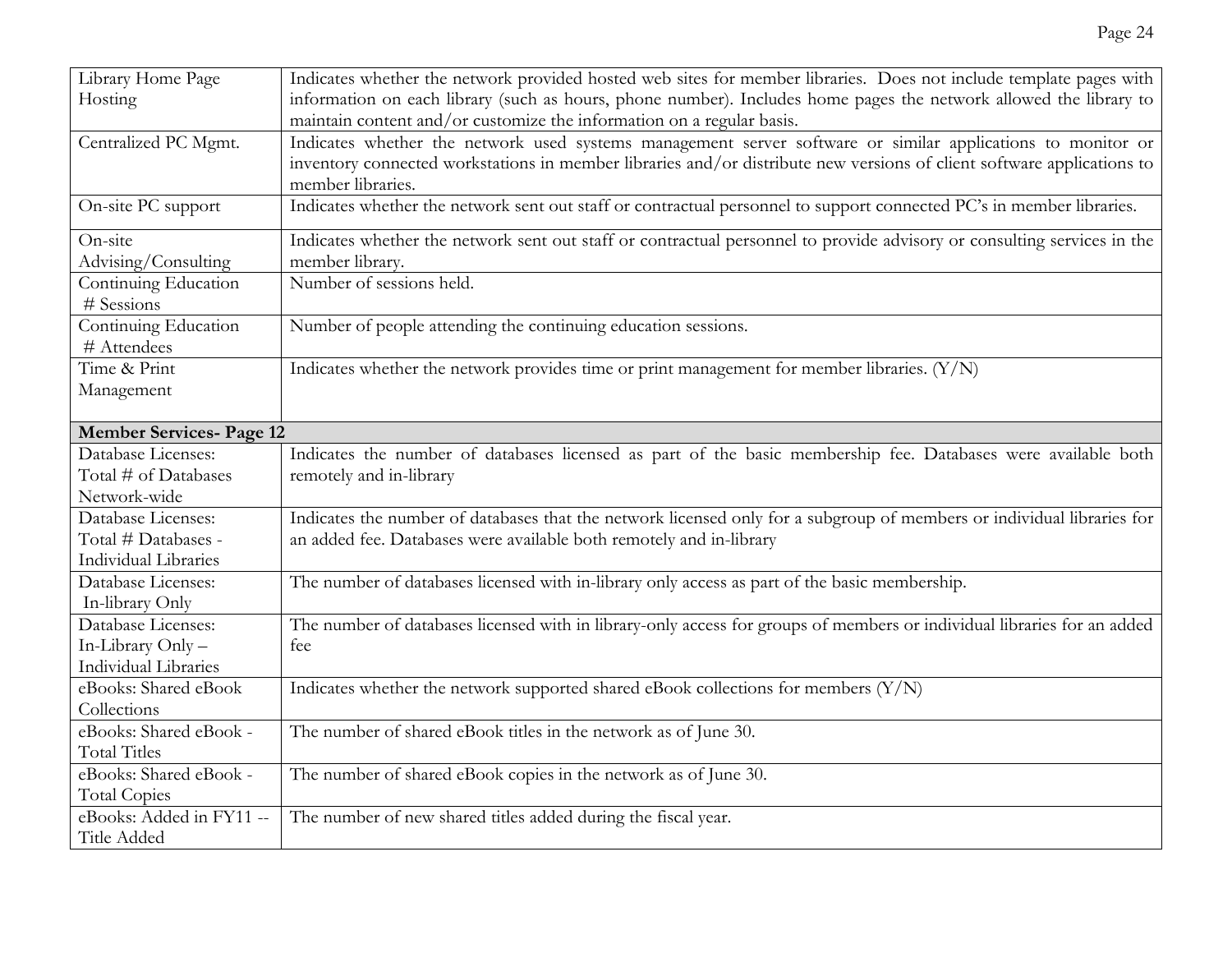| The number of new shared eBook copies added during the fiscal year.                                                     |
|-------------------------------------------------------------------------------------------------------------------------|
|                                                                                                                         |
| Indicates whether individual member libraries added eBooks not shared network-wide (e.g., Overdrive Advantage           |
| collections)                                                                                                            |
| The number of libraries that added exclusive purchase titles during the fiscal year.                                    |
|                                                                                                                         |
|                                                                                                                         |
| Links from OPAC to online journals and databases with full text.                                                        |
| Indicates whether the network had links from serials OPAC records to online periodical content.                         |
| Indicates whether the network had links from online periodical content in separately subscribed online journals or full |
| text database to its OPAC.                                                                                              |
| Indicates whether the network provided cataloging for member libraries. $(Y/N)$                                         |
|                                                                                                                         |
| Indicates whether the network provided customized reports for member libraries. $(Y/N)$                                 |
|                                                                                                                         |

Page 25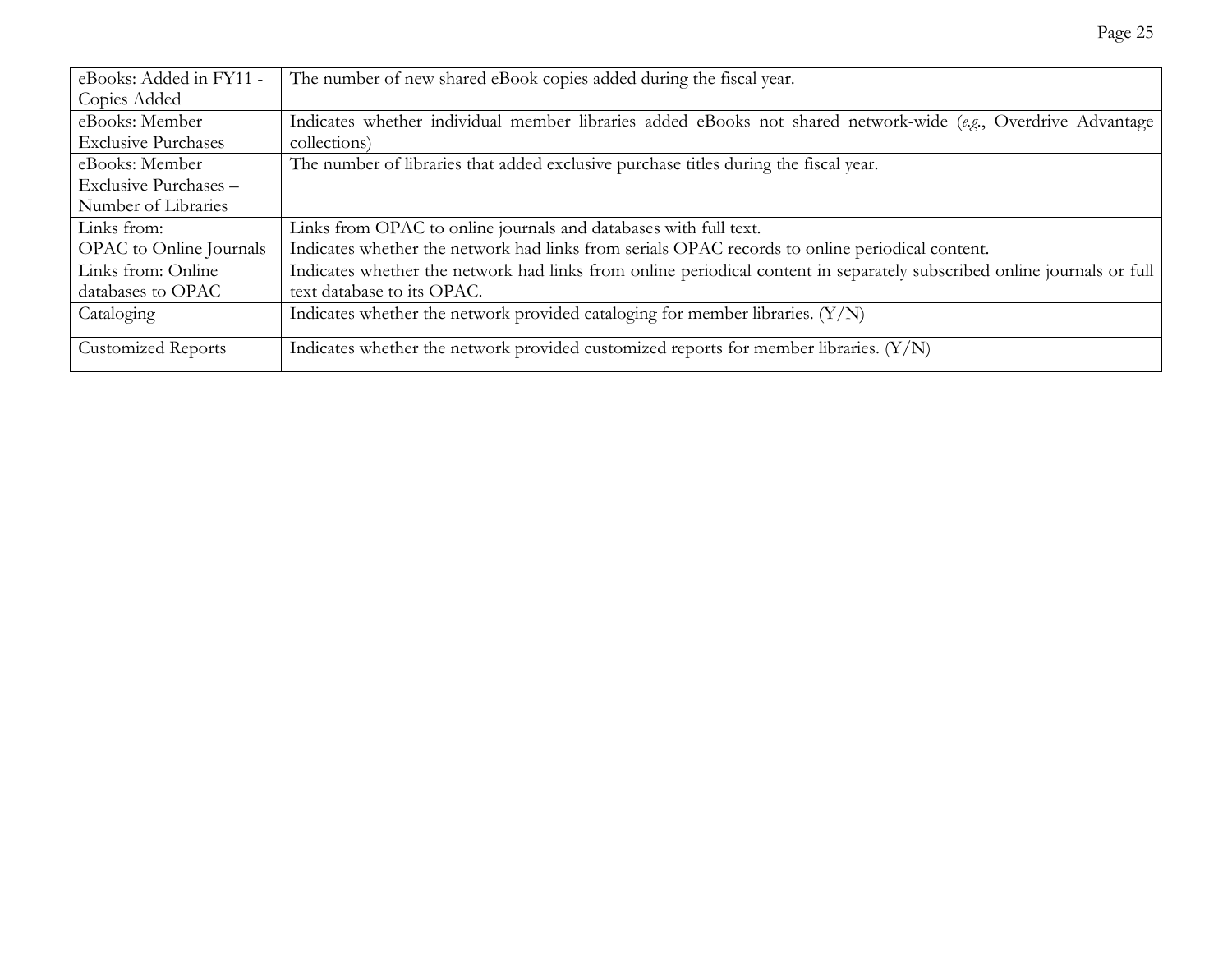| <b>Network</b> | Type        | <b>Member Name</b>                                | <b>Network</b> | Type        | <b>Member Name</b>                                  |
|----------------|-------------|---------------------------------------------------|----------------|-------------|-----------------------------------------------------|
| C/WMARS        | <b>OLA</b>  | <b>Adams Free Library</b>                         | C/WMARS        | Mini-net    | Granby Free Public Library                          |
| C/WMARS        | <b>Full</b> | Agawam Public Library                             | C/WMARS        | <b>OLA</b>  | Granville Public Library                            |
| C/WMARS        | Full        | American International College, Shea Mem. Library | C/WMARS        | Full        | Great Barrington, Mason Library                     |
| C/WMARS        | Full        | Amherst, Jones Library Inc                        | C/WMARS        | Full        | Greenfield Community College, Library               |
| C/WMARS        | <b>Full</b> | Anna Maria College, Mondor-Eagen Library          | C/WMARS        | <b>Full</b> | Greenfield Public Library                           |
| C/WMARS        | Mini-net    | Ashby Free Public Library                         | C/WMARS        | <b>OLA</b>  | Groton Public Library                               |
| C/WMARS        | <b>OLA</b>  | <b>Athol Public Library</b>                       | C/WMARS        | Mini-net    | Hadley, Goodwin Memorial Library                    |
| C/WMARS        | Full        | Atlantic Union College, G. Eric Jones Library     | C/WMARS        | Mini-net    | Hampden Free Public Library                         |
| C/WMARS        | Full        | Auburn Public Library                             | C/WMARS        | Full        | Harvard Public Library                              |
| C/WMARS        | Full        | Ayer Library                                      | C/WMARS        | <b>OLA</b>  | Hatfield Public Library                             |
| C/WMARS        | <b>OLA</b>  | Barre, Woods Memorial Library                     | C/WMARS        | Mini-net    | Heath Free Public Library                           |
| C/WMARS        | Full        | Belchertown, Clapp Memorial Library               | C/WMARS        | <b>Full</b> | Holden, Gale Free Library                           |
| C/WMARS        | Full        | Bellingham Public Library                         | C/WMARS        | Mini-net    | <b>Holland Public Library</b>                       |
| C/WMARS        | <b>Full</b> | Berkshire Community College, Library              | C/WMARS        | Full        | Holyoke Community College Library                   |
| C/WMARS        | Mini-net    | Berlin Public Library                             | C/WMARS        | Full        | Holyoke Public Library                              |
| C/WMARS        | Mini-net    | Bernardston, Cushman Library                      | C/WMARS        | Mini-net    | Hopedale, Bancroft Memorial Library                 |
| C/WMARS        | Full        | <b>Blackstone Public Library</b>                  | C/WMARS        | Full        | Hopkinton Public Library                            |
| C/WMARS        | Mini-net    | <b>Bolton Public Library</b>                      | C/WMARS        | Mini-net    | Hubbardston Public Library                          |
| C/WMARS        | Mini-net    | Boxborough, Sargent Memorial Library              | C/WMARS        | Full        | Hudson Public Library                               |
| C/WMARS        | <b>OLA</b>  | <b>Boylston Public Library</b>                    | C/WMARS        | Mini-net    | Lancaster, Thayer Memorial Library                  |
| C/WMARS        | <b>OLA</b>  | Brookfield, Merrick Public Library                | C/WMARS        | Mini-net    | Lee Library Association                             |
| C/WMARS        | Mini-net    | <b>Buckland Public Library</b>                    | C/WMARS        | <b>OLA</b>  | Leicester Public Library                            |
| C/WMARS        | <b>Full</b> | <b>Charlton Public Library</b>                    | C/WMARS        | Full        | Lenox Library Association                           |
| C/WMARS        | Mini-net    | Cheshire Public Library                           | C/WMARS        | Full        | Leominster Public Library                           |
| C/WMARS        | Mini-net    | Chesterfield Public Library                       | C/WMARS        | Mini-net    | Leverett Library                                    |
| C/WMARS        | Full        | Chicopee Public Library                           | C/WMARS        | Full        | Longmeadow, Richard Salter Storrs Library           |
| C/WMARS        | Mini-net    | Clarksburg Town Library                           | C/WMARS        | Full        | Ludlow, Hubbard Memorial Library                    |
| C/WMARS        | <b>OLA</b>  | Clinton, Bigelow Free Public Library              | C/WMARS        | Mini-net    | Lunenburg Public Library                            |
| C/WMARS        | Mini-net    | Colrain, Griswold Memorial Library                | C/WMARS        | Full        | Marlborough Public Library                          |
| C/WMARS        | <b>OLA</b>  | Cooley Dickinson Hospital, Medical Library        | C/WMARS        | Full        | MA College of Liberal Arts, Eugene L. Freel Library |
| C/WMARS        | Mini-net    | Dalton Free Public Library                        | C/WMARS        | Mini-net    | Mendon, Taft Public Library                         |
| C/WMARS        | Mini-net    | Deerfield, Tilton Library                         | C/WMARS        | Full        | Milford Town Library                                |
| C/WMARS        | Mini-net    | Douglas, Simon Fairfield Public Library           | C/WMARS        | Full        | Millbury Public Library                             |
| C/WMARS        | Mini-net    | Dudley, Pearle L. Crawford Memorial Library       | C/WMARS        | Mini-net    | Millville Free Public Library                       |
| C/WMARS        | <b>OLA</b>  | East Brookfield Public Library                    | C/WMARS        | Mini-net    | Monson Free Library and Reading Room Ass.           |
| C/WMARS        | Full        | East Longmeadow Public Library                    | C/WMARS        | Mini-net    | Montague Public Libraries, Carnegie Public Library  |
| C/WMARS        | Full        | Easthampton, Emily Williston Memorial Library     | C/WMARS        | Mini-net    | Monterey Library                                    |
| C/WMARS        | <b>Full</b> | Elms College, Alumnae Library                     | C/WMARS        | Full        | Mount Wachusett Community College                   |
| C/WMARS        | Mini-net    | Erving Public Library                             | C/WMARS        | Mini-net    | New Marlborough Town Library                        |
| C/WMARS        | Full        | Fitchburg Public Library                          | C/WMARS        | Mini-net    | New Salem Public Library                            |
| C/WMARS        | <b>OLA</b>  | Florida Free Library                              | C/WMARS        | Full        | North Adams Public Library                          |
| C/WMARS        | Mini-net    | Frontier Regional School Library                  | C/WMARS        | Mini-net    | North Brookfield, Haston Free Public Library        |
| C/WMARS        | Full        | Gardner, Levi Heywood Memorial Library            | C/WMARS        | Full        | Northampton, Forbes Library                         |
| C/WMARS        | Full        | <b>Grafton Public Library</b>                     | C/WMARS        | Full        | Northampton, Lilly Library                          |
|                |             |                                                   |                |             |                                                     |

|   | Type        | <b>Member Name</b>                                | Network | Type        | <b>Member Name</b>                                  |
|---|-------------|---------------------------------------------------|---------|-------------|-----------------------------------------------------|
| S | <b>OLA</b>  | Adams Free Library                                | C/WMARS | Mini-net    | Granby Free Public Library                          |
| S | Full        | Agawam Public Library                             | C/WMARS | <b>OLA</b>  | Granville Public Library                            |
| S | Full        | American International College, Shea Mem. Library | C/WMARS | Full        | Great Barrington, Mason Library                     |
| S | Full        | Amherst, Jones Library Inc                        | C/WMARS | Full        | Greenfield Community College, Library               |
| S | <b>Full</b> | Anna Maria College, Mondor-Eagen Library          | C/WMARS | Full        | Greenfield Public Library                           |
| S | Mini-net    | Ashby Free Public Library                         | C/WMARS | <b>OLA</b>  | Groton Public Library                               |
| S | <b>OLA</b>  | <b>Athol Public Library</b>                       | C/WMARS | Mini-net    | Hadley, Goodwin Memorial Library                    |
| S | Full        | Atlantic Union College, G. Eric Jones Library     | C/WMARS | Mini-net    | Hampden Free Public Library                         |
| S | Full        | Auburn Public Library                             | C/WMARS | Full        | Harvard Public Library                              |
| S | Full        | Ayer Library                                      | C/WMARS | <b>OLA</b>  | Hatfield Public Library                             |
| S | <b>OLA</b>  | Barre, Woods Memorial Library                     | C/WMARS | Mini-net    | Heath Free Public Library                           |
| S | Full        | Belchertown, Clapp Memorial Library               | C/WMARS | Full        | Holden, Gale Free Library                           |
| S | Full        | Bellingham Public Library                         | C/WMARS | Mini-net    | <b>Holland Public Library</b>                       |
| S | Full        | Berkshire Community College, Library              | C/WMARS | Full        | Holyoke Community College Library                   |
| S | Mini-net    | Berlin Public Library                             | C/WMARS | Full        | Holyoke Public Library                              |
| S | Mini-net    | Bernardston, Cushman Library                      | C/WMARS | Mini-net    | Hopedale, Bancroft Memorial Library                 |
| S | Full        | <b>Blackstone Public Library</b>                  | C/WMARS | Full        | Hopkinton Public Library                            |
| S | Mini-net    | <b>Bolton Public Library</b>                      | C/WMARS | Mini-net    | Hubbardston Public Library                          |
| S | Mini-net    | Boxborough, Sargent Memorial Library              | C/WMARS | Full        | Hudson Public Library                               |
| S | <b>OLA</b>  | <b>Boylston Public Library</b>                    | C/WMARS | Mini-net    | Lancaster, Thayer Memorial Library                  |
| S | <b>OLA</b>  | Brookfield, Merrick Public Library                | C/WMARS | Mini-net    | Lee Library Association                             |
| S | Mini-net    | <b>Buckland Public Library</b>                    | C/WMARS | <b>OLA</b>  | Leicester Public Library                            |
| S | Full        | <b>Charlton Public Library</b>                    | C/WMARS | Full        | Lenox Library Association                           |
| S | Mini-net    | Cheshire Public Library                           | C/WMARS | Full        | Leominster Public Library                           |
| S | Mini-net    | Chesterfield Public Library                       | C/WMARS | Mini-net    | Leverett Library                                    |
| S | Full        | Chicopee Public Library                           | C/WMARS | Full        | Longmeadow, Richard Salter Storrs Library           |
| S | Mini-net    | Clarksburg Town Library                           | C/WMARS | Full        | Ludlow, Hubbard Memorial Library                    |
| S | <b>OLA</b>  | Clinton, Bigelow Free Public Library              | C/WMARS | Mini-net    | Lunenburg Public Library                            |
| S | Mini-net    | Colrain, Griswold Memorial Library                | C/WMARS | Full        | Marlborough Public Library                          |
| S | <b>OLA</b>  | Cooley Dickinson Hospital, Medical Library        | C/WMARS | Full        | MA College of Liberal Arts, Eugene L. Freel Library |
| S | Mini-net    | Dalton Free Public Library                        | C/WMARS | Mini-net    | Mendon, Taft Public Library                         |
| S | Mini-net    | Deerfield, Tilton Library                         | C/WMARS | Full        | Milford Town Library                                |
| S | Mini-net    | Douglas, Simon Fairfield Public Library           | C/WMARS | Full        | Millbury Public Library                             |
| S | Mini-net    | Dudley, Pearle L. Crawford Memorial Library       | C/WMARS | Mini-net    | Millville Free Public Library                       |
| S | <b>OLA</b>  | East Brookfield Public Library                    | C/WMARS | Mini-net    | Monson Free Library and Reading Room Ass.           |
| S | <b>Full</b> | East Longmeadow Public Library                    | C/WMARS | Mini-net    | Montague Public Libraries, Carnegie Public Library  |
| S | Full        | Easthampton, Emily Williston Memorial Library     | C/WMARS | Mini-net    | Monterey Library                                    |
| S | Full        | Elms College, Alumnae Library                     | C/WMARS | <b>Full</b> | Mount Wachusett Community College                   |
| S | Mini-net    | Erving Public Library                             | C/WMARS | Mini-net    | New Marlborough Town Library                        |
| S | Full        | Fitchburg Public Library                          | C/WMARS | Mini-net    | New Salem Public Library                            |
| S | <b>OLA</b>  | Florida Free Library                              | C/WMARS | Full        | North Adams Public Library                          |
| S | Mini-net    | Frontier Regional School Library                  | C/WMARS | Mini-net    | North Brookfield, Haston Free Public Library        |
| S | <b>Full</b> | Gardner, Levi Heywood Memorial Library            | C/WMARS | Full        | Northampton, Forbes Library                         |
| S | Full        | <b>Grafton Public Library</b>                     | C/WMARS | Full        | Northampton, Lilly Library                          |
|   |             |                                                   |         |             |                                                     |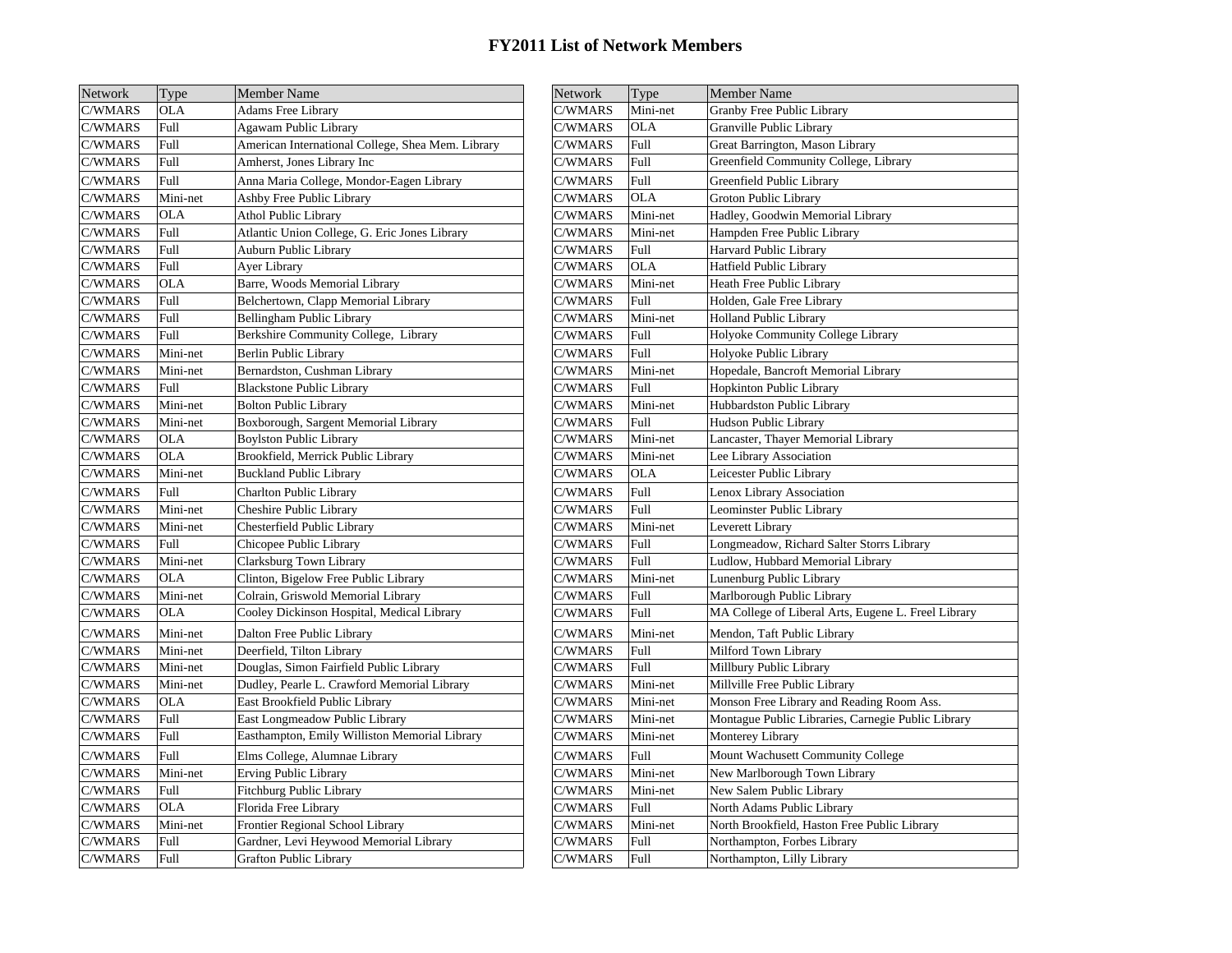| Network        | Type        | <b>Member Name</b>                                    | Network      | Type        | <b>Member Name</b>                               |
|----------------|-------------|-------------------------------------------------------|--------------|-------------|--------------------------------------------------|
| C/WMARS        | Full        | Northborough Free Library                             | C/WMARS      | <b>OLA</b>  | West Boylston, Beaman Memorial Public Library    |
| C/WMARS        | Mini-net    | Northfield, Dickinson Memorial Library                | C/WMARS      | Mini-net    | West Brookfield, Merriam-Gilbert Public Library  |
| C/WMARS        | Mini-net    | Orange, Wheeler Memorial Library                      | C/WMARS      | Full        | West Springfield Public Library                  |
| C/WMARS        | <b>Full</b> | Oxford Free Public Library                            | C/WMARS      | Mini-Net    | West Stockbridge Public Library                  |
| C/WMARS        | <b>Full</b> | Palmer Public Library                                 | C/WMARS      | <b>OLA</b>  | <b>West Warren Library Association</b>           |
|                |             | Pathfinder Regional Vocational Technical High School, |              |             |                                                  |
| C/WMARS        | <b>OLA</b>  | Palmer                                                | C/WMARS      | <b>Full</b> | Westborough Public Library                       |
| C/WMARS        | <b>OLA</b>  | Paxton, Richards Memorial Library                     | C/WMARS      | Full        | Westfield Athenaeum                              |
| C/WMARS        | Full        | Pepperell, Lawrence Library                           | C/WMARS      | Mini-net    | <b>Westhampton Public Library</b>                |
| C/WMARS        | Mini-net    | Petersham Memorial Library                            | C/WMARS      | Mini-net    | Westminster, Forbush Memorial Library            |
| C/WMARS        | <b>Full</b> | Pittsfield, Berkshire Athenaeum                       | C/WMARS      | Full        | Whitinsville Social Library                      |
| C/WMARS        | Mini-net    | Princeton Public Library                              | C/WMARS      | Full        | Wilbraham Public Library                         |
| C/WMARS        | <b>Full</b> | Quinsigamond Community College                        | C/WMARS      | Mini-net    | Williamsburg, Meekins Library                    |
| C/WMARS        | Mini-net    | Richmond Free Public Library                          | C/WMARS      | Mini-net    | Williamstown, David & Joyce Milne Public Library |
| C/WMARS        | <b>OLA</b>  | Rutland Free Public Library                           | C/WMARS      | Mini-net    | Winchendon, Beals Memorial Library               |
| C/WMARS        | Mini-net    | Sheffield, Bushnell-Sage Library                      | C/WMARS      | <b>Full</b> | Worcester Public Library                         |
| C/WMARS        | Mini-net    | Shelburne Free Public Library                         | <b>CLAMS</b> | Full        | Falmouth, Woods Hole Public Library              |
| C/WMARS        | Mini-net    | Shirley, Hazen Memorial Library                       | <b>CLAMS</b> | Full        | Barnstable, Hyannis Public Library Association   |
| C/WMARS        | <b>Full</b> | Shrewsbury Free Public Library                        | <b>CLAMS</b> | Full        | Barnstable, Sturgis Library                      |
| C/WMARS        | Mini-net    | Shutesbury, M.N. Spear Memorial Library               | <b>CLAMS</b> | <b>Full</b> | Barnstable, Cotuit Library                       |
| C/WMARS        | Full        | South Hadley Public Library                           | <b>CLAMS</b> | Full        | Barnstable, Marstons Mills Public Library        |
| C/WMARS        | Mini-net    | Southampton, Edwards Public Library                   | <b>CLAMS</b> | <b>Full</b> | Cape Cod Community College, Wilkens Library      |
| C/WMARS        | Mini-net    | Southborough Public Library                           | <b>CLAMS</b> | Full        | Barnstable, Centerville Public Library           |
| C/WMARS        | Full        | Southbridge, Jacob Edwards Library                    | <b>CLAMS</b> | Full        | Barnstable, Whelden Memorial Library             |
| C/WMARS        | <b>OLA</b>  | Southwick Public Library                              | <b>CLAMS</b> | Full        | Barnstable, Osterville Free Library              |
| C/WMARS        | <b>Full</b> | Spencer, Richard Sugden Public Library                | <b>CLAMS</b> | <b>Full</b> | Bourne, Jonathan Bourne Public Library           |
| C/WMARS        | <b>Full</b> | Springfield City Library                              | <b>CLAMS</b> | <b>Full</b> | <b>Brewster Ladies Library</b>                   |
| C/WMARS        | Full        | Springfield Technical Community College Library       | <b>CLAMS</b> | Full        | Chatham, Eldredge Public Library                 |
| C/WMARS        | Full        | State Library of Massachusetts Library                | <b>CLAMS</b> | Full        | Dennis, West Dennis Free Public Library          |
| C/WMARS        | Mini-net    | Sterling, Conant Public Library                       | <b>CLAMS</b> | <b>Full</b> | Dennis, South Dennis Public Library              |
| C/WMARS        | Mini-net    | <b>Stockbridge Library Association</b>                | <b>CLAMS</b> | Full        | Dennis, Dennis Public Library                    |
| C/WMARS        | Mini-net    | Sturbridge, Joshua Hyde Public Library                | <b>CLAMS</b> | Full        | Dennis, Jacob Sears Memorial Library             |
| C/WMARS        | Mini-net    | Sunderland Public Library                             | <b>CLAMS</b> | Full        | Dennis, Dennis Memorial Library Association      |
| C/WMARS        | Mini-net    | <b>Sutton Free Public Library</b>                     | <b>CLAMS</b> | <b>Full</b> | Eastham Public Library                           |
| C/WMARS        | <b>OLA</b>  | Templeton, Boynton Public Library                     | <b>CLAMS</b> | Full        | <b>Edgartown Free Public Library</b>             |
| C/WMARS        | Mini-net    | <b>Townsend Public Library</b>                        | <b>CLAMS</b> | Full        | <b>Falmouth Public Library</b>                   |
| C/WMARS        | Mini-net    | <b>Upton Town Library</b>                             | <b>CLAMS</b> | <b>Full</b> | Falmouth, West Falmouth Library, Inc.            |
| C/WMARS        | <b>Full</b> | Uxbridge Free Public Library                          | <b>CLAMS</b> | <b>Full</b> | Harwich, Brooks Free Library                     |
| C/WMARS        | <b>OLA</b>  | Wales Public Library                                  | <b>CLAMS</b> | Full        | Mashpee Public Library                           |
| C/WMARS        | Mini-net    | Ware, Young Men's Library Assoication                 | <b>CLAMS</b> | Full        | Nantucket Atheneum                               |
| C/WMARS        | <b>OLA</b>  | Warren Public Library                                 | <b>CLAMS</b> | <b>Full</b> | Oak Bluffs Public Library                        |
| C/WMARS        | <b>OLA</b>  | Warwick Free Public Library                           | <b>CLAMS</b> | Full        | Orleans, Snow Library                            |
| C/WMARS        | Full        | Webster, Chester C. Corbin Public Library             | <b>CLAMS</b> | <b>Full</b> | Provincetown Public Library                      |
| <b>C/WMARS</b> | <b>OLA</b>  | Wendell Free Library                                  | <b>CLAMS</b> | Full        | Tisbury, Vineyard Haven Public Library           |
|                |             |                                                       |              |             |                                                  |

| ber Name                                        | Network      | Type       | <b>Member Name</b>                               |
|-------------------------------------------------|--------------|------------|--------------------------------------------------|
| porough Free Library                            | C/WMARS      | <b>OLA</b> | West Boylston, Beaman Memorial Public Library    |
| field, Dickinson Memorial Library               | C/WMARS      | Mini-net   | West Brookfield, Merriam-Gilbert Public Library  |
| e, Wheeler Memorial Library                     | C/WMARS      | Full       | West Springfield Public Library                  |
| d Free Public Library                           | C/WMARS      | Mini-Net   | West Stockbridge Public Library                  |
| r Public Library                                | C/WMARS      | <b>OLA</b> | West Warren Library Association                  |
| nder Regional Vocational Technical High School, |              |            |                                                  |
|                                                 | C/WMARS      | Full       | Westborough Public Library                       |
| n, Richards Memorial Library                    | C/WMARS      | Full       | Westfield Athenaeum                              |
| rell, Lawrence Library                          | C/WMARS      | Mini-net   | <b>Westhampton Public Library</b>                |
| ham Memorial Library                            | C/WMARS      | Mini-net   | Westminster, Forbush Memorial Library            |
| eld, Berkshire Athenaeum                        | C/WMARS      | Full       | Whitinsville Social Library                      |
| ton Public Library                              | C/WMARS      | Full       | Wilbraham Public Library                         |
| igamond Community College                       | C/WMARS      | Mini-net   | Williamsburg, Meekins Library                    |
| ond Free Public Library                         | C/WMARS      | Mini-net   | Williamstown, David & Joyce Milne Public Library |
| d Free Public Library                           | C/WMARS      | Mini-net   | Winchendon, Beals Memorial Library               |
| eld, Bushnell-Sage Library                      | C/WMARS      | Full       | Worcester Public Library                         |
| urne Free Public Library                        | CLAMS        | Full       | Falmouth, Woods Hole Public Library              |
| y, Hazen Memorial Library                       | CLAMS        | Full       | Barnstable, Hyannis Public Library Association   |
| sbury Free Public Library                       | CLAMS        | Full       | Barnstable, Sturgis Library                      |
| sbury, M.N. Spear Memorial Library              | CLAMS        | Full       | Barnstable, Cotuit Library                       |
| Hadley Public Library                           | CLAMS        | Full       | Barnstable, Marstons Mills Public Library        |
| ampton, Edwards Public Library                  | CLAMS        | Full       | Cape Cod Community College, Wilkens Library      |
| borough Public Library                          | <b>CLAMS</b> | Full       | Barnstable, Centerville Public Library           |
| bridge, Jacob Edwards Library                   | <b>CLAMS</b> | Full       | Barnstable, Whelden Memorial Library             |
| wick Public Library                             | CLAMS        | Full       | Barnstable, Osterville Free Library              |
| er, Richard Sugden Public Library               | <b>CLAMS</b> | Full       | Bourne, Jonathan Bourne Public Library           |
| field City Library;                             | <b>CLAMS</b> | Full       | <b>Brewster Ladies Library</b>                   |
| field Technical Community College Library       | CLAMS        | Full       | Chatham, Eldredge Public Library                 |
| Library of Massachusetts Library                | <b>CLAMS</b> | Full       | Dennis, West Dennis Free Public Library          |
| g, Conant Public Library                        | CLAMS        | Full       | Dennis, South Dennis Public Library              |
| pridge Library Association                      | CLAMS        | Full       | Dennis, Dennis Public Library                    |
| idge, Joshua Hyde Public Library                | CLAMS        | Full       | Dennis, Jacob Sears Memorial Library             |
| rland Public Library                            | CLAMS        | Full       | Dennis, Dennis Memorial Library Association      |
| Free Public Library                             | CLAMS        | Full       | Eastham Public Library                           |
| leton, Boynton Public Library                   | <b>CLAMS</b> | Full       | <b>Edgartown Free Public Library</b>             |
| send Public Library                             | CLAMS        | Full       | <b>Falmouth Public Library</b>                   |
| Town Library                                    | CLAMS        | Full       | Falmouth, West Falmouth Library, Inc.            |
| dge Free Public Library                         | <b>CLAMS</b> | Full       | Harwich, Brooks Free Library                     |
| Public Library                                  | CLAMS        | Full       | Mashpee Public Library                           |
| Young Men's Library Assoication                 | CLAMS        | Full       | Nantucket Atheneum                               |
| n Public Library                                | <b>CLAMS</b> | Full       | Oak Bluffs Public Library                        |
| ick Free Public Library                         | CLAMS        | Full       | Orleans, Snow Library                            |
| er, Chester C. Corbin Public Library            | CLAMS        | Full       | Provincetown Public Library                      |
| ell Free Library                                | CLAMS        | Full       | Tisbury, Vineyard Haven Public Library           |
|                                                 |              |            |                                                  |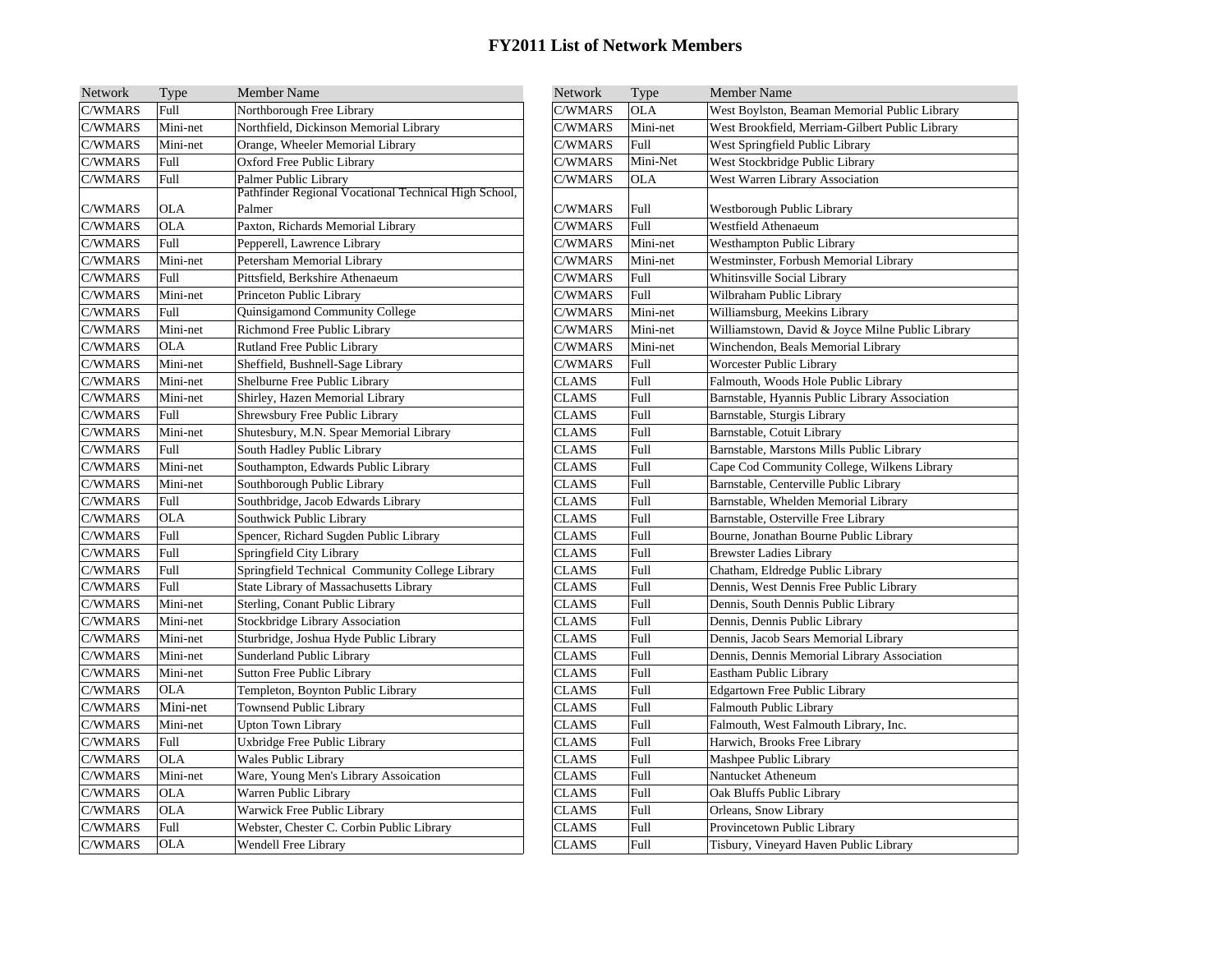| Network      | Type        | <b>Member Name</b>                                           | Network     | Type          | <b>Member Name</b>                                   |
|--------------|-------------|--------------------------------------------------------------|-------------|---------------|------------------------------------------------------|
| <b>CLAMS</b> | Full        | Truro Public Library                                         | MLN         | Full          | Millis Public Library                                |
| <b>CLAMS</b> | Full        | Wellfleet Public Library                                     | MLN         | Full          | Natick, Morse Institute Library                      |
| <b>CLAMS</b> | Full        | <b>Yarmouth Port Library</b>                                 | <b>MLN</b>  | <b>Branch</b> | Natick, Bacon Free Library                           |
| <b>CLAMS</b> | Full        | Yarmouth Town Libraries                                      | <b>MLN</b>  | Full          | Needham Free Public Library                          |
|              |             | Massachusetts College of Pharmacy and Health                 |             |               |                                                      |
| <b>FLO</b>   | Full        | Sciences, Sheppard Library                                   | MLN         | Full          | Newton Free Library                                  |
| <b>FLO</b>   | Full        | Wentworth Institute of Technology, Alumni Library            | <b>MLN</b>  | <b>Full</b>   | Lasell College, Brennan Library                      |
|              |             | Massachusetts College of Art, Morton R. Godine               |             |               |                                                      |
| <b>FLO</b>   | Full        | Library<br>Museum of Fine Arts, William Morris Hunt Memorial | <b>MLN</b>  | Full          | Mt. Ida College                                      |
| <b>FLO</b>   | Full        | Library                                                      | <b>MLN</b>  | Full          | Norwood, Morrill Memorial Library                    |
|              |             | New England Conservatory of Music, Harriet M.                |             |               |                                                      |
| <b>FLO</b>   | <b>Full</b> | Spaulding Library                                            | MLN         | Full          | Somerville Public Library                            |
| <b>FLO</b>   | <b>Full</b> | <b>Emerson College</b>                                       | <b>MLN</b>  | Full          | Stow, Randall Library                                |
| <b>FLO</b>   | Full        | <b>Wheelock College</b>                                      | <b>MLN</b>  | Full          | Sudbury, Goodnow Public Library                      |
| <b>FLO</b>   | Full        | Emmanuel College, Cardinal Cushing Library                   | MLN         | <b>Full</b>   | Waltham Public Library                               |
| <b>FLO</b>   | Full        | Lesley University, Ludcke Library                            | <b>MLN</b>  | <b>Full</b>   | Watertown Free Public Library                        |
|              |             | School of the Museum of Fine Arts, W. Van Alan Clark,        |             |               |                                                      |
| <b>FLO</b>   | OLA         | Jr. Library                                                  | MLN         | Full          | Wayland Free Public Library                          |
| <b>MBLN</b>  | Full        | <b>Boston Public Library</b>                                 | <b>MLN</b>  | Full          | Massachusetts Bay Community College, Perkins Library |
| <b>MBLN</b>  | Full        | <b>State Transportation Library</b>                          | MLN         | Full          | <b>Wellesley Free Library</b>                        |
| <b>MBLN</b>  | Full        | Chelsea Public Library                                       | <b>MLN</b>  | Full          | <b>Weston Public Library</b>                         |
| <b>MBLN</b>  | Full        | Malden Public Library                                        | <b>MLN</b>  | Full          | Regis College                                        |
| <b>MLN</b>   | Full        | <b>Acton Memorial Library</b>                                | MLN         | Full          | <b>Westwood Public Library</b>                       |
| <b>MLN</b>   | Full        | Arlington, Robbins Library                                   | <b>MLN</b>  | <b>Full</b>   | Winchester Public Library                            |
| <b>MLN</b>   | Full        | <b>Ashland Public Library</b>                                | <b>MLN</b>  | Full          | Woburn Public Library                                |
| <b>MLN</b>   | Full        | <b>Bedford Free Public Library</b>                           | <b>MVLC</b> | Full          | Amesbury Public Library                              |
| <b>MLN</b>   | Full        | <b>Belmont Public Library</b>                                | <b>MVLC</b> | Full          | Andover, Memorial Hall Library                       |
| <b>MLN</b>   | Full        | Newbury College                                              | <b>MVLC</b> | Full          | Billerica Public Library                             |
| <b>MLN</b>   | Full        | Brookline Public Library                                     | <b>MVLC</b> | <b>Full</b>   | <b>Boxford Town Library</b>                          |
| <b>MLN</b>   | Full        | Cambridge Public Library                                     | <b>MVLC</b> | Full          | <b>Burlington Public Library</b>                     |
| <b>MLN</b>   | Full        | Concord Free Public Library                                  | <b>MVLC</b> | Full          | Carlisle, Gleason Public Library                     |
| <b>MLN</b>   | Full        | Dedham Public Library                                        | <b>MVLC</b> | Full          | Chelmsford Public Library                            |
| <b>MLN</b>   | Full        | Dover Town Library                                           | <b>MVLC</b> | Full          | Dracut, Moses Greeley Parker Memorial Library        |
| <b>MLN</b>   | Full        | Framingham Public Library                                    | <b>MVLC</b> | <b>Full</b>   | Dunstable Free Public Library                        |
| <b>MLN</b>   | Full        | Framingham State University, Henry Whittemore Library        | MVLC        | Full          | Essex, T.O.H.P. Burnham Free Library                 |
| <b>MLN</b>   | Full        | Franklin Public Library                                      | <b>MVLC</b> | Full          | Georgetown, Peabody Library                          |
| <b>MLN</b>   | Full        | Dean College, E. Ross Anderson Library                       | <b>MVLC</b> | Full          | Groveland, Langley Adams Library                     |
| <b>MLN</b>   | Full        | Holliston Public Library                                     | MVLC        | Full          | Hamilton-Wenham Public Library                       |
| <b>MLN</b>   | Full        | Lexington, Cary Memorial Library                             | <b>MVLC</b> | Full          | Haverhill Public Library                             |
| <b>MLN</b>   | Full        | Lincoln Public Library                                       | <b>MVLC</b> | Full          | Ipswich Public Library                               |
| <b>MLN</b>   | Full        | Maynard Public Library                                       | <b>MVLC</b> | Full          | Lawrence Public Library                              |
| <b>MLN</b>   | Full        | Medfield Memorial Library                                    | <b>MVLC</b> | <b>Full</b>   | Littleton, Reuben Hoar Library                       |
| <b>MLN</b>   | Full        | Medway Public Library System                                 | <b>MVLC</b> | Full          | Lowell, Samuel S. Pollard Memorial Library           |
|              |             |                                                              |             |               |                                                      |

| Member Name                                                  | Network     | Type          | <b>Member Name</b>                                   |
|--------------------------------------------------------------|-------------|---------------|------------------------------------------------------|
| Truro Public Library                                         | MLN         | Full          | Millis Public Library                                |
| Wellfleet Public Library                                     | MLN         | Full          | Natick, Morse Institute Library                      |
| <b>Yarmouth Port Library</b>                                 | MLN         | <b>Branch</b> | Natick, Bacon Free Library                           |
| <b>Yarmouth Town Libraries</b>                               | MLN         | Full          | Needham Free Public Library                          |
| Massachusetts College of Pharmacy and Health                 |             |               |                                                      |
| Sciences, Sheppard Library                                   | MLN         | Full          | Newton Free Library                                  |
| Wentworth Institute of Technology, Alumni Library            | MLN         | Full          | Lasell College, Brennan Library                      |
| Massachusetts College of Art, Morton R. Godine               |             |               |                                                      |
| Library<br>Museum of Fine Arts, William Morris Hunt Memorial | <b>MLN</b>  | Full          | Mt. Ida College                                      |
| Library                                                      | MLN         | Full          | Norwood, Morrill Memorial Library                    |
| New England Conservatory of Music, Harriet M.                |             |               |                                                      |
| Spaulding Library                                            | MLN         | Full          | Somerville Public Library                            |
| <b>Emerson College</b>                                       | <b>MLN</b>  | <b>Full</b>   | Stow, Randall Library                                |
| <b>Wheelock College</b>                                      | MLN         | Full          | Sudbury, Goodnow Public Library                      |
| <b>Emmanuel College, Cardinal Cushing Library</b>            | <b>MLN</b>  | Full          | Waltham Public Library                               |
| Lesley University, Ludcke Library                            | MLN         | Full          | Watertown Free Public Library                        |
| School of the Museum of Fine Arts, W. Van Alan Clark,        |             |               |                                                      |
| Jr. Library                                                  | MLN         | Full          | Wayland Free Public Library                          |
| Boston Public Library                                        | <b>MLN</b>  | Full          | Massachusetts Bay Community College, Perkins Library |
| <b>State Transportation Library</b>                          | <b>MLN</b>  | Full          | <b>Wellesley Free Library</b>                        |
| Chelsea Public Library                                       | MLN         | <b>Full</b>   | Weston Public Library                                |
| Malden Public Library                                        | MLN         | Full          | Regis College                                        |
| <b>Acton Memorial Library</b>                                | MLN         | <b>Full</b>   | Westwood Public Library                              |
| Arlington, Robbins Library                                   | MLN         | Full          | Winchester Public Library                            |
| Ashland Public Library                                       | MLN         | Full          | Woburn Public Library                                |
| <b>Bedford Free Public Library</b>                           | <b>MVLC</b> | Full          | Amesbury Public Library                              |
| <b>Belmont Public Library</b>                                | <b>MVLC</b> | Full          | Andover, Memorial Hall Library                       |
| Newbury College                                              | <b>MVLC</b> | <b>Full</b>   | <b>Billerica Public Library</b>                      |
| <b>Brookline Public Library</b>                              | <b>MVLC</b> | <b>Full</b>   | <b>Boxford Town Library</b>                          |
| Cambridge Public Library                                     | <b>MVLC</b> | Full          | <b>Burlington Public Library</b>                     |
| Concord Free Public Library                                  | <b>MVLC</b> | Full          | Carlisle, Gleason Public Library                     |
| Dedham Public Library                                        | <b>MVLC</b> | Full          | Chelmsford Public Library                            |
| Dover Town Library                                           | <b>MVLC</b> | <b>Full</b>   | Dracut, Moses Greeley Parker Memorial Library        |
| Framingham Public Library                                    | <b>MVLC</b> | <b>Full</b>   | Dunstable Free Public Library                        |
| Framingham State University, Henry Whittemore Library        | MVLC        | Full          | Essex, T.O.H.P. Burnham Free Library                 |
| Franklin Public Library                                      | <b>MVLC</b> | Full          | Georgetown, Peabody Library                          |
| Dean College, E. Ross Anderson Library                       | MVLC        | Full          | Groveland, Langley Adams Library                     |
| Holliston Public Library                                     | MVLC        | Full          | Hamilton-Wenham Public Library                       |
| Lexington, Cary Memorial Library                             | <b>MVLC</b> | <b>Full</b>   | Haverhill Public Library                             |
| Lincoln Public Library                                       | MVLC        | Full          | Ipswich Public Library                               |
| Maynard Public Library                                       | <b>MVLC</b> | Full          | Lawrence Public Library                              |
| Medfield Memorial Library                                    | <b>MVLC</b> | <b>Full</b>   | Littleton, Reuben Hoar Library                       |
| Medway Public Library System                                 | <b>MVLC</b> | Full          | Lowell, Samuel S. Pollard Memorial Library           |
|                                                              | <b>MVLC</b> | Full          | Manchester-by-the-Sea Public Library                 |
|                                                              |             |               |                                                      |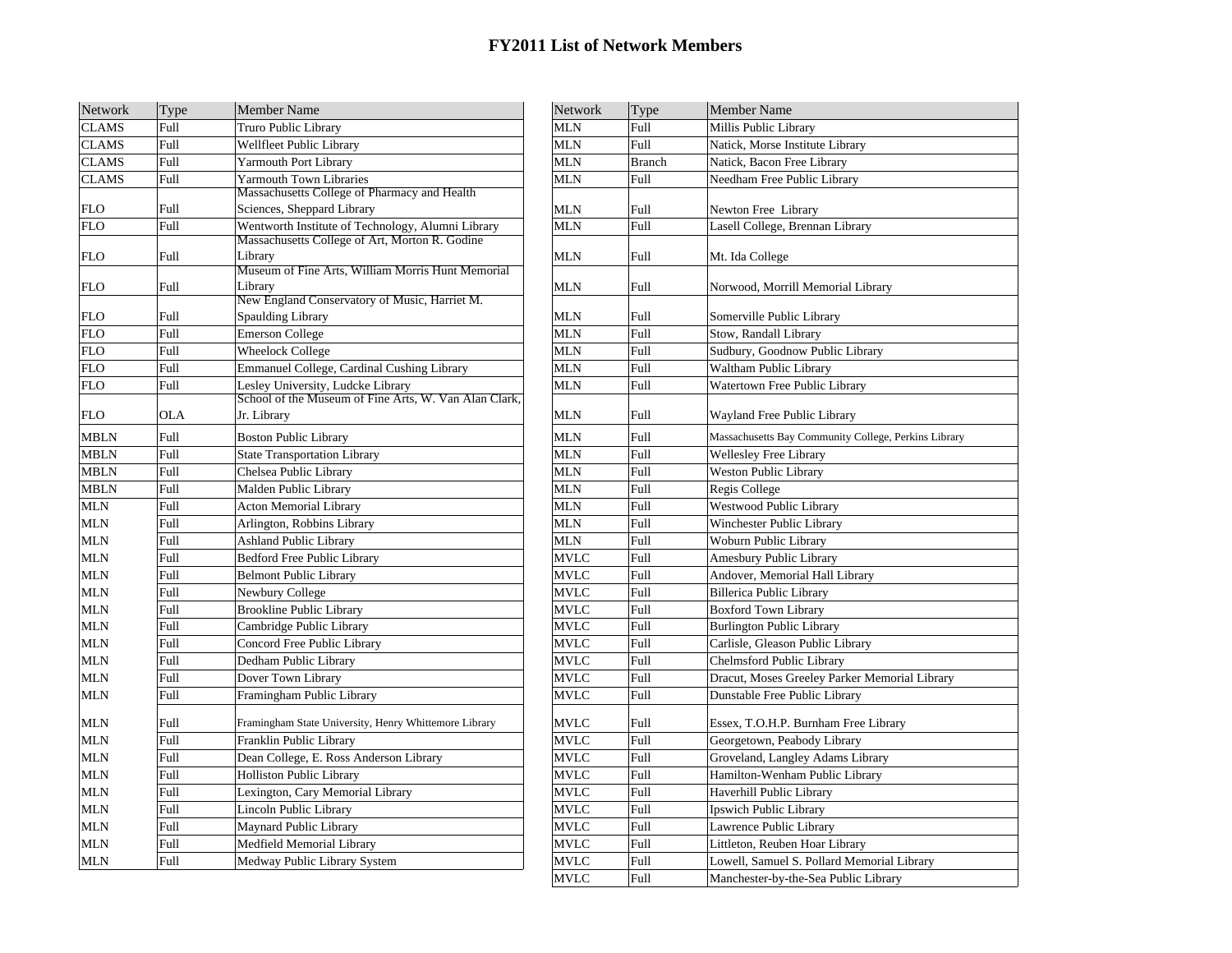| Network      | Type        | <b>Member Name</b>                                | <b>Network</b>                                 | Type        | <b>Member Name</b>                                |  |
|--------------|-------------|---------------------------------------------------|------------------------------------------------|-------------|---------------------------------------------------|--|
| <b>MVLC</b>  | Full        | Merrimac Public Library                           | <b>OCLN</b>                                    | Full        | <b>Abington Public Library</b>                    |  |
| <b>MVLC</b>  | Full        | Methuen, Nevins Memorial Library                  | <b>OCLN</b>                                    | Full        | Avon Public Library                               |  |
| <b>MVLC</b>  | Full        | Middleton, Flint Public Library                   | <b>OCLN</b>                                    | Full        | Braintree, Thayer Public Library                  |  |
| <b>MVLC</b>  | Full        | Newbury Town Library                              | <b>OCLN</b>                                    | Full        | Brockton Public Library System                    |  |
| <b>MVLC</b>  | Full        | Newburyport Public Library                        | <b>OCLN</b>                                    | Full        | Canton Public Library                             |  |
| <b>MVLC</b>  | Full        | North Andover, Stevens Memorial Library           | <b>OCLN</b>                                    | Full        | Cohasset, Paul Pratt Memorial Library             |  |
| <b>MVLC</b>  | Full        | North Reading, Flint Memorial Library             | <b>OCLN</b>                                    | Full        | Duxbury Free Library                              |  |
| <b>MVLC</b>  | Full        | Rockport Public Library                           | OCLN                                           | Full        | Eastern Nazarene College, Nease Library           |  |
| <b>MVLC</b>  | Full        | Rowley Public Library                             | <b>OCLN</b>                                    | Full        | Hanover, John Curtis Free Library                 |  |
| <b>MVLC</b>  | Full        | Salisbury Public Library                          | <b>OCLN</b>                                    | <b>Full</b> | Hingham Public Library                            |  |
| <b>MVLC</b>  | Full        | Tewksbury Public Library                          | <b>OCLN</b>                                    | Full        | Holbrook Public Library                           |  |
| <b>MVLC</b>  | Full        | <b>Topsfield Town Library</b>                     | <b>OCLN</b>                                    | Full        | Hull Public Library                               |  |
| <b>MVLC</b>  | Full        | Tyngsborough Public Library                       | <b>OCLN</b>                                    | Full        | Kingston Public Library                           |  |
| <b>MVLC</b>  | Full        | West Newbury, G. A. R. Memorial Library           | <b>OCLN</b>                                    | Full        | Marshfield, Ventress Memorial Library             |  |
| <b>MVLC</b>  | Full        | Westford, J. V. Fletcher Library                  | <b>OCLN</b>                                    | Full        | <b>Massasoit Community College</b>                |  |
| <b>MVLC</b>  | Full        | Wilmington Memorial Library                       | <b>OCLN</b>                                    | Full        | Milton Public Library                             |  |
| <b>NOBLE</b> | <b>Full</b> | Beverly Public Library                            | <b>OCLN</b>                                    | Full        | Norwell Public Library                            |  |
| <b>NOBLE</b> | Full        | <b>Bunker Hill Community College</b>              | OCLN                                           | Full        | Plymouth Public Library                           |  |
| <b>NOBLE</b> | Full        | Danvers, Peabody Institute Library                | <b>OCLN</b>                                    | Full        | Quincy, Thomas Crane Public Library               |  |
| <b>NOBLE</b> | Full        | Endicott College, Diane M. Halle Library          | <b>OCLN</b>                                    | Full        | Randolph, Turner Free Library                     |  |
| <b>NOBLE</b> | Full        | Everett, Parlin Memorial Library                  | <b>OCLN</b>                                    | <b>Full</b> | Rockland Memorial Library                         |  |
| <b>NOBLE</b> | Full        | Gloucester Lyceum & Sawyer Free Library           | <b>OCLN</b>                                    | Full        | Sandwich Free Public Library                      |  |
| <b>NOBLE</b> | Full        | Gordon College, Jenks Library                     | <b>OCLN</b>                                    | Full        | Scituate Town Library                             |  |
| <b>NOBLE</b> | Full        | Lynn Public Library                               | <b>OCLN</b>                                    | Full        | Sharon Public Library                             |  |
| <b>NOBLE</b> | Full        | Lynnfield Public Library                          | <b>OCLN</b>                                    | Full        | <b>Stoughton Public Library</b>                   |  |
| <b>NOBLE</b> | Full        | Marblehead, Abbot Public Library                  | <b>OCLN</b>                                    | <b>Full</b> | Walpole Public Library                            |  |
| <b>NOBLE</b> | Associate   | Massachusetts Board of Library Commissioners      | <b>OCLN</b>                                    | Full        | <b>Weymouth Public Libraries</b>                  |  |
| <b>NOBLE</b> | Full        | Melrose Public Library                            | <b>OCLN</b>                                    | Full        | Whitman Public Library                            |  |
| <b>NOBLE</b> | Full        | Merrimack College, McQuade Library                | <b>SAILS</b>                                   | Full        | Acushnet, Russell Memorial Library                |  |
| <b>NOBLE</b> | Full        | Middlesex Community College                       | <b>SAILS</b>                                   | Full        | Anna Ware Jackson Library Media Center            |  |
| <b>NOBLE</b> | Associate   | Montserrat College of Art, Paul M. Scott Library  | <b>SAILS</b>                                   | Full        | Attleboro High School                             |  |
| <b>NOBLE</b> | <b>Full</b> | North Shore Community College                     | <b>SAILS</b>                                   | Full        | Attleboro Public Library                          |  |
| <b>NOBLE</b> | Full        | Northern Essex Community College, Bentley Library | <b>SAILS</b>                                   | Full        | B.M.C. Durfee High School, Ambrose Keeley Library |  |
| <b>NOBLE</b> | <b>Full</b> | Peabody, Peabody Institute Library                | <b>SAILS</b>                                   | Full        | Beatrice H. Wood Library, Plainville              |  |
| <b>NOBLE</b> | <b>Full</b> | Phillips Academy, Oliver Wendell Holmes Library   | <b>SAILS</b>                                   | Full        | Berkley Public Library                            |  |
| <b>NOBLE</b> | Full        | Reading Public Library                            | <b>SAILS</b>                                   | Full        | Bridgewater Public Library                        |  |
| <b>NOBLE</b> | Full        | Revere Public Library                             | <b>SAILS</b>                                   | Full        | <b>Bristol Community College</b>                  |  |
| <b>NOBLE</b> | Full        | Salem Public Library                              | <b>SAILS</b>                                   | Full        | Carver Public Library                             |  |
| <b>NOBLE</b> | Full        | Salem State University                            | <b>SAILS</b>                                   | Full        | Dartmouth Public Libraries                        |  |
| <b>NOBLE</b> | Full        | Saugus Public Library                             | <b>SAILS</b>                                   | Full        | Delaney Elementary School                         |  |
| <b>NOBLE</b> | Full        | Stoneham Public Library                           | <b>SAILS</b><br>Full<br>Dighton Public Library |             |                                                   |  |
| <b>NOBLE</b> | Full        | Swampscott Public Library                         | <b>SAILS</b>                                   | Full        | Dr. Kevin M. Hurley Middle School Library         |  |
| <b>NOBLE</b> | <b>Full</b> | Wakefield, Lucius Beebe Memorial Library          | SAILS                                          | Full        | East Bridgewater Central School                   |  |
| <b>NOBLE</b> | Full        | Winthrop Public Library                           |                                                |             |                                                   |  |

| Network      | Type        | <b>Member Name</b>                                |  |
|--------------|-------------|---------------------------------------------------|--|
| OCLN         | Full        | <b>Abington Public Library</b>                    |  |
| OCLN         | Full        | Avon Public Library                               |  |
| OCLN         | Full        | Braintree, Thayer Public Library                  |  |
| OCLN         | Full        | Brockton Public Library System                    |  |
| OCLN         | Full        | Canton Public Library                             |  |
| OCLN         | <b>Full</b> | Cohasset, Paul Pratt Memorial Library             |  |
| OCLN         | Full        | Duxbury Free Library                              |  |
| OCLN         | Full        | Eastern Nazarene College, Nease Library           |  |
| <b>OCLN</b>  | Full        | Hanover, John Curtis Free Library                 |  |
| <b>OCLN</b>  | <b>Full</b> | Hingham Public Library                            |  |
| OCLN         | Full        | Holbrook Public Library                           |  |
| OCLN         | Full        | Hull Public Library                               |  |
| <b>OCLN</b>  | Full        | Kingston Public Library                           |  |
| OCLN         | Full        | Marshfield, Ventress Memorial Library             |  |
| OCLN         | Full        | <b>Massasoit Community College</b>                |  |
| OCLN         | Full        | Milton Public Library                             |  |
| OCLN         | Full        | Norwell Public Library                            |  |
| OCLN         | Full        | Plymouth Public Library                           |  |
| OCLN         | Full        | Quincy, Thomas Crane Public Library               |  |
| OCLN         | Full        | Randolph, Turner Free Library                     |  |
| OCLN         | Full        | Rockland Memorial Library                         |  |
| OCLN         | Full        | Sandwich Free Public Library                      |  |
| OCLN         | Full        | Scituate Town Library                             |  |
| OCLN         | Full        | Sharon Public Library                             |  |
| OCLN         | Full        | <b>Stoughton Public Library</b>                   |  |
| <b>OCLN</b>  | Full        | Walpole Public Library                            |  |
| OCLN         | Full        | <b>Weymouth Public Libraries</b>                  |  |
| OCLN         | Full        | Whitman Public Library                            |  |
| <b>SAILS</b> | Full        | Acushnet, Russell Memorial Library                |  |
| <b>SAILS</b> | Full        | Anna Ware Jackson Library Media Center            |  |
| <b>SAILS</b> | Full        | Attleboro High School                             |  |
| <b>SAILS</b> | Full        | Attleboro Public Library                          |  |
| SAILS        | Full        | B.M.C. Durfee High School, Ambrose Keeley Library |  |
| <b>SAILS</b> | Full        | Beatrice H. Wood Library, Plainville              |  |
| <b>SAILS</b> | Full        | Berkley Public Library                            |  |
| <b>SAILS</b> | Full        | Bridgewater Public Library                        |  |
| <b>SAILS</b> | Full        | <b>Bristol Community College</b>                  |  |
| <b>SAILS</b> | <b>Full</b> | Carver Public Library                             |  |
| SAILS        | Full        | Dartmouth Public Libraries                        |  |
| <b>SAILS</b> | Full        | Delaney Elementary School                         |  |
| SAILS        | Full        | Dighton Public Library                            |  |
| <b>SAILS</b> | Full        | Dr. Kevin M. Hurley Middle School Library         |  |
| SAILS        | Full        | East Bridgewater Central School                   |  |